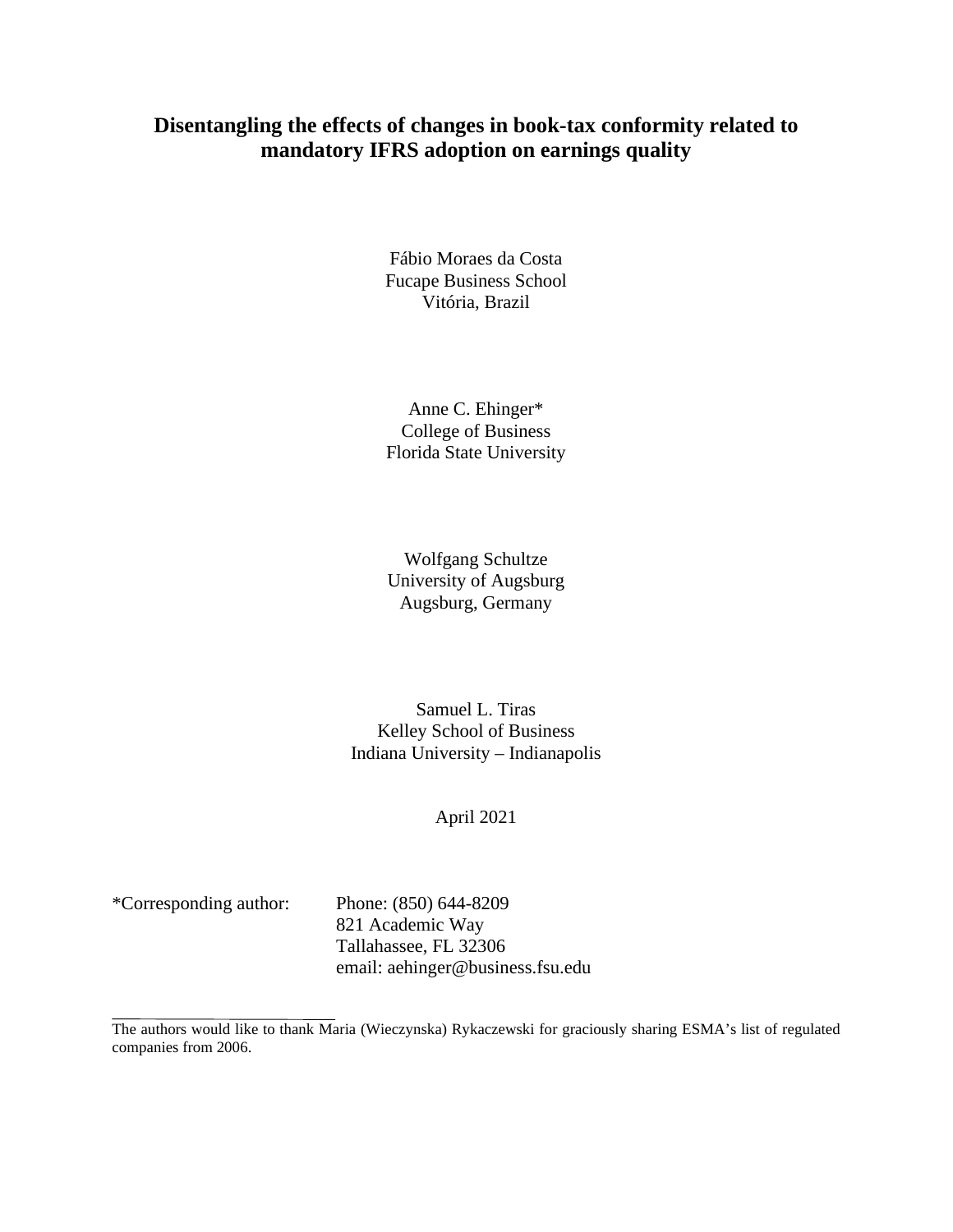# **Disentangling the effects of changes in book-tax conformity related to mandatory IFRS adoption on earnings quality**

## **ABSTRACT**

Using variation in book-tax conformity across EU countries, we provide new evidence on whether mandatory IFRS adoption leads to increases in earnings quality. Specifically, we examine if the relation between earnings quality and IFRS adoption differs among firms in countries with and without a concurrent change in book-tax conformity. We offer three main results. First, for countries adopting IFRS without a concurrent change in book-tax conformity, we find decreases in earnings persistence and cash flow predictability following IFRS adoption. Second, for countries experiencing decreases in book-tax conformity concurrent with IFRS adoption, we find increases in earnings persistence and cash flow predictability. Finally, we find no significant difference in the level of earnings quality in the post-IFRS period across firms in the two sets of countries. Our findings highlight the importance of considering concurrent changes in book-tax conformity when examining the costs and benefits of a change in financial reporting regulations.

**Keywords:** Book-Tax Conformity; IFRS; Earnings Quality; Regulation

**JEL Codes:** F23; G18; H25; M41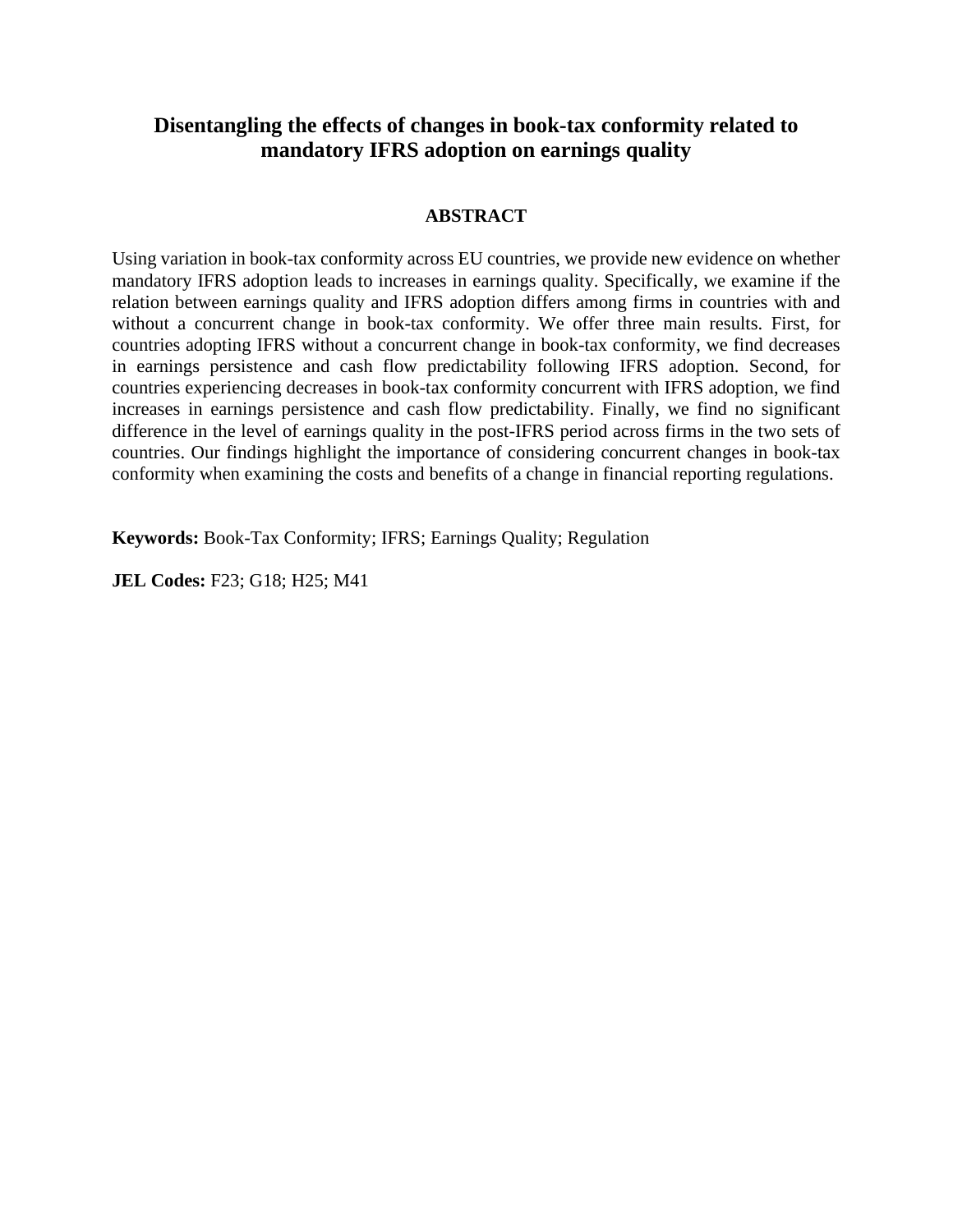#### **1. Introduction**

The mandatory adoption of International Financial Reporting Standards (IFRS) in the European Union (E.U.) spurred an extensive literature on the costs and benefits of adoption (e.g. Armstrong et al., 2010; Byard et al., 2011; Tan et al., 2011; Kim et al., 2012; Neel, 2017). However, recent research calls into question previous results and suggests that other contemporaneous changes may explain these previously identified costs and benefits of mandatory IFRS adoption (e.g., Isidro et al., 2020). In this paper, we analyze an additional contemporaneous change not yet considered in the literature: book-tax conformity. While the E.U. required all companies listed in regulated markets to adopt IFRS for fiscal years beginning on or after January 1, 2005 (European Parliament, 2002), each country could separately choose if and how IFRS adoption would affect the starting point for calculating taxable income. We use this cross-country variation to further disentangle the effects of mandatory IFRS adoption into two groups: those stemming from mandatory IFRS adoption and those stemming from the concurrent changes in book-tax conformity driven by separating financial and tax accounting.

In this paper, we use variation in book-tax conformity across E.U. countries to examine whether mandatory IFRS adoption leads to an increase in earnings quality. More specifically, we examine if the relation between earnings quality and IFRS adoption differs among firms in countries with and without a concurrent change in book-tax conformity. We focus on two specific groups of countries to test our research question. We first identify countries whose financial and tax accounting are independent of each other in both the pre- and post-IFRS periods (*Independent*) and argue that firms in these countries did not experience a change in book-tax conformity with IFRS adoption. We include this group to examine the direct effect of IFRS adoption on earnings quality. Our second group of countries use the same starting point for both financial and tax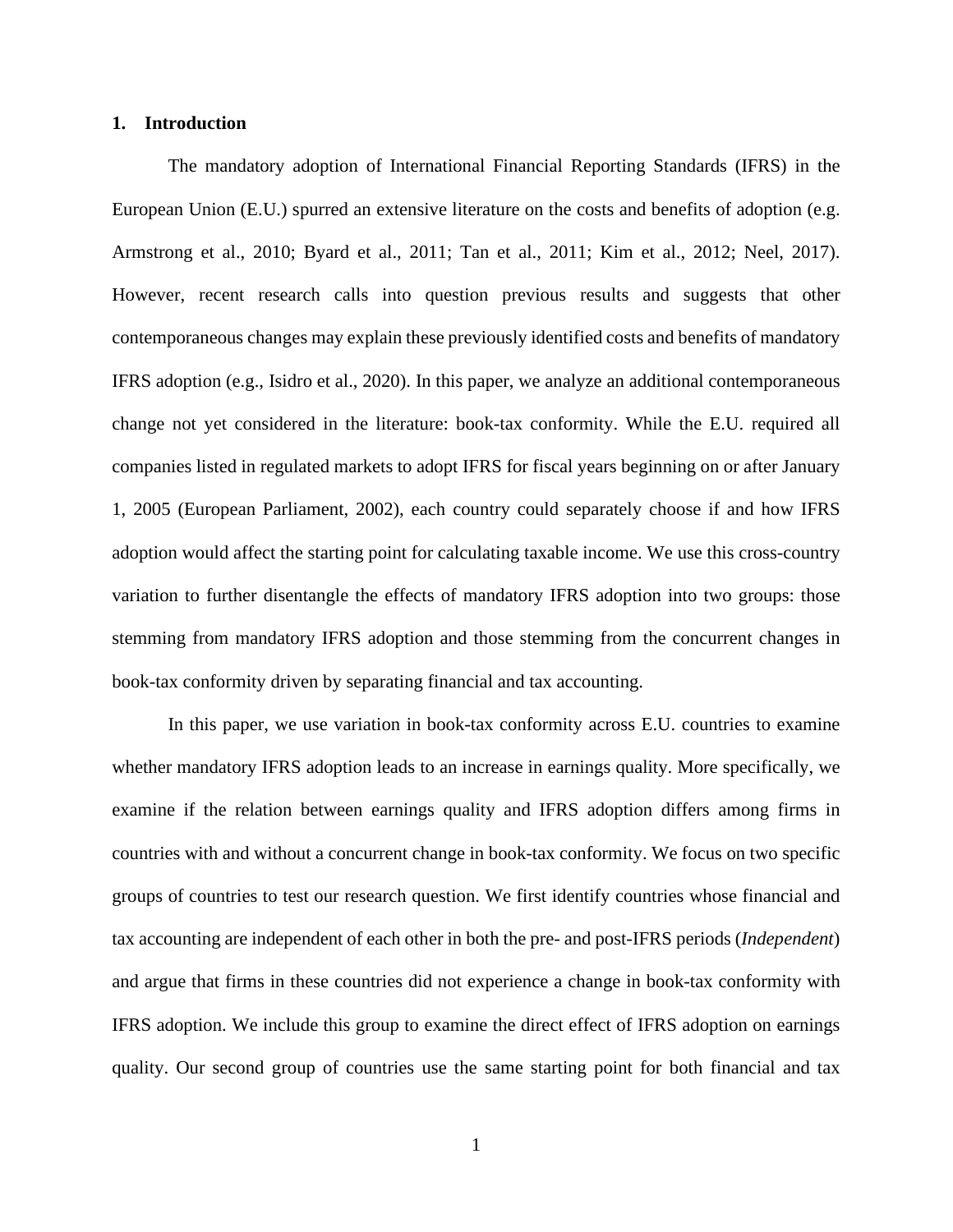reporting pre-IFRS (Local GAAP) and shift to using IFRS for financial reporting while continuing to use Local GAAP for tax reporting in the post-IFRS period. These countries have decoupled their tax reporting from their financial reporting in the post-IFRS period (*Decoupled*).[1](#page-3-0) We identify any incremental changes in earnings quality in the *Decoupled* sample as compared to the *Independent*  sample as the concurrent effect of IFRS adoption on earnings quality through changes in book-tax conformity.

This topic is of interest not only to researchers, but also to regulators. Prior literature on the effect of IFRS on earnings quality is mixed (e.g. Atwood et al., 2011; Yip and Young, 2012). However, many country-level and institutional changes occurred at the same time as IFRS adoption, making it difficult to disentangle these effects (e.g. Christensen et al., 2013; Isidro et al., 2020). To our knowledge, our paper is the first to examine the effect that concurrent changes in book-tax conformity have on the relation between IFRS and earnings quality.

Our findings should be of interest to regulators for several reasons. First, the stated goal of mandatory IFRS adoption is to increase transparency and comparability of financial statements and ensure an efficient capital market (European Parliament, 2002). By identifying a subsample of countries that did not experience a change in book-tax conformity upon IFRS adoption and controlling for previously documented country-level characteristics, we provide more direct evidence on the effects of IFRS adoption on earnings quality that is independent from the effects of *decoupling* tax from financial reporting.

<span id="page-3-0"></span><sup>&</sup>lt;sup>1</sup> Blaylock et al. (2015) show that Atwood et al.'s (2010) continuous metric for book-tax conformity didn't change between pre- and post-IFRS periods. Blaylock et al. (2015, p. 166) recognize that their results were 'surprising', making it clear that "whether moving from Local GAAP to IFRS increases or decreases book-tax conformity also depends on how conformed Local GAAP was to the tax rules before and after the change." We, therefore, fill this gap by considering tax and financial reporting pre- and post-IFRS adoption across countries within the E.U. In addition, a potential explanation for the absence of differences in the continuous metric between pre- and post-IFRS periods would be the use of a 'ranked' variable. If the mean of a 'ranked' variable is always 0.5, then one would not find any difference when comparing two different periods.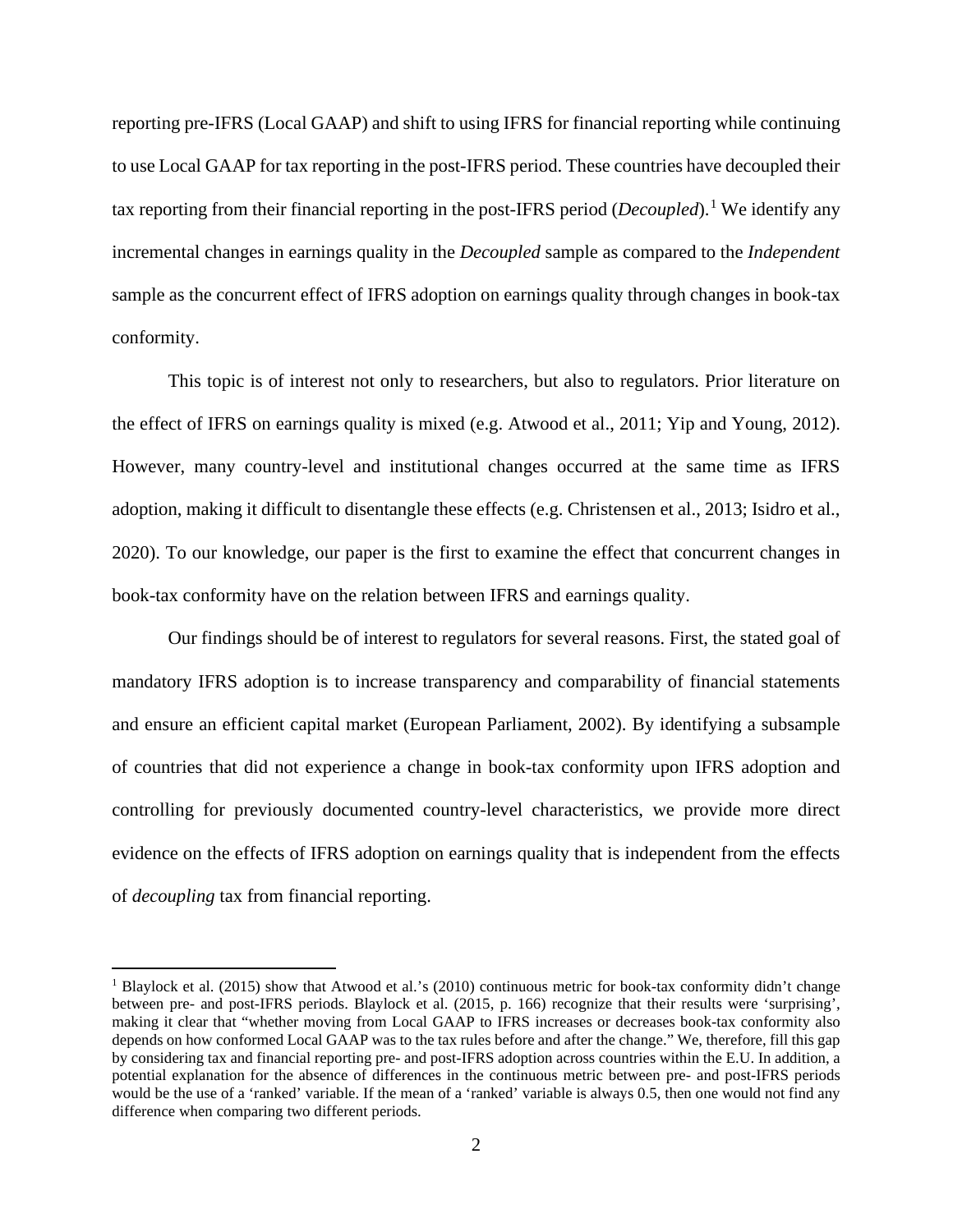Second, there is an ongoing policy debate in the U.S. related to book-tax conformity. Proponents of book-tax conformity argue that increasing book-tax conformity will lead to more truthful financial reporting by discouraging overstating financial income and understating taxable income (e.g., Desai, 2005; Whitaker, 2005; Desai and Dharmapala, 2009a). President Obama's framework for business tax reform suggests reducing "accounting gimmicks" by reducing the gap between book and taxable income (Treasury, 2012). Recently, President Biden's campaign proposals included a minimum tax on book income of large corporations to target gaps between financial and taxable income (Tax Foundation, 2021). However, prior literature examining changes in book-tax conformity brought on by the *Tax Reform Act of 1986* or variation in booktax conformity across countries largely finds a negative association between earnings informativeness and book-tax conformity (e.g., Hanlon et al., 2008; Atwood et al., 2010; Blaylock et al., 2015). Our setting allows us to inform the policy debate by examining the consequences of a decrease in book-tax conformity stemming from a change in financial reporting, and not a change in tax reporting.

Third, the European Commission proposed a Common Consolidated Corporate Tax Base (CCCTB) in the E.U. in 2011 that introduces one set of rules for cross-border companies to use when calculating their taxable income. These efforts were relaunched in October [2](#page-4-0)016.<sup>2</sup> More recently, the Organization for Economic Co-operation and Development (OECD), as part of its Base Erosion and Profit Shifting (BEPS) framework, released details surrounding its proposed Pillar Two Blueprint, which imposes a minimum tax based largely on financial reporting numbers (OECD, 2019; PwC, 2020). Our results shed light on the use of Local GAAP for tax reporting, but inferences from our findings can be drawn when considering IFRS for tax reporting and potential

<span id="page-4-0"></span><sup>2</sup> Information about the CCCTB initiative is available at: [https://data.consilium.europa.eu/doc/document/ST-13024-](https://data.consilium.europa.eu/doc/document/ST-13024-2018-INIT/en/pdf) [2018-INIT/en/pdf](https://data.consilium.europa.eu/doc/document/ST-13024-2018-INIT/en/pdf) (Accessed: 08 February 2021).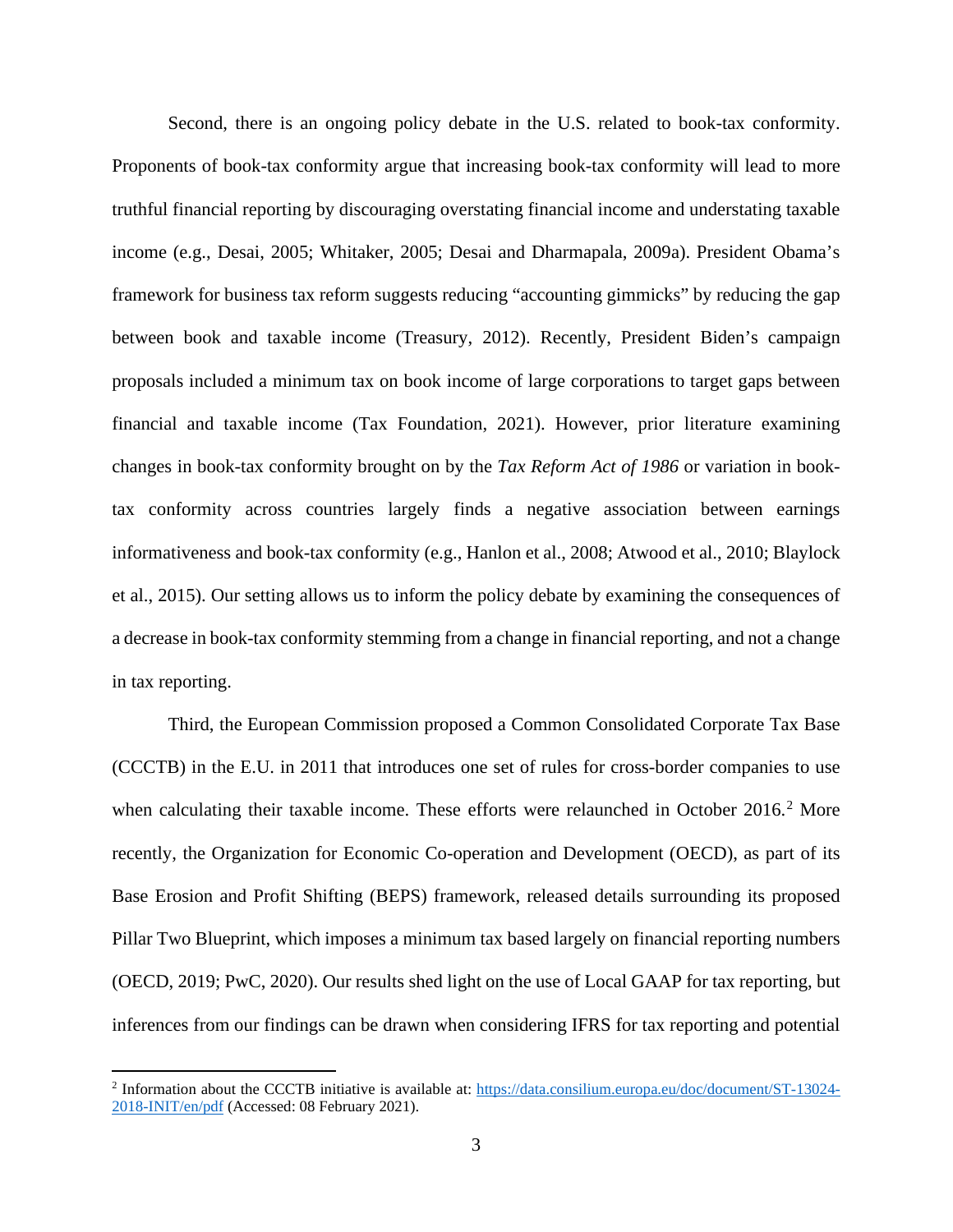consequences on earnings quality stemming from recoupling financial and tax reporting. Thus, our findings should be informative to the European Commission and OECD as they work to establish a new corporate tax base.

We regress future earnings (future operating cash flows) on earnings in year *t*, the interaction of earnings in year  $t$  and  $POST<sub>t</sub>$ , a binary variable equal to one post-IFRS and zero pre-IFRS, and control variables for time-varying and time-invariant characteristics. We run our regressions separately on the *Independent* and *Decoupled* groups and test for differences in the estimated coefficients. By doing so, we identify the extent to which earnings quality changed following adoption of IFRS within the *Decoupled* and *Independent* group of countries and disentangle the IFRS direct effect on earnings quality from the changes in earnings quality attributable to changes in book-tax conformity. In subsequent analysis, we also control for the level of book-tax conformity prior to IFRS adoption for our decoupled firms, allowing us to examine if the effects of decoupling are more pronounced for firms in countries with higher book-tax conformity pre-IFRS. Lastly, we provide additional analyses for earnings management measures.

We offer three main results. First, we find evidence of decreased earnings persistence and cash flow predictability following IFRS adoption for countries in the *Independent* group. Second, we find increases in earnings persistence and cash flow predictability following IFRS adoption for the subset of firms in countries that decoupled their financial and tax reporting (*Decoupled* group). Third, we find evidence, after comparing both groups, that the increase in earnings quality is related to the change in book-tax conformity and that the positive effects of decoupling yield similar levels of earnings quality across countries in the post-IFRS period. Overall, these results support the growing literature considering the joint effects of a change in accounting standards (IFRS) and other time-varying and time-invariant characteristics. Our findings suggest that IFRS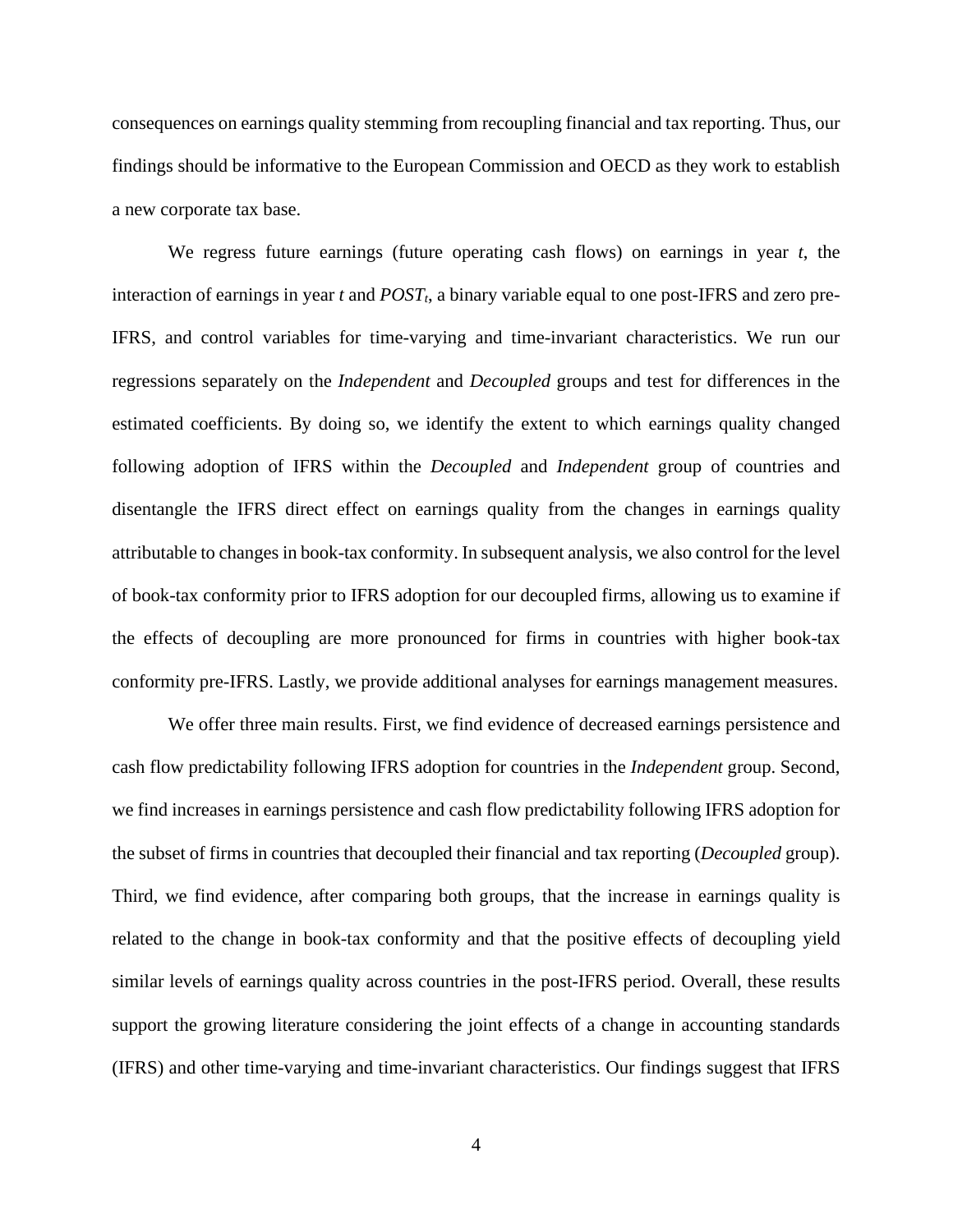adoption has an indirect positive effect on earnings quality through changes in book-tax conformity. Finally, while we find that firms in both groups of countries decrease earnings management post-IFRS adoption, we do not find that decreases in book-tax conformity incrementally contribute to this decrease.

Our study provides several contributions. First, we use cross-country variation in IFRS adoption practices to identify a sample of countries where we can directly test the effects of IFRS adoption on earnings quality without the effects relating to book-tax conformity. By doing so, we contribute to the overall literature examining the costs and benefits of adoption (e.g., Armstrong et al., 2010; Byard et al., 2011; Tan et al., 2011; Kim et al., 2012; Neel, 2017). We find that the change in accounting standards brought negative effects on earnings persistence and cash flow predictability. Second, we identify decreasing book-tax conformity resulting from decoupling as a significant and economically relevant explanation for the positive effects on earnings quality. We, therefore, contribute to the literature by explaining *why* there was an increase in earnings quality after IFRS adoption for a group of E.U. countries, even after controlling for other time-varying and time-invariant institutional factors (Christensen et al., 2013; Isidro et al., 2020).

Third, we complement the previous literature (Guenther et al., 1997; Hanlon et al., 2008) that finds negative effects of tax-induced increases in book-tax conformity by showing that decoupling financial from tax reporting yields benefits for financial reporting quality, even without changing the tax code. Finally, results indicate that allowing financial reporting choices without any direct tax effect allows managers to better communicate private information, thus contributing to the debate about conformity between book and tax (e.g., Desai, 2005; Desai and Dharmapala, 2009a; Hanlon et al., 2008; Atwood et al., 2010).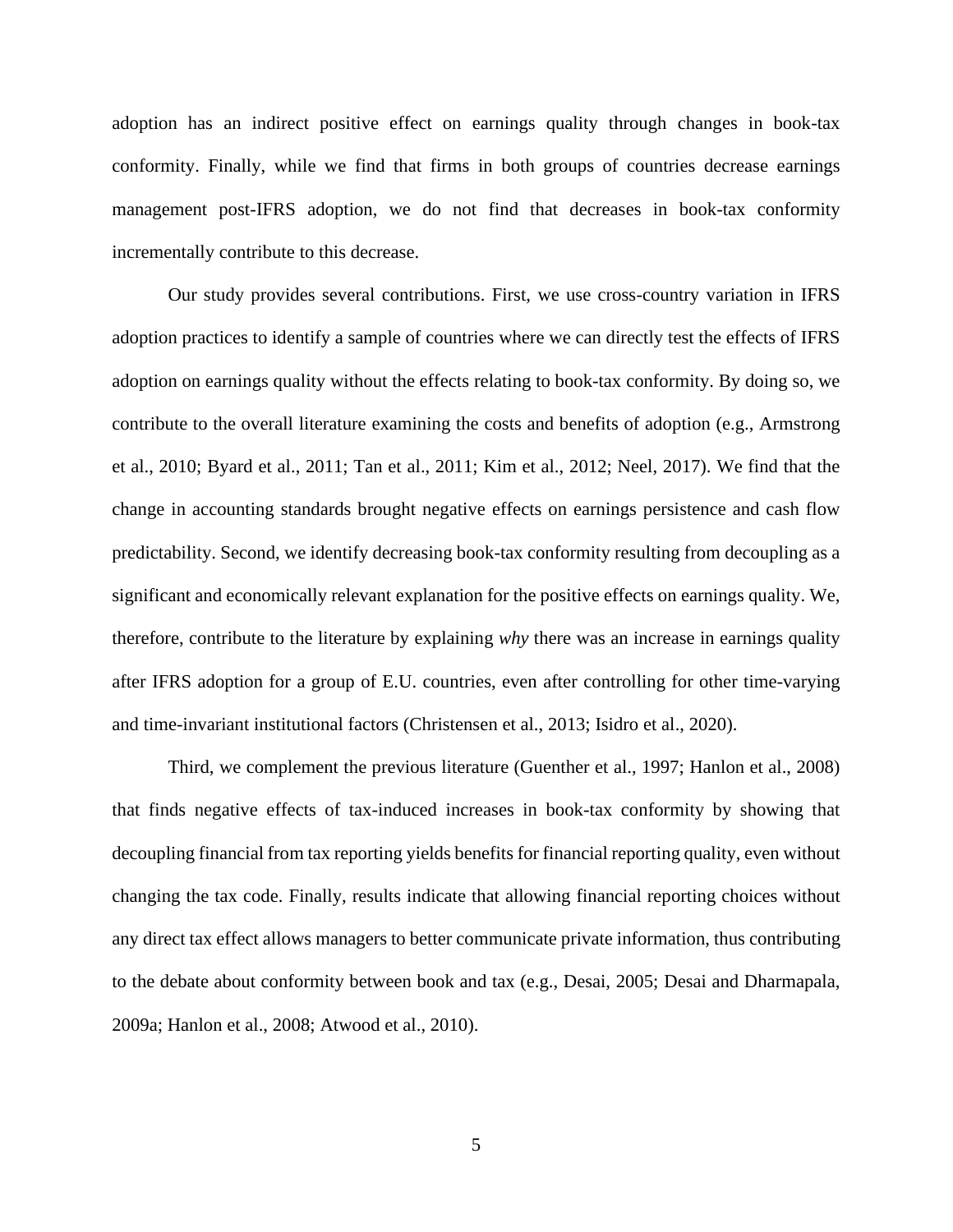#### **2. Background and hypothesis development**

In this paper, we attempt to further disentangle the indirect effects of changes in book-tax conformity upon IFRS adoption on earnings quality. In this section, we first begin by discussing prior literature examining the costs and benefits of IFRS adoption. Next, we discuss policy debates and related literature on the relation between book-tax conformity and earnings quality. Finally, we discuss our three hypotheses examining the effect of IFRS adoption and concurrent changes in book-tax conformity on earnings quality.

#### *2.1. IFRS adoption and earnings quality*

Prior literature examining costs and benefits of IFRS adoption generally finds mixed evidence on IFRS adoption and improvements in the information environment. Supporting benefits from IFRS adoption, Byard et al. (2011) find improvements in analysts' information environments, while Tan et al. (2011) find that adoption of IFRS attracts foreign analysts and improves their forecast accuracy, suggesting an increase in comparability. Armstrong et al. (2010) find that investors respond positively to IFRS adoption for firms with lower information quality prior to adoption, suggesting that IFRS adoption had positive effects on the information environment for these firms. Landsman et al. (2012) find increased information content in firms' earnings announcements following IFRS adoption.

However, several papers find costs (or fail to find benefits) of IFRS adoption. Atwood et al. (2011) do not find differences in earnings persistence and cash flow predictability when comparing IFRS to (non-U.S.) Local GAAP. They also find that cash flow predictability is lower for IFRS when compared to U.S. GAAP. In addition, Krishnan and Zhang (2019) find both earnings persistence and cash flow predictability are lower for IFRS when compared to Canadian GAAP.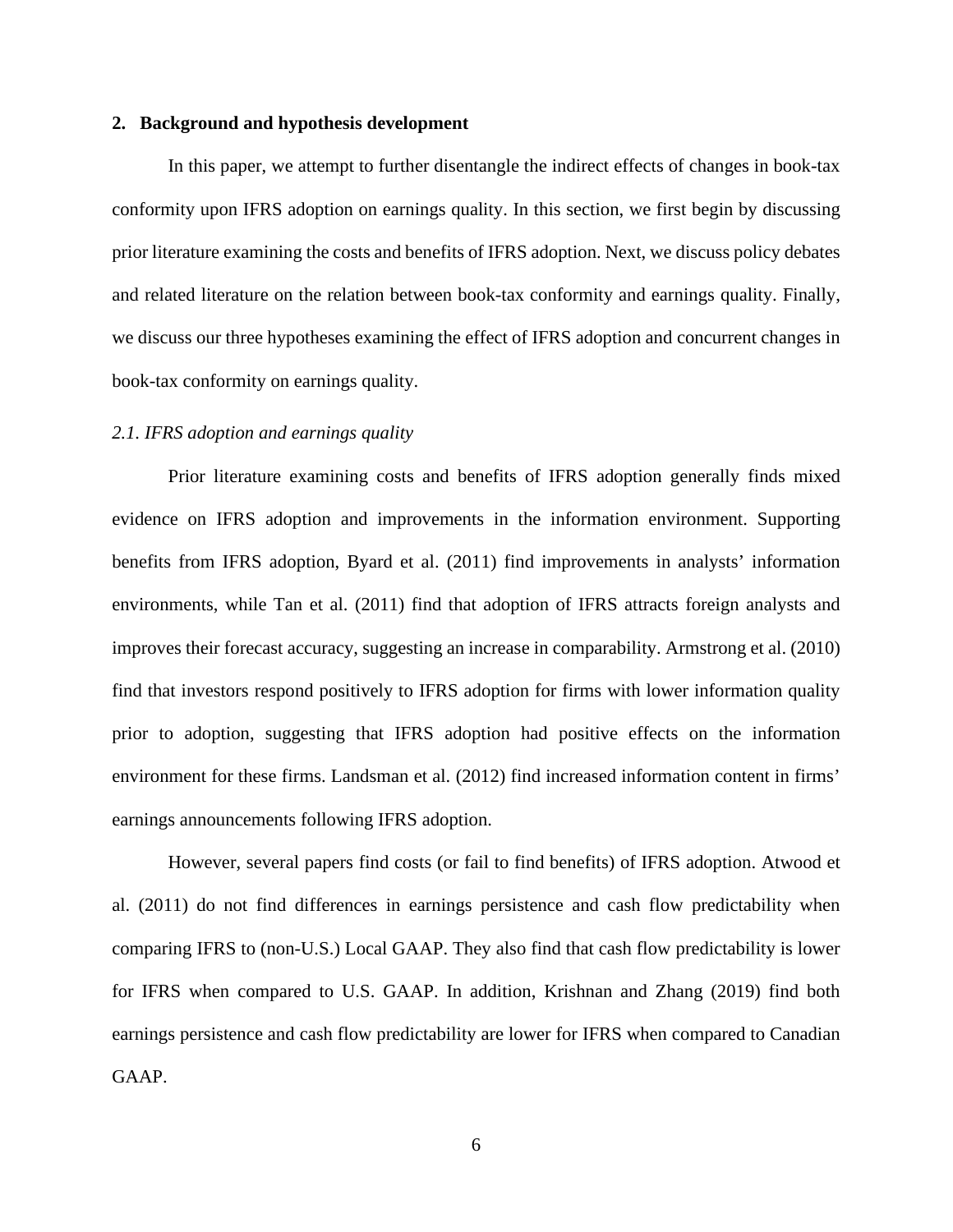Several of these studies also highlight how the documented effects of IFRS adoption often depend on country-specific characteristics, such as the country's legal environment or enforcement of the standards (Armstrong et al., 2010; Byard et al., 2011; Landsman et al., 2012). Along similar lines, Daske et al. (2008) document that the capital-market benefits of IFRS adoption are concentrated in jurisdictions with stronger legal enforcement and for firms with incentives to be more transparent. The authors also find that many countries made concurrent improvements in enforcement and governance, suggesting that their documented improvements surrounding IFRS adoption may relate, at least in part, to these other concurrent changes. Christensen et al. (2013, p. 147) find that substantive changes in enforcement explain most of the positive effects of IFRS adoption on market liquidity for European countries, concluding that "the change in accounting standards seems to have had little effect on market liquidity." Brown et al. (2014) find changes in audit and accounting enforcement activities around IFRS adoption have additional explanatory power in relation to market development, financial transparency, and earnings management. One interpretation is that changes in enforcement, and not in accounting standards (i.e., IFRS), explain their capital market effects. An alternative view is that IFRS adoption, bundled with changes in enforcement, is necessary to achieve the desired outcomes (Barth and Israeli, 2013).

Isidro et al. (2020, p. 280) expand the discussion on how country-specific characteristics affect the outcomes from IFRS adoption by examining other concurrent changes to "economic, political, and social events" in addition to changes in enforcement surrounding IFRS adoption. They show 'synchronicity spikes' of several characteristics around IFRS adoption. After controlling for 21 time-varying characteristics, the authors fail to find a significant effect of the change in accounting standards on the magnitude of accruals, their test metric. The paper expands the number of characteristics that influence reporting quality, and find that social, economic, and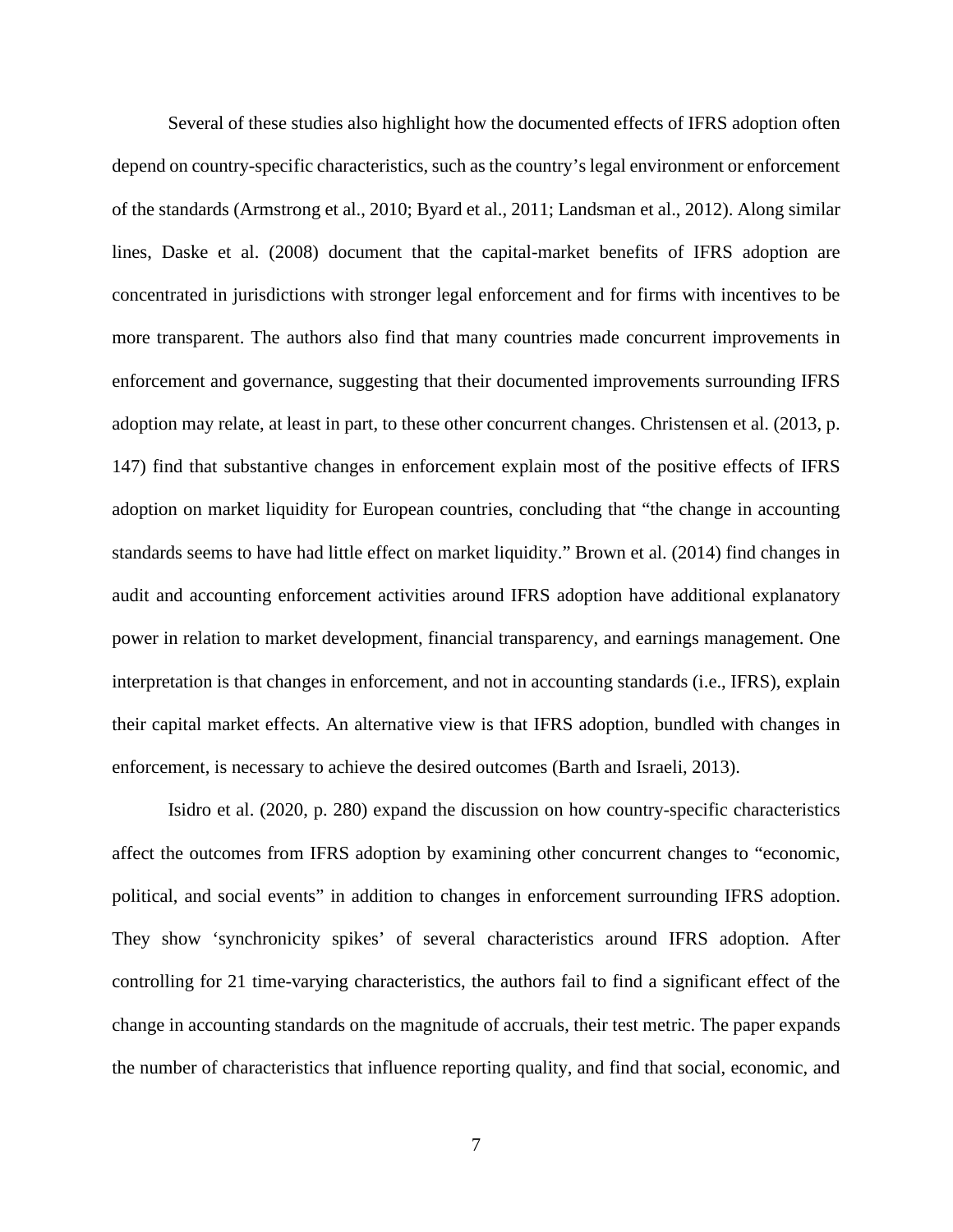other institutional characteristics should also be considered when examining outcomes from IFRS adoption. Overall, the relation between IFRS and earnings quality remains unclear. Additionally, prior literature (Daske et al. 2008; Christensen et al. 2013; Brown et al. 2014; Isidro et al. 2020) does not consider the potential effects on earnings quality resulting from a concurrent change in book-tax conformity in some jurisdictions upon IFRS adoption in the E.U.[3](#page-9-0)

#### *2.2. Book-tax conformity and earnings quality*

Prior literature examining the association between book-tax conformity and earnings quality generally examines two distinct settings. The first setting, the *Tax Reform Act of 1986* (TRA 86), allows for an examination of the link between *changes* in book-tax conformity and earnings quality resulting from a change in the tax law. These studies examine a subsample of firms that were required to change from calculating taxable income under the cash basis to the accrual basis, more closely aligning their taxable income with their accrual basis financial reporting income. The second setting generally uses cross-country analysis to examine the association between different *levels* of book-tax conformity and earnings quality. Overall, the literature largely suggests a negative association between tax-induced increases in and higher levels of book-tax conformity and earnings quality. Below, we summarize the policy debates on book-tax conformity, prior literature on book-tax conformity, and how prior literature informs the debate on book-tax conformity.

<span id="page-9-0"></span><sup>&</sup>lt;sup>3</sup> Isidro et al. (2020) control for "book tax independence" (based on Li et al. (2018)) in their subsequent tests on the relation between country-level variables and reporting quality. They do not use this variable, however, in their specific tests examining concurrent changes and their relation to financial reporting upon IFRS adoption. In addition, our approach also varies from Li et al. (2018), which we explain in detail in the subsection 3.1.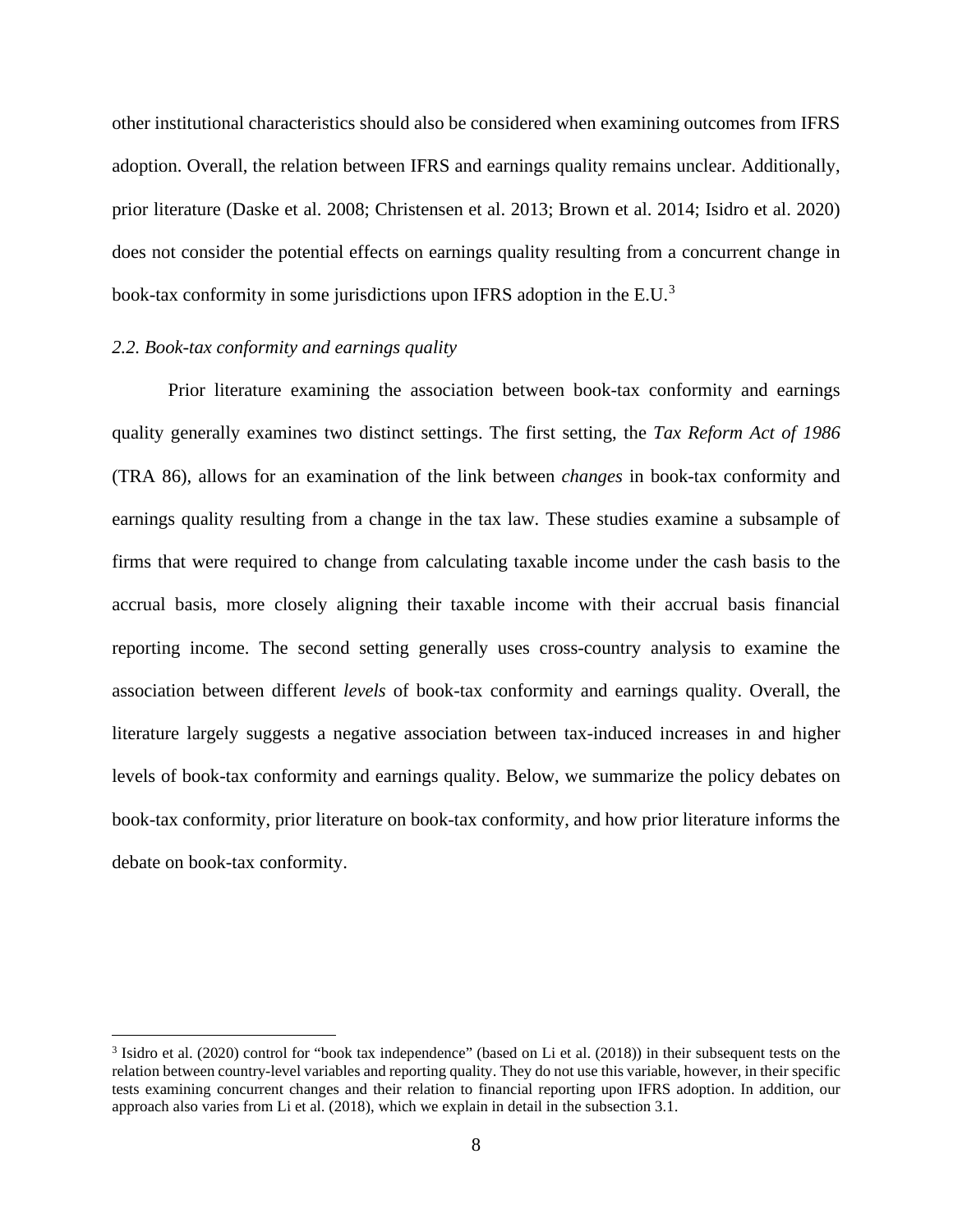#### *2.2.1 Policy debates on book-tax conformity*

Within the U.S., research indicates that the divergence between financial and tax income increased during the 1990s (e.g. Plesko, 2002; Desai, 2003; Desai, 2005) leading to an increased focus on book-tax conformity in policy discussions. The divergence led to debates in the academic literature and among policymakers as to the costs and benefits of conforming financial and tax reporting. Studies attempting to trace the discrepancy between book and tax income in the U.S. have not come to a consensus, with potential explanations including depreciation, research and development expenses, tax sheltering activity, and non-qualified stock options (e.g., Desai, 2003; Hanlon and Shevlin, 2005; Lampenius et al., 2021). Most recently, Lampenius et al. (2021) find that U.S. firms engage in tax avoidance strategies by taking advantage of opportunities to both reduce their tax base and their tax rate. In their sample of U.S. domestic and multinational corporations, they generally find that domestic corporations are more likely to engage in tax base avoidance, taking advantage of bonus depreciation and the R&D tax credit, while multinational corporations are more likely to engage in tax rate avoidance, shifting income to lower taxed jurisdictions. The use of tax base versus tax rate avoidance by different firms reinforces that any proposed changes to book-tax conformity would also need to examine potential changes to the tax rate (e.g., Desai and Dharmapala, 2009b; Hanlon and Maydew, 2009).

Proponents of increased book-tax conformity argue that the large differences between financial and tax reporting result from managers acting opportunistically to inflate financial income and mislead investors while also engaging in overly aggressive tax strategies to avoid paying income taxes. Prior research suggests that companies may inflate financial reporting earnings, while at the same time reducing taxes, because corporations in the U.S. have two sets of financial statements – one for investors and another for tax authorities (Desai, 2005; Desai and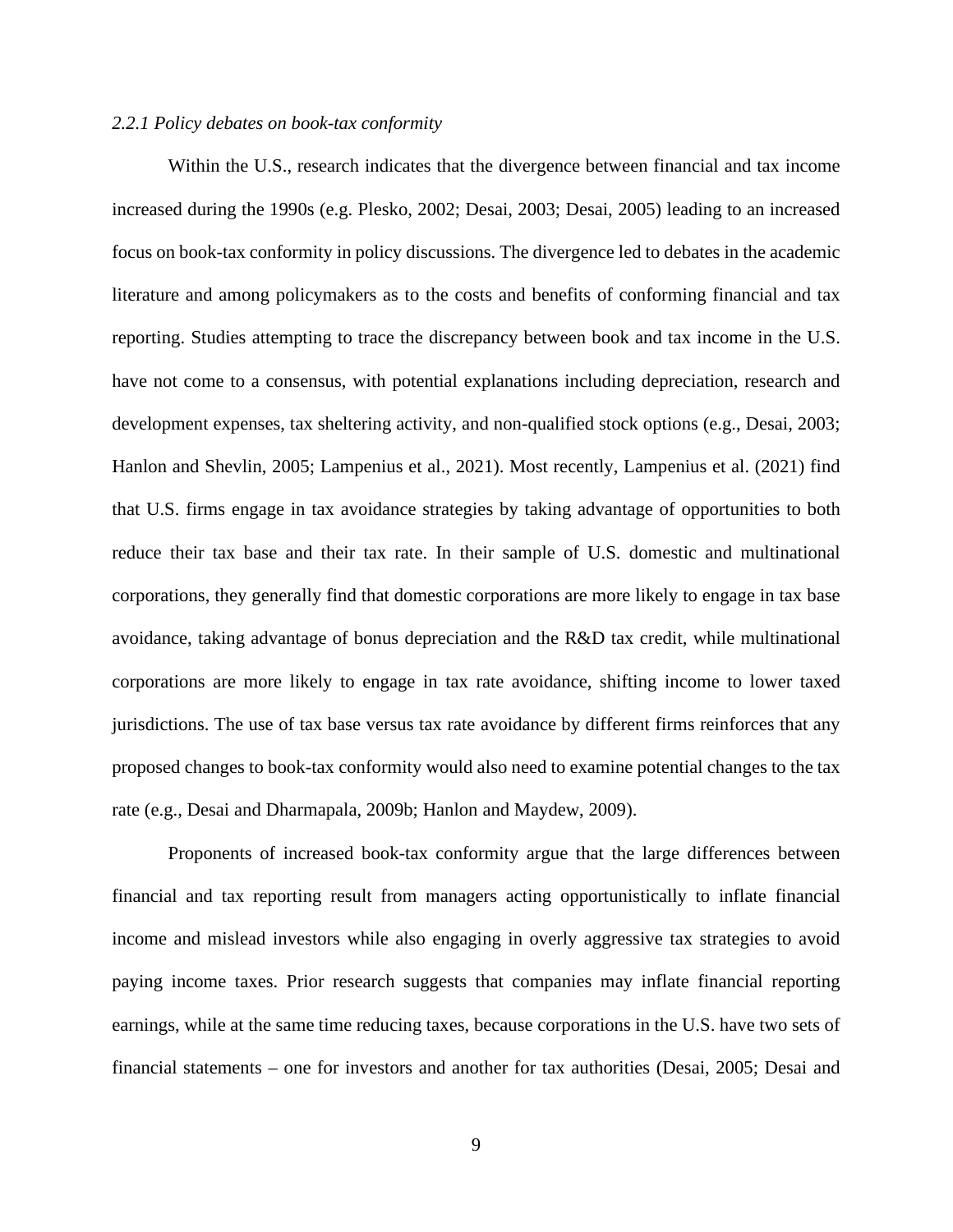Dharmapala, 2009a). As financial and tax reporting increase in conformity, managers must evaluate the tradeoffs between financial reporting choices and their tax planning objectives (Shackelford and Shevlin, 2001; Hanlon and Heitzman, 2010). Proponents of conformity argue that firms would provide a more truthful earnings number if book-tax conformity were increased. Desai (2005) argues that the corporate tax system would work as a corporate governance tool to protect minority shareholders, implying that increased book-tax-conformity would contribute to reduce managers' opportunistic behavior. The claim is that the Internal Revenue Service (or another tax authority) would become an additional monitor to induce a better alignment between managers and shareholders (Desai and Dharmapala, 2009b). The reasoning behind this rationale is that firms would not want inflate earnings reported to investors if it would result in higher taxes. Firms would also not want to understate earnings to save taxes since investors would view lower earnings negatively. Proponents also argue that conforming financial and tax reporting would broaden the base for tax reporting, allowing for a concurrent lowering of the corporate tax rate (Desai and Dharmapala, 2009b).

Those opposed to increasing book-tax conformity argue that financial income and tax income serve two different purposes. As noted in *Thor Power Tool Co. v. Commissioner* (439 U.S. 522 [1979]), the primary goal of taxation is equitable collection of tax revenues, while the primary goal of financial accounting is to provide useful information to management, shareholders, creditors, and other users of the information. Political, social, and economic goals influence tax laws, while conservatism drives financial reporting (Hanlon and Heitzman, 2010). Those opposed to increased book-tax conformity raise concerns that managers' flexibility to communicate firm performance would likely be restrained by the tax authority's information requirements, thus decreasing earnings quality (Hanlon and Shevlin, 2005; Hanlon et al., 2008, among others).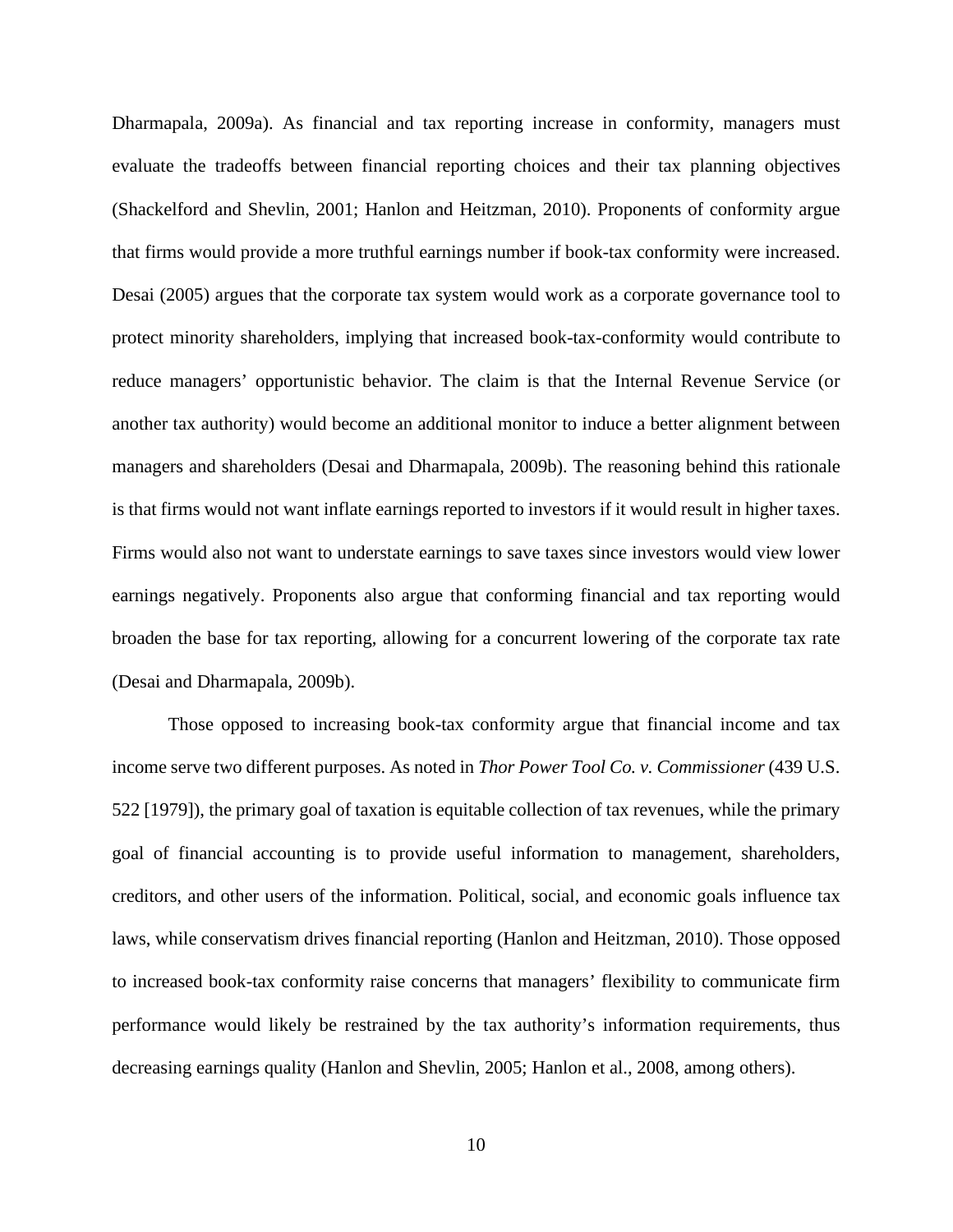#### *2.2.2 The Tax Reform Act of 1986*

At the same time that TRA 86 lowered the corporate tax rate from 46 percent to 34 percent, it also increased book-tax conformity for a subsample of firms. Several studies examine firm responses to the TRA 86 decrease in tax rates and consistently find evidence of tax-induced earnings management. Results suggest that firms manage financial earnings downwards, either by accelerating expenses or deferring income, in order to report lower levels of taxable income in higher tax rate years (Scholes et al., 1992; Guenther, 1994) and create tax losses to carry back to higher tax rate years (Maydew, 1997).

Prior to TRA 86, publicly traded firms faced lower levels of book-tax conformity, with taxable income being calculated on a cash basis and financial reporting income being calculated on an accrual basis. However, TRA 86 changed the level of book-tax conformity for a subset of these publicly traded firms by switching them from the cash basis to the accrual basis for taxable income purposes. Guenther et al. (1997) exploit this setting to examine the trade-off between financial reporting and tax objectives. Their results suggest those firms required to increase booktax conformity by using the accrual method to compute taxable income defer income recognition for financial reporting purposes in order to engage in tax planning. Hanlon et al. (2008) use the same setting to examine how the increase in conformity affects earnings informativeness and find a loss of earnings informativeness for the sub-sample of firms forced to increase book-tax conformity.

Together, these results suggest firms respond to increased book-tax conformity by understating financial earnings in order to save taxes, resulting in a decrease in earnings informativeness. Further supporting the decrease in earnings informativeness, Blaylock et al. (2017) find that the subsample of firms experiencing increased book-tax conformity from TRA 86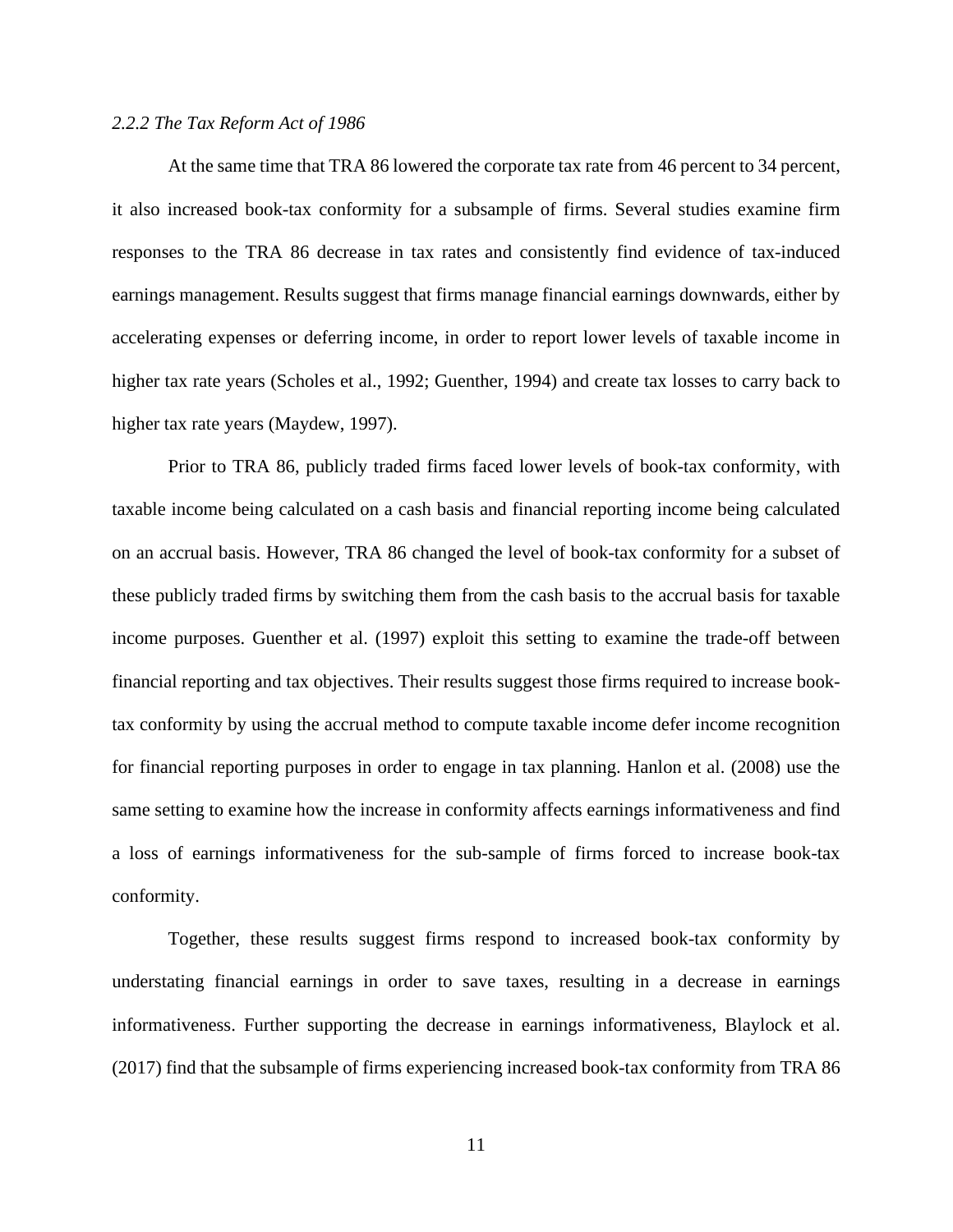have a higher cost of equity capital. These firms shift their capital structure towards debt and away from equity in response to the increase in the cost of equity capital. One of the implications discussed in Blaylock et al. (2017) is that increasing book-tax conformity does not necessarily reduce tax avoidance, since firms would shift their structure towards more tax-deductible interest expenses.<sup>[4](#page-13-0)</sup>

#### *2.2.3 Cross-country examination of book-tax conformity and earnings quality*

Several studies examine the level, or degree, of book-tax conformity and its relation to earnings quality. Ali and Hwang (2000) examine the relation between country-specific factors and the value relevance of financial accounting data. They find that the information content of earnings is lower for countries whose tax rules significantly influence financial accounting measures, suggesting a negative association between high book-tax conformity driven by tax rules and earnings quality. Focusing on the U.S., Hanlon et al. (2005) show that conforming financial income to tax income would likely result in a 50 percent loss of information.

Using international data, Atwood et al. (2010) develop a comprehensive measure of booktax conformity and use their cross-country measure to study the relation of a country's level of book-tax conformity with earnings persistence and cash flow predictability. The authors develop an empirical metric, based on the residuals of a regression that uses pre-tax book income, foreign pre-tax book income, and dividends to explain the variation of current tax expense. They rank countries based on their metric and show that those with higher levels of book-tax conformity exhibit lower earnings persistence and cash flow predictability. Blaylock et al. (2015), using the same empirical measure, show that higher book-tax conformity is also related to more earnings

<span id="page-13-0"></span><sup>&</sup>lt;sup>4</sup> The argument brought by Blaylock et al. (2017) could also be applied, by analogy, to that made by Desai (2005), that increasing book-tax conformity would reduce upwards earnings management, since there is a possibility of an offsetting effect on taxes by firms relying more on debt and, therefore, on tax-deductible expenses.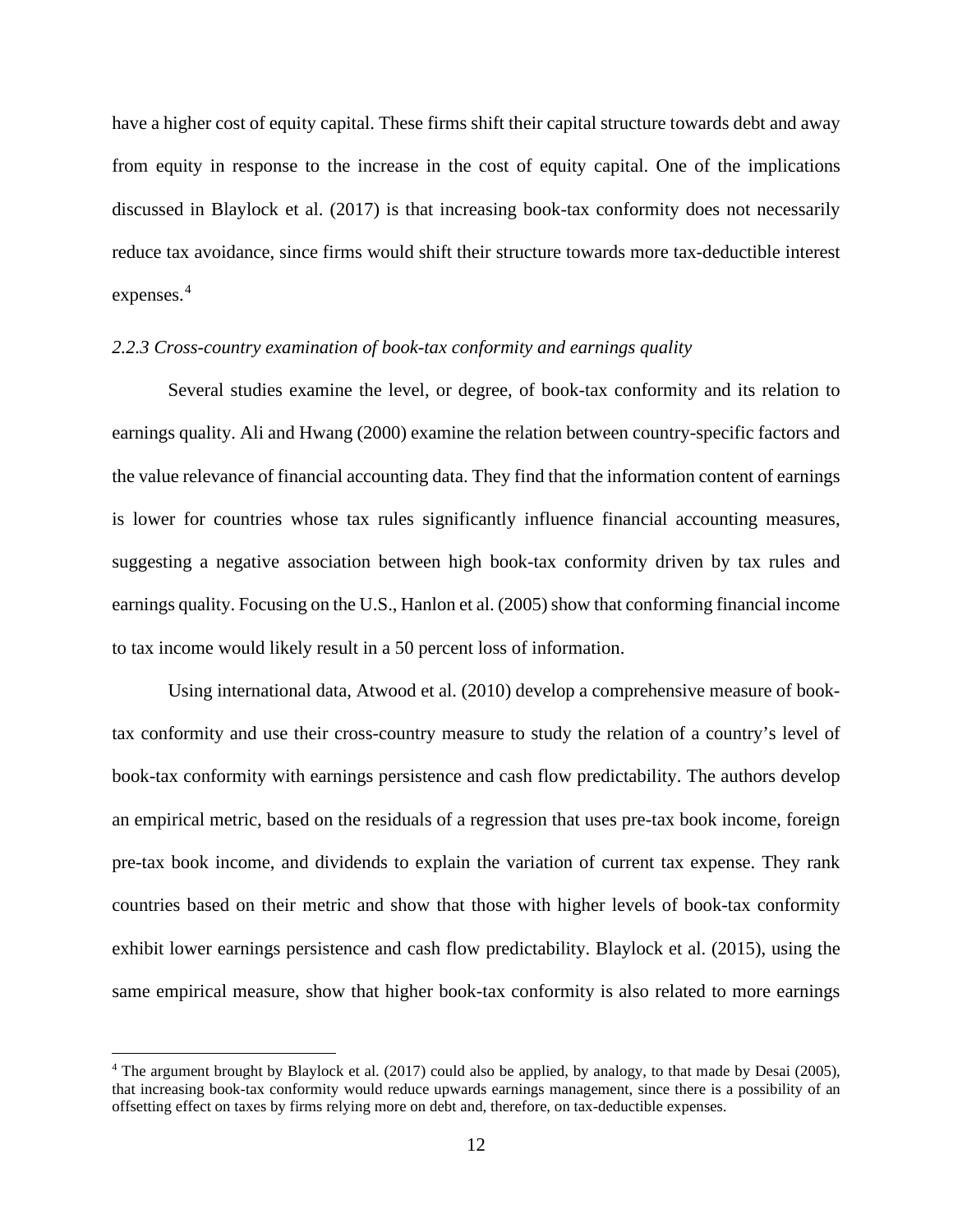management.<sup>[5](#page-14-0)</sup> Overall, prior results are consistent with increased book-tax conformity reducing earnings quality.

#### *2.3. Hypothesis development: IFRS adoption and concurrent changes in book-tax conformity*

We propose using variation in book-tax conformity across E.U. countries to disentangle the effects of IFRS from concurrent changes in book-tax conformity. To do so, we first identify countries whose financial and tax accounting are independent of each other in both the pre- and post-IFRS periods (*Independent*), where the adoption of IFRS did not change the starting point for calculating taxable income. This group allows us to more directly examine the effects of IFRS adoption on earnings quality. Our second group of countries uses the same starting point for both financial and tax reporting pre-IFRS (Local GAAP) and shifts to using IFRS for financial reporting while continuing to use Local GAAP for tax reporting in the post-IFRS period (*Decoupled)*. These countries have decoupled their tax reporting from their financial reporting in the post-IFRS period. This group allows us to examine the effect of financial reporting-induced changes in book-tax conformity on earnings quality since any incremental changes in earnings quality in this sample as compared to the *Independent* sample represents the concurrent effect of IFRS adoption on earnings quality through changes in book-tax conformity. We explain our identification strategy in greater detail in Section 3.

Our first hypothesis examines the relation between IFRS adoption and earnings quality in countries where we do not expect an institutional change in book-tax conformity following IFRS

<span id="page-14-0"></span><sup>5</sup> Watrin et al. (2014) also test the relation between earnings quality and book-tax conformity in the E.U. The authors develop a book-tax conformity measure based on book-tax-differences in the separate financial statements. They show that countries with higher book-tax conformity present more downwards earnings management, lower earnings persistence, and lower cash flow predictability. Overall, their conclusions are consistent with those of Atwood et al. (2010) and Blaylock et al. (2015). Atwood (2014), however, raises several concerns about Watrin et al.'s (2014) research design, such as self-selection issues (e.g., some countries may choose between IFRS or Local GAAP in their separate financial statements).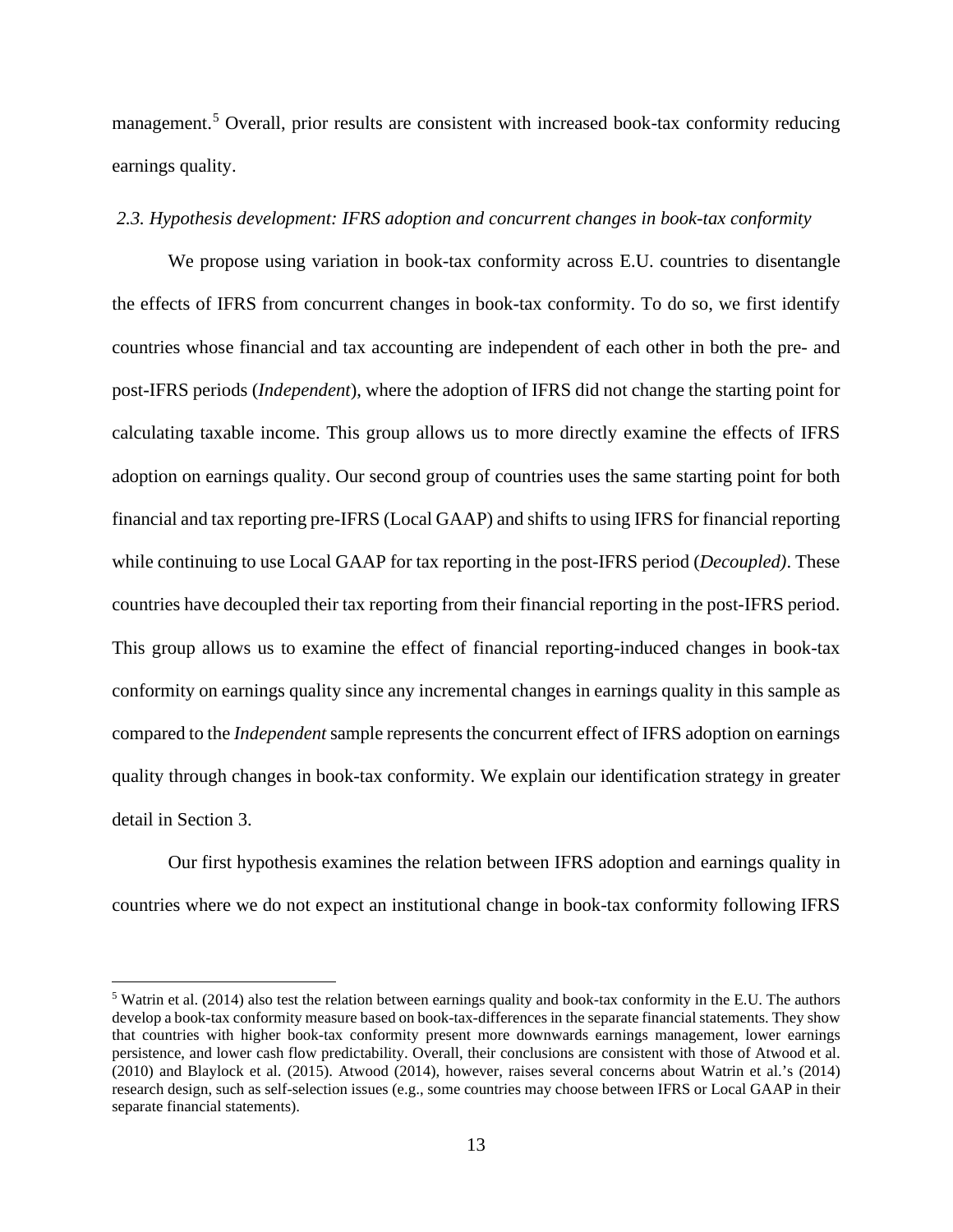adoption. As previously mentioned, prior literature examining IFRS adoption generally finds improvements in the information environment and that these improvements coincide with other concurrent changes in institutional factors (see De George et al. (2016) for a thorough review of the literature). In addition, more recent work does not find a relation between IFRS adoption and financial reporting quality after controlling for a set of concurrent changes (Isidro et al., 2020). Given the mixed evidence from prior literature, we do not make a directional prediction with respect to the average effect of IFRS adoption on earnings quality when holding book-tax conformity constant, since it may be conditional on other concurrent changes. Therefore, we state our first hypothesis in the null form:

# H1: *Earnings persistence and cash flow predictability do not change following IFRS adoption for firms from countries in the Independent group.*

Our second hypothesis examines the effect on earnings quality from decoupling financial and tax reporting. While prior literature examines the effects of tax-induced changes to book-tax conformity (e.g., Guenther, et al. 1997; Hanlon et al., 2008), our setting provides evidence on the effects of a financial reporting-induced change to book-conformity by examining differences in earnings quality between countries that decoupled their financial and tax reporting upon IFRS adoption (*Decoupled*) and those that were already using a separate set of rules as their starting point for calculating taxable income (*Independent*).

Prior studies find that tax-induced changes in book-tax conformity and levels of book-tax conformity are negatively related to earnings quality (Hanlon et al., 2008; Atwood et al., 2010; Blaylock et al., 2015), suggesting that the *Decoupled* group will experience incremental gains in earnings quality following IFRS adoption as a result of the decrease in book-tax conformity. Therefore, we present our second hypothesis in alternative form: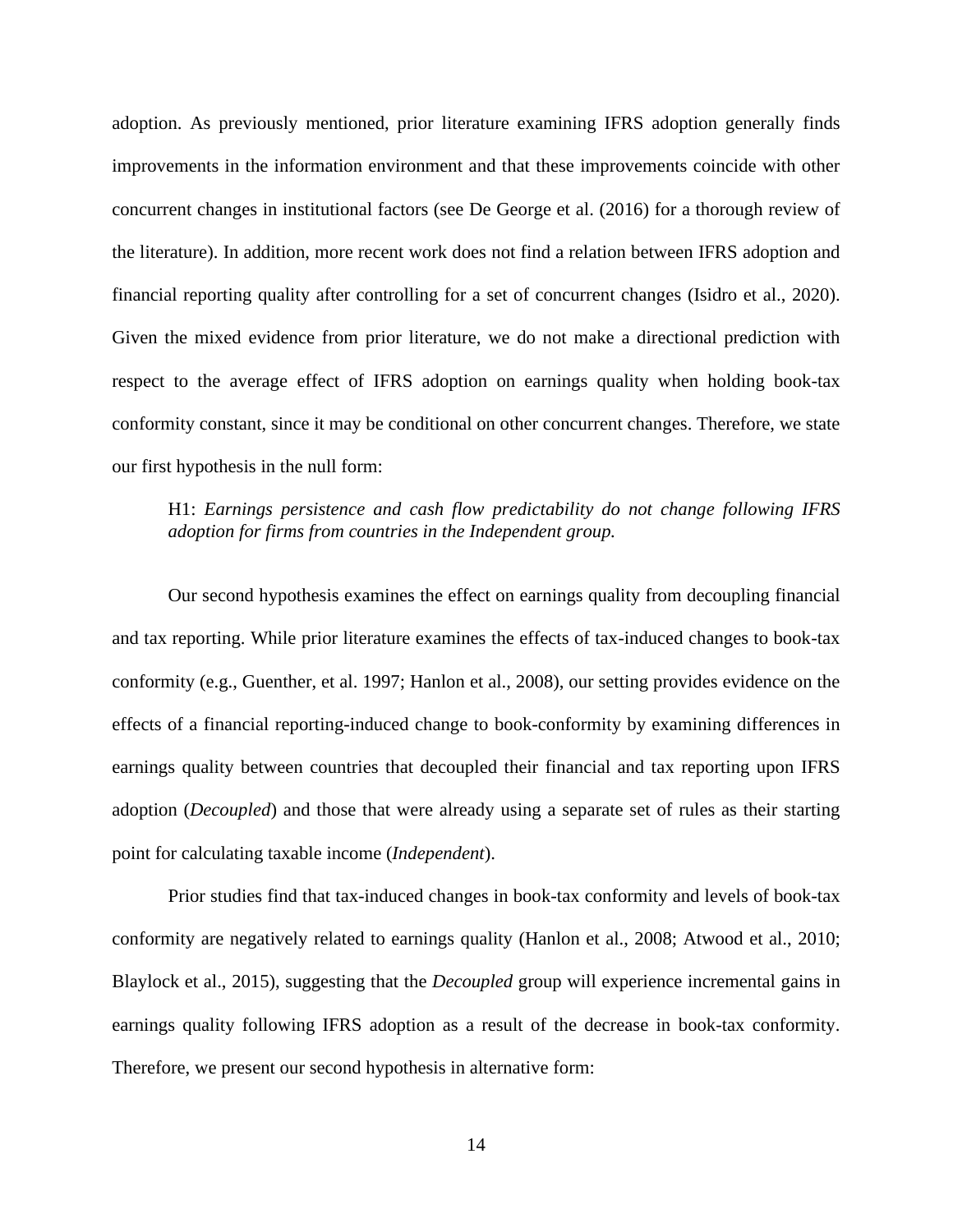H2. *After IFRS adoption, the effects on earnings persistence and on cash flow predictability are more positive for firms in the Decoupled group, when compared to those from the Independent group.*

Hypothesis H2 predicts that the *Decoupled* group will see greater gains in earnings quality following IFRS adoption as a result of decoupling financial and tax reporting. However, given that the *Independent* and *Decoupled* groups use different starting points for calculating taxable income post-IFRS (e.g., Local GAAP vs. Tax statements), it is unclear if the *Decoupled* group will experience similar levels of earnings persistence and cash flow predictability as the *Independent*  group in the post-IFRS adoption period. First, if we fail to find support for Hypothesis H2, we expect the *Decoupled* group to exhibit lower levels of earnings quality post-IFRS. If we find evidence of incremental gains in earnings quality for the *Decoupled* group as predicted by Hypothesis H2, the level of earnings quality post-IFRS may still be lower than that of the *Independent* group if the post-IFRS level of book-tax conformity between IFRS and Local GAAP is greater for the *Decoupled* group than the level of book-tax conformity between IFRS and Tax statements for the *Independent* group. If the level of book-tax conformity for the *Decoupled* group is similar to that of the *Independent* group post-IFRS, we would expect that both groups would exhibit similar levels of earnings quality post-IFRS. Finally, if the level of book-tax conformity for the *Decoupled* group is less than that of the *Independent* group post-IFRS, we would expect the *Decoupled* group to exhibit higher levels of earnings quality post-IFRS. We illustrate each of these four potential effects in Figure 1.[6](#page-16-0)

<span id="page-16-0"></span><sup>6</sup> For simplicity, Figure 1 presents firms in the *Decoupled* countries with lower level of earnings quality in the pre-IFRS period. We do not provide an expectation for the difference in the pre-IFRS period. In the Additional Analysis section, we show that both high and low book-tax conformity countries in the *Decoupled* group exhibit lower levels of earnings quality in the pre-IFRS period (when compared to firms from countries in the *Independent* group). In addition, Figure 1 presents both groups as experiencing an increase in earnings quality after IFRS adoption. We do not provide, however, an expectation for the effects of IFRS adoption bundled with other time-varying characteristics.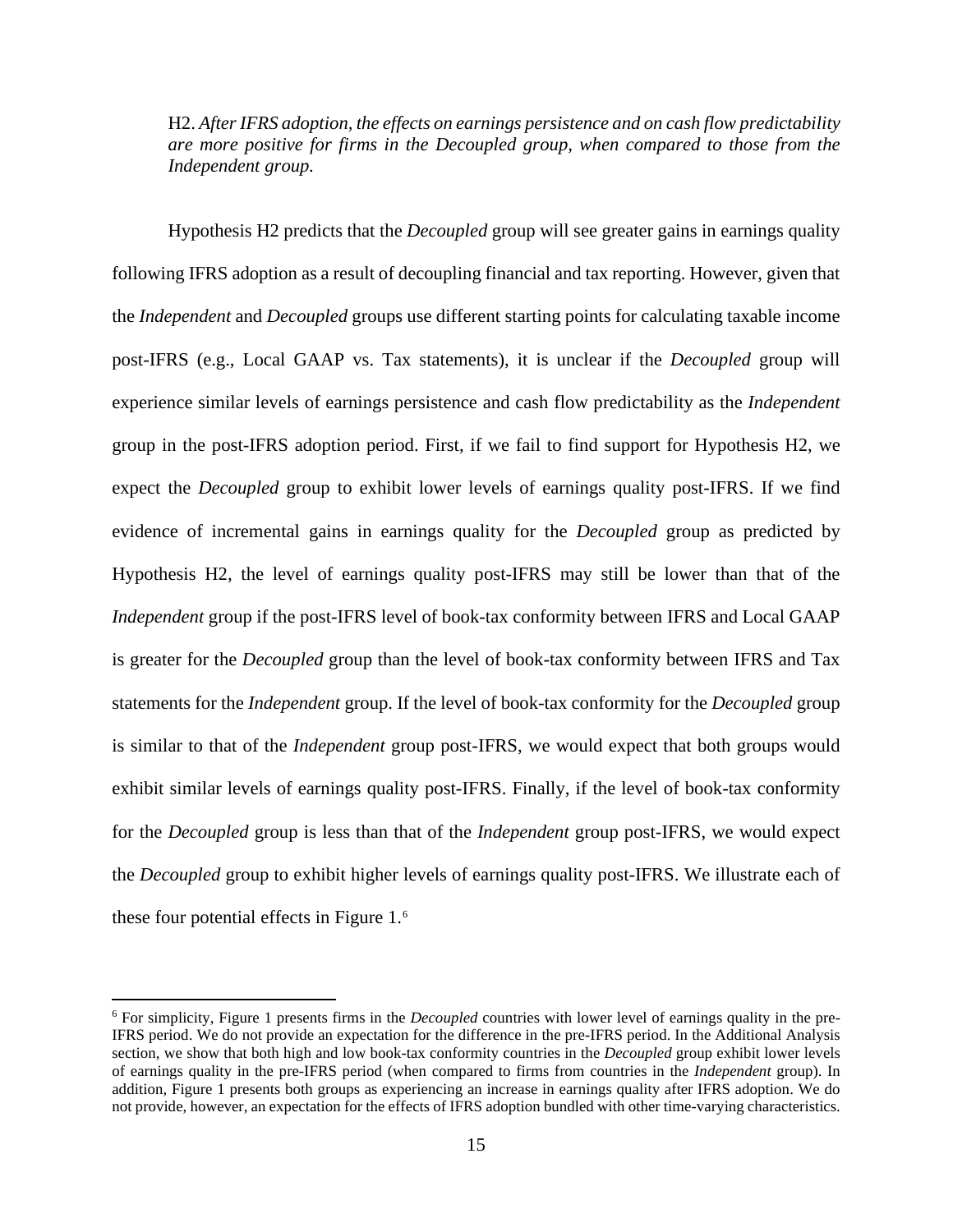#### [Insert Figure 1 here]

Since both groups of countries use decoupled financial and tax reporting in the post-IFRS environment, in our third hypothesis, we examine if firms in countries in the *Decoupled* group exhibit similar levels of earnings quality as those in the *Independent* group. Stated formally:

H3: *In the post-IFRS adoption period, the levels of earnings persistence and cash flow predictability are not different for firms in the Decoupled group, when compared to those from the Independent group.*

#### **3. Research design**

#### *3.1. Identification strategy*

There are 27 countries that are members of the E.U., after the withdrawal of the United Kingdom in 2020.<sup>[7](#page-17-0)</sup> We use the mandatory adoption of IFRS in 2005 to identify the pre- and post-IFRS periods.<sup>[8](#page-17-1)</sup> As we rely on a difference-in-difference design, we need to identify the treatment and control groups. Our treatment group consists of countries that use Local GAAP as the basis for both tax and financial reporting in the pre-IFRS period and switch to using IFRS for financial reporting in the post-IFRS period. We refer to these countries as having "decoupled" their tax and financial reporting in the post-IFRS period (*Decoupled*) since they no longer use the same initial starting point. Our control group (*Independent*) consists of countries that do not use Local GAAP as the basis for tax reporting in both the pre- and post-IFRS periods. We describe the three steps of our identification strategy below.

<span id="page-17-0"></span> $^7$  There were 28 countries until the United Kingdom left the E.U. in 2020. We include the U.K. in our analyses since it was a member of the E.U. during our sample period. Information about the countries that are members of the E.U. is available at [https://europa.eu/european-union/about-eu/countries\\_en.](https://europa.eu/european-union/about-eu/countries_en)

<span id="page-17-1"></span><sup>&</sup>lt;sup>8</sup> We do not consider the following countries in our identification strategy because their adoption of IFRS did not occur in 2005 or they were not members of the E.U. for our full sample period: Bulgaria, Croatia, Cyprus, Malta, and Romania.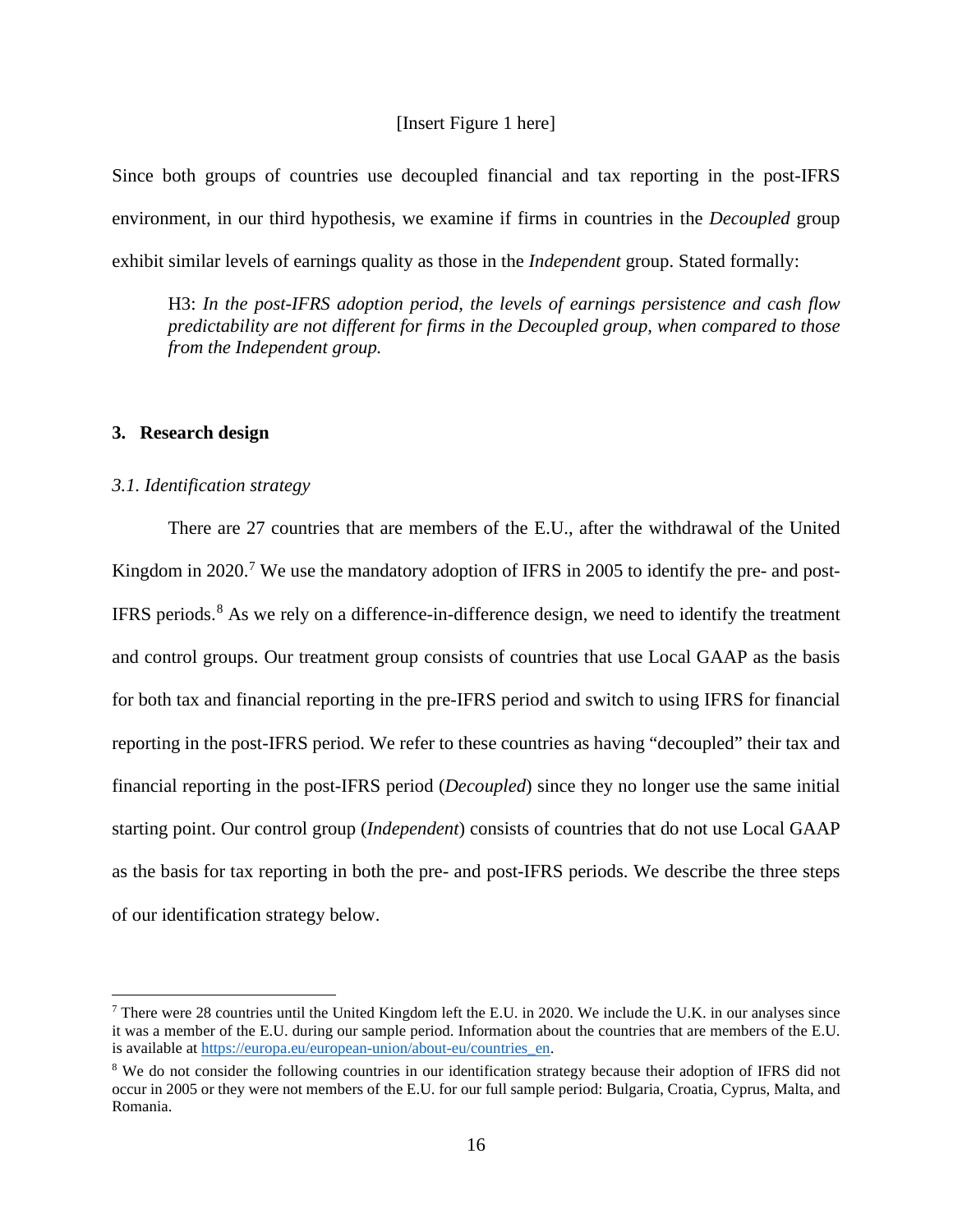Our first step is to analyze the relation between financial reporting and tax reporting in the pre-IFRS period. To increase assurance about our classifications, we cross-check information using multiple sources, such as reports published by the European Commission (EC) and previous literature.<sup>[9](#page-18-0)</sup> Accordingly, the five countries that use Local GAAP as the basis for financial reporting and a separate set of rules for tax reporting are: Denmark, Ireland, the Netherlands, Poland, and the United Kingdom.[10](#page-18-1) We use these five countries to create our control group (*Independent*).

Since the remaining countries in the E.U. have regulations that formally connect taxation to financial accounting in the single financial statements (SFS), our second step is to consult the IFRS Foundations' website to identify countries that prohibit IFRS for  $SFS$ .<sup>[11](#page-18-2)</sup> Following IFRS adoption, some countries allowed or prescribed IFRS for use in the SFS, which legally linked taxation to IFRS. The resulting effect on book-tax conformity is unclear since it depends on the degree of change from Local GAAP to IFRS. Other countries prohibited the use of IFRS for financial accounting in the SFS and continued to use Local GAAP as the starting point for calculating the tax base. In these countries, the starting point for taxable income continues to be based on Local GAAP while the starting point for financial income shifts from Local GAAP to IFRS. In this setting, book-tax conformity decreases since financial and tax reporting have been "decoupled" in the post-IFRS period. We argue that this group of countries provides the clearest

<span id="page-18-0"></span><sup>9</sup> Before IFRS adoption in 2005, two reports were developed for the Commission of the European Communities (CEC, 1992) and for the European Commission (EC, 2002), providing a detailed comparative analysis of taxation within the E.U. The first report refers to countries that we include in the *Independent* group as those in which "there is no linkage between both sets of accounts" (CEC, 1992, p. 51). The second report uses the term 'independence', meaning "that income determination for accounting purposes is in principle independent from income determination for tax purposes" (EC, 2002, p. 400). In addition, European journals, such as the *European Accounting Review* (*EAR*) and *Accounting in Europe* (*AE*), have special issues on IFRS-related topics. Descriptions about accounting and taxation for each jurisdiction are provided by academics based on the respective jurisdiction.

<span id="page-18-1"></span><sup>&</sup>lt;sup>10</sup> We find support in the literature for each country: Denmark (Christiansen, 1996), Ireland (Pierce, 1996), the Netherlands (Hoogendoorn, 1996), Poland (Jaruga et al., 1996), and the United Kingdom (Lamb, 1996). Recent research confirms that there is still no formal linkage in the IFRS period (e.g., André et al., 2021).

<span id="page-18-2"></span> $<sup>11</sup>$  An exception is Latvia and Estonia, where the tax base is dividends paid. In the other countries, tax rules are formally</sup> linked to the financial accounts used in the SFS. Tax rules modify the income in the financial accounts to arrive at taxable income.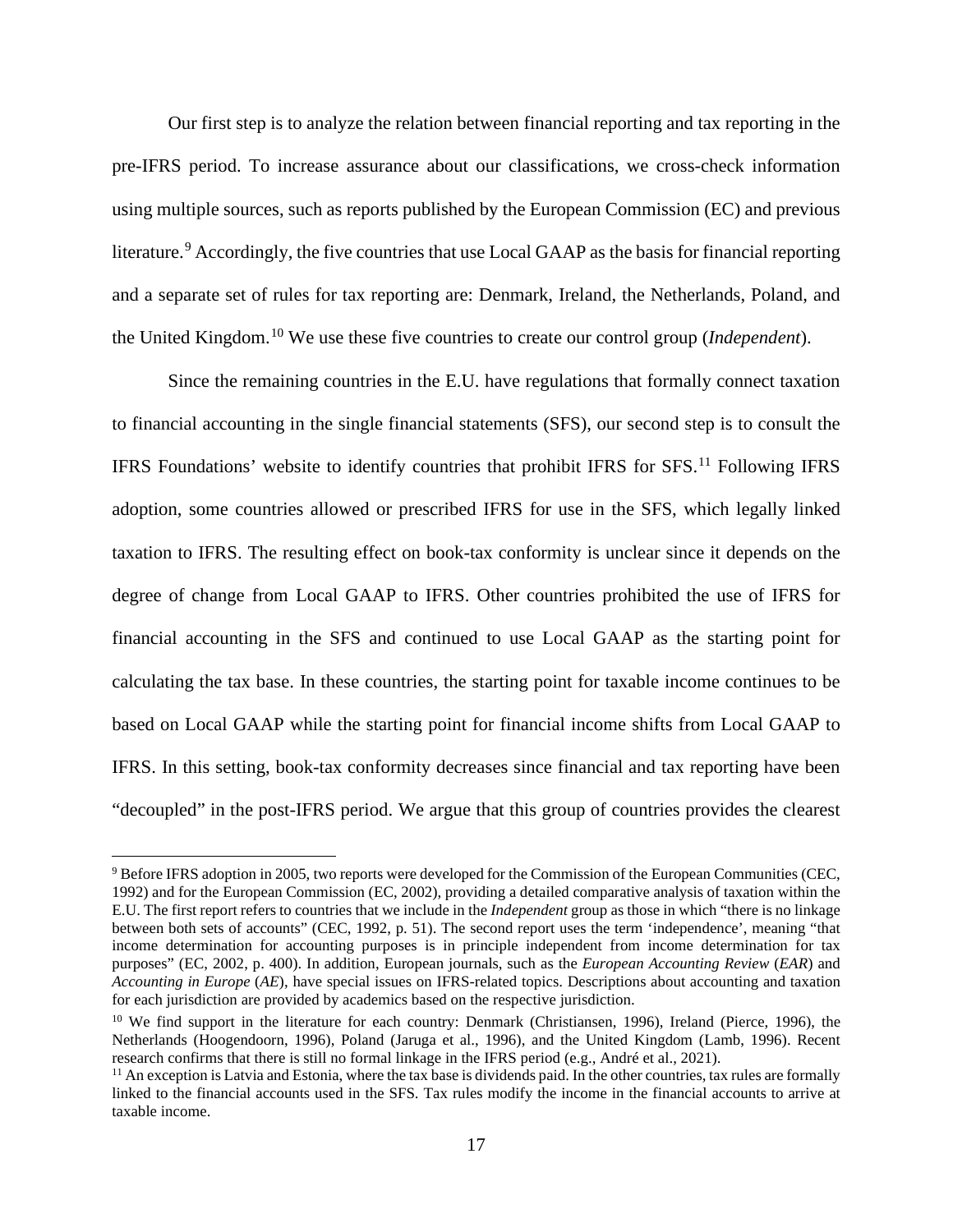setting in the remaining IFRS-adopting countries to identify the direction of the change in book-tax conformity.<sup>[12](#page-19-0)</sup> We identify the following countries as experiencing this change in book-tax conformity: Austria, Belgium, France, Germany, Spain, and Sweden.<sup>[13](#page-19-1)</sup>

As a final step, we review prior literature and identify countries that do not converge their Local GAAP to IFRS during the post-IFRS period (i.e., decoupling effect occurs, and it is sustained). Otherwise, financial reporting (i.e., Local GAAP 'substantially converged' to IFRS) would not be decoupled from tax reporting. In the post-IFRS period, five of the six countries do not converge Local GAAP to IFRS: Austria, Belgium, France, Germany, and Sweden.<sup>[14,](#page-19-2)[15](#page-19-3)</sup> We define these countries as our treatment group (*Decoupled*). We summarize financial and tax reporting characteristics for both our *Independent* and *Decoupled* groups in Figure 2.

#### [Insert Figure 2 here]

While our setting allows us to examine consequences stemming from a financial reporting change to book-tax conformity, we acknowledge that we are not able to hold the level of book-tax

<span id="page-19-0"></span><sup>&</sup>lt;sup>12</sup> If IFRS is prohibited for SFS (and, consequently, for tax reporting), then book-tax conformity should decrease, since the starting point for financial and tax reporting is no longer the same (i.e., they are no longer both based on Local GAAP). In this case, *decoupling* is not related to a change in the tax code. If IFRS is required for SFS, *decoupling*  occurs only if there is a concurrent change in the tax code to avoid the direct effects of a change in accounting standards. In this case, it is less clear if *decoupling* exists and the degree to which it exists. If it exists, it is also related to a change in the tax code. If IFRS is allowed for SFS, then *decoupling* occurs only if companies opt to use Local GAAP or if there is a change in the tax code to avoid tax effects if IFRS is their choice. Allowing a choice for SFS may also raise concerns about self-selection incentives (Atwood, 2014), becoming a strategic choice.

<span id="page-19-1"></span><sup>&</sup>lt;sup>13</sup> Watrin et al. (2014) provide a list of nine countries that prohibited IFRS for SFS. The three additional countries are Hungary, Romania, and Slovakia. We exclude Romania because it adopted IFRS after 2005. Hungary allows and Slovakia requires the use of IFRS for SFS. We, therefore, exclude those countries to avoid concerns about different reporting incentives and misclassification. Information about IFRS adoption in each jurisdiction is available at: <https://www.ifrs.org/use-around-the-world/use-of-ifrs-standards-by-jurisdiction/> (Accessed on 08 February 2021).

<span id="page-19-2"></span><sup>&</sup>lt;sup>14</sup> Prior literature provides support for each jurisdiction: Austria (Eberhartinger and Klostermann, 2007; Fülbier et al., 2017), Belgium (Jorissen and Maes, 1996; Jorissen, 2017), France (Frydlender and Pham, 1996; Le Manh, 2017), Germany (Pfaff and Schröer, 1996; Fülbier et al., 2017), and Sweden (Artsberg, 1996; Marton, 2017). It is important to highlight that we consider rules applied to separate financial statements, and not consolidated financial statements. Our classifications based on prior literature align with information provided by Big4 audit firms (e.g., EY, PWC) on country-specific differences between Local GAAP and IFRS.

<span id="page-19-3"></span><sup>&</sup>lt;sup>15</sup> Spain revised its Local GAAP to be 'substantially converged' to IFRS in 2007 while also changing its tax legislation to "avoid significant impacts" (Mora, 2017, p. 202). Since *decoupling* in Spain is conditional on a change in accounting standards and a concurrent change in the tax code, we exclude Spain from our analyses.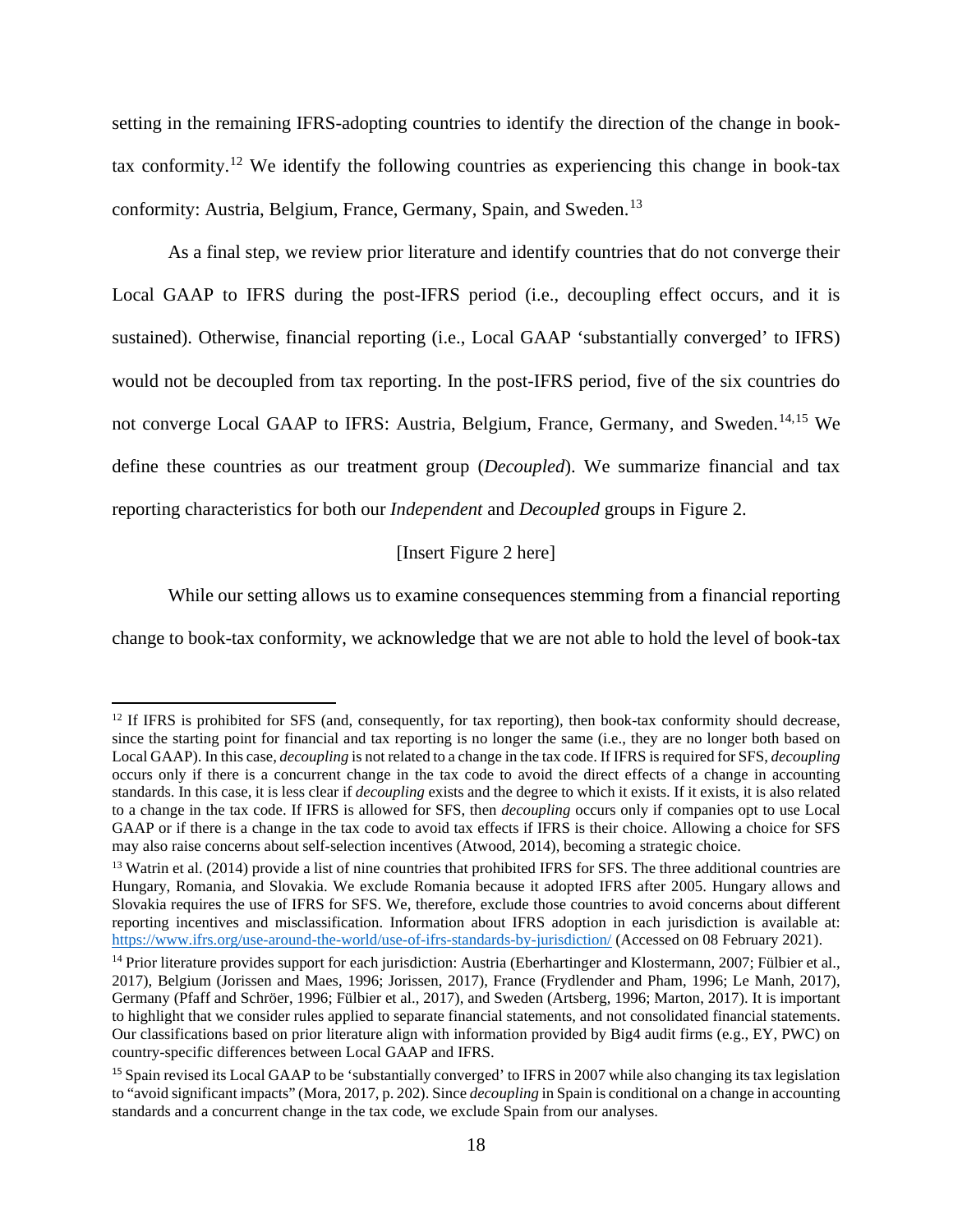conformity constant across countries in each sample. For example, both Atwood et al.'s (2010) sample and Blaylock et al.'s (2015) sample largely consists of firm-year observations prior to IFRS adoption. Looking at each respective paper's Table 1 analysis of book-tax conformity, we note that countries in our *Decoupled* group exhibit different levels of book-tax conformity (Atwood et al., 2010, pg. 118; Blaylock et al., 2015, pg. 155). Their findings indicate that while Belgium and Germany could be labeled as 'low book-tax conformity' countries, Austria and France would be labeled as 'high book-tax conformity' countries. It is unclear, therefore, if the average level of earnings quality for those countries will be different when compared to those in the *Independent*  group. As a result, we do not provide an expectation for the differences in earnings quality across the two groups for the pre-IFRS period.<sup>[16](#page-20-0)</sup>

#### *3.2. Research Design*

To test our hypotheses, we largely follow Atwood et al. (2010) and estimate the following model using OLS:

$$
EARN_{it+1}(CFO_{it+1}) = \alpha_{year} + \alpha_1 EARN_{it} + \alpha_2 POST_t + \alpha_3 EARN_{it} \times POST_t + LOSS_{it}
$$

$$
+ LOSS_{it} \times POST_t + CONTROLS + \varepsilon_{it}
$$
(1)

where *EARN*<sub>it+1</sub> (*EARN*<sub>it</sub>) equals earnings before extraordinary items for firm *i* in year  $t+1$  (year *t*) scaled by average total assets; and,  $CFO_{it+1}$  equals cash flow from operations for firm *i* in year  $t+1$ scaled by average total assets.  $POST<sub>t</sub>$  is a binary variable equal to one for years following IFRS adoption, and zero for years prior to IFRS adoption. We exclude the transition years of 2004 and 2005 from our regression analysis.  $Loss_{it}$  is a binary variable equal to one if pre-tax book income

<span id="page-20-0"></span><sup>&</sup>lt;sup>16</sup> We provide an additional test controlling for the level of book-tax conformity in the pre-IFRS period (high or low book-tax conformity). Results are consistent with high book-tax conformity countries exhibiting lower levels of earnings quality in the pre-IFRS period than low-BTC countries for cash flow predictability. We do not find a difference for earnings persistence. We present and discuss the results in the Additional Analysis section.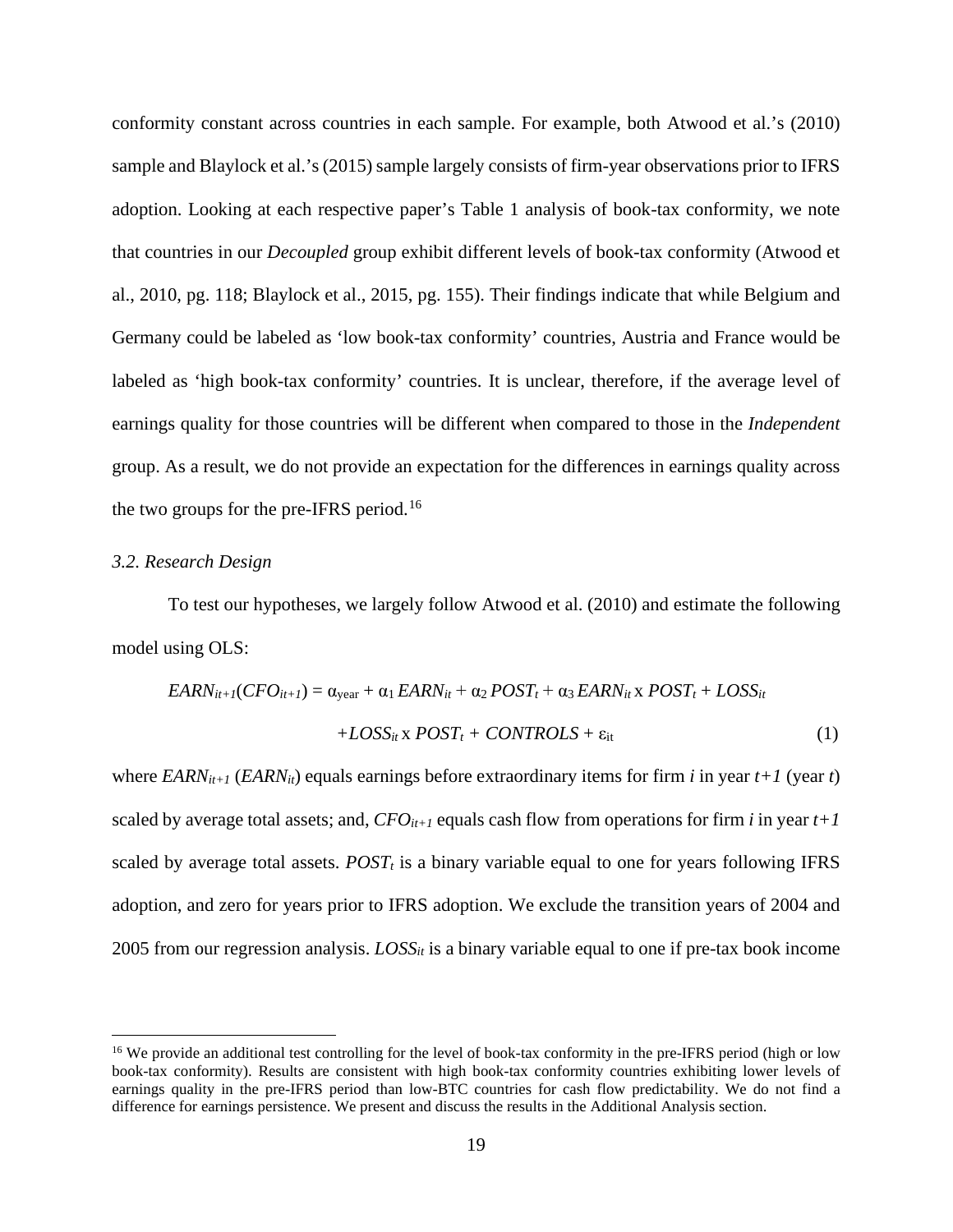for firm *i* in year *t* is negative, and zero otherwise. We separately estimate Equation 1 for firmyear observations in the *Decoupled* and *Independent* groups and cluster standard errors by firm. [17](#page-21-0)

In Equation 1, the coefficient on  $EARN_{it}(\alpha_1)$  represents earnings persistence (when the dependent variable is  $EARN_{it+1}$ ) or earnings ability to predict future operating cash flows (when the dependent variable is  $CFO_{it+1}$ ), in the pre-IFRS period. This serves as the basis for comparisons between the *Decoupled* and *Independent* groups before a change in accounting standards and the *decoupling* effect for the former.

Our first hypothesis examines the relation between IFRS adoption and earnings persistence (cash flow predictability) for the *Independent* group. The coefficient on  $\text{EARN}_{it} \times \text{POST}_{t} (\alpha_3)$ represents the effect on earnings quality after IFRS adoption. If IFRS adoption is associated with increased earnings persistence (cash flow predictability), we would expect a positive estimated coefficient for the *Independent* group (α3>0).

Our second hypothesis examines if firms in countries experiencing a decoupling effect experience incremental gains in earnings persistence (cash flow predictability) relating to the decrease in book-tax conformity following IFRS adoption. To test this hypothesis, we test the differences in the estimated coefficient on  $\text{LARN}_{it} \times \text{POST}_{t} (\alpha_3)$  across the two groups (*Decoupled* and *Independent*). If firms in the *Decoupled* countries experience incremental gains in earnings persistence (cash flow predictability) relating to the decoupling effect, we expect  $\alpha_3$  to be significantly more positive in the *Decoupled* sample than in the *Independent* sample.

Our third hypothesis examines if the level of earnings persistence (cash flow predictability) differs across our *Decoupled* and *Independent* samples following IFRS adoption. To test this hypothesis, we test if the level of earnings quality, i.e.  $(\alpha_1) + (\alpha_3)$ , differs among the two groups.

<span id="page-21-0"></span> $17$  In untabulated analysis, we replace year fixed effects in Equation 1 with  $POST<sub>t</sub>$ , a binary variable equal to one for the post-IFRS period and zero for the pre-IFRS period. Our conclusions remain unaffected.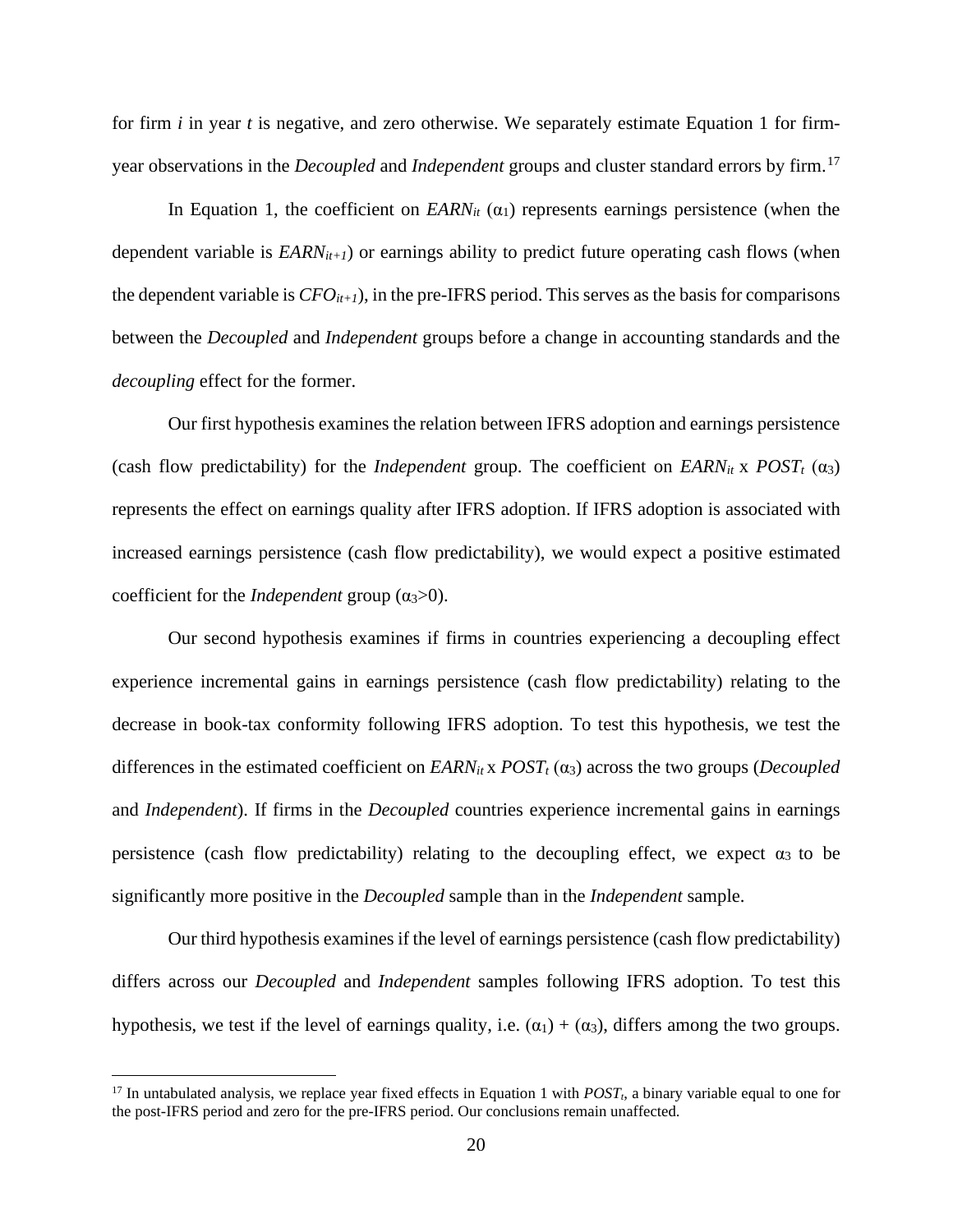A finding that there is no statistically significant difference across the two groups suggests that both groups exhibit similar levels of earnings quality in the post-IFRS period.

Since prior literature shows that time-invariant characteristics and several concurrent changes in economic, sociological, regulatory, and political characteristics explain the effects on earnings quality (e.g., Atwood et al., 2010; Isidro et al., 2020), we run different specifications of our base models to control for those characteristics, as described below.

Our first set of controls considers three time-invariant characteristics used by Atwood et al. (2010): legal tradition, ownership concentration, and investor rights. We use data provided by Djankov et al. (2008), who calculate the measures for an expanded number of countries and revise estimates for the anti-director rights index used in La Porta et al. (1997; 1998).<sup>[18](#page-22-0)</sup> Since the three characteristics are highly correlated, we follow Atwood et al. (2010) and use exploratory factor analysis using the principal components method to create a common factor and use this factor as our control variable. [19](#page-22-1)

We base our second set and third set of controls on Isidro et al. (2020). Our second set of control variables is based on 72 country characteristics identified by Isidro et al. (2020) as relating to reporting quality.<sup>[20](#page-22-2)</sup> Since our sample consists of 10 countries, instead of the 35 countries considered by Isidro et al. (2020), we exclude two characteristics due to that lack of variance: number of parties competing in legislative elections (*legislcomp*) and number of veto players

<span id="page-22-0"></span><sup>&</sup>lt;sup>18</sup> Djankov et a. (2008) do not provide data for Poland regarding ownership concentration. Dzierżanowski and Tamowicz (2004) calculate ownership concentration for Polish companies for the 1<sup>st</sup>, 2<sup>nd</sup>, 3<sup>rd</sup>, and 4<sup>th</sup> largest blockholdings. We use their information for Poland, by considering the median of blockholding of voting shares by the three largest shareholders. Since ownership concentration in Poland is the highest in the *Independent* group (55 percent), we also perform sensitivity analyses by using the second highest value as a benchmark for Poland: Denmark (40 percent). Our inferences remain unchanged.

<span id="page-22-1"></span><sup>&</sup>lt;sup>19</sup> See Appendix A for variables definitions.

<span id="page-22-2"></span> $20$  21 out of the 72 characteristics are, in fact, time-varying characteristics. Isidro et al. (2020) calculate their averages and add them to the other 51 time-invariant characteristics for their tests about the relation between those characteristics and *levels* of reporting quality. The data for the 72 characteristics was made available from the authors at:<https://data.mendeley.com/datasets/dvgmbh7z3z/1> (Accessed on February 8<sup>th</sup> 2021).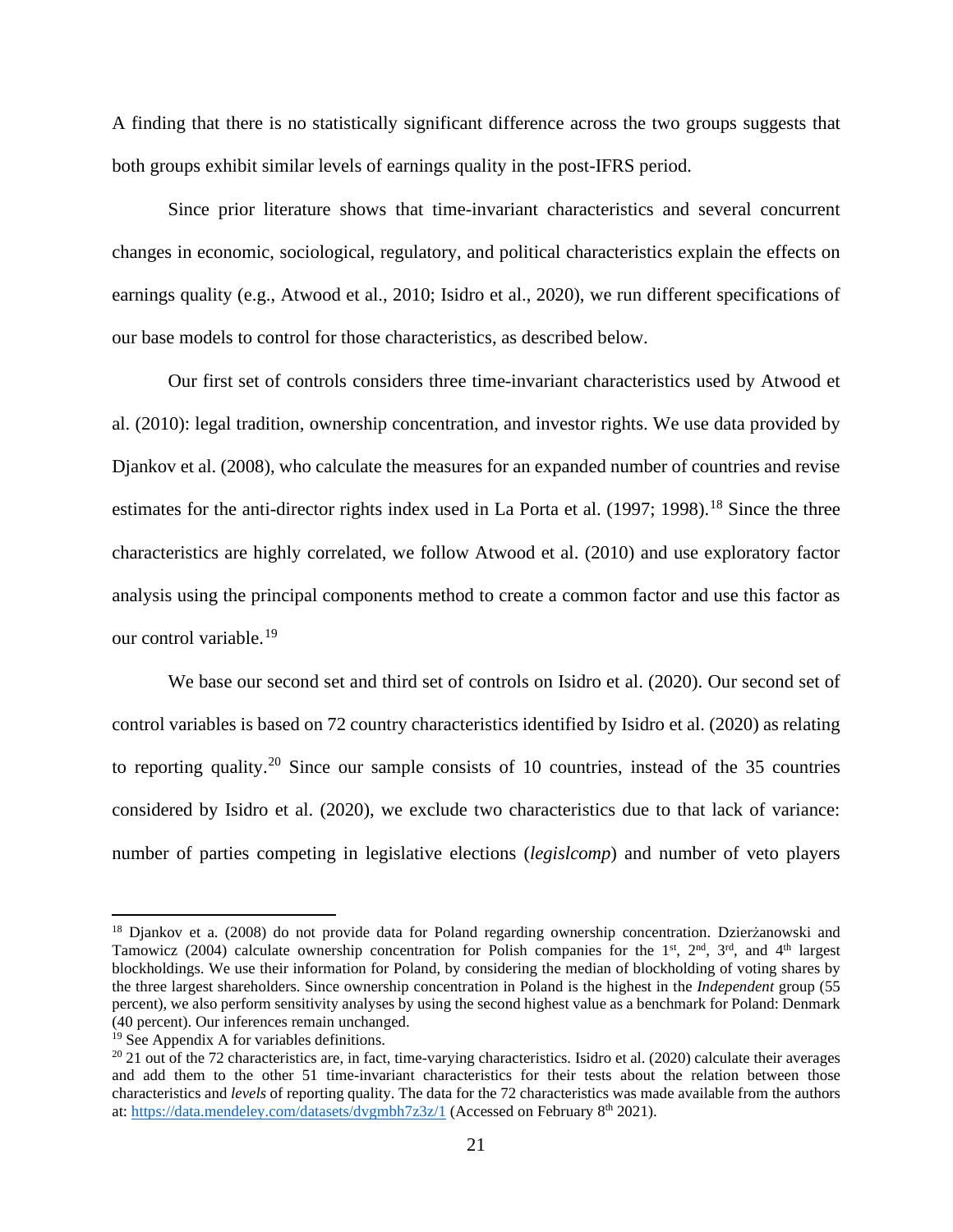(*veto*). We follow Isidro et al. (2020) and use exploratory factor analysis using the principal components method to extract the first four factors and use these four factors as controls in our base models. Our third set of controls considers 21 country characteristics that changed during the IFRS adoption period (Isidro et al., 2020). While the authors do not test earnings persistence or cash flow predictability, we use their controls to mitigate concerns that other factors may explain the effects on earnings quality and further isolate the effect of a change in book-tax conformity for the *Decoupled* group. [21](#page-23-0)

Finally, our fourth set of controls considers both time-invariant and time-varying characteristics. We use the 21 time-varying characteristics and re-estimate the exploratory factor analysis using the principal components method for the remaining 49 time-invariant characteristics used by Isidro et al. (2020), again extracting the first four factors to use as control variables. We then include both types of controls in our base models.

### **4. Results**

#### *4.1 Sample selection and descriptive statistics*

We use all firm-year observations from 1997 to 2015 with sufficient data available in the Compustat Global database.<sup>[22](#page-23-1)</sup> Our sample comprises data for five countries classified in the *Decoupled* group (Austria, Belgium, France, Germany, and Sweden) and for five countries classified in the *Independent* group (Denmark, Ireland, the Netherlands, Poland, and the United

<span id="page-23-0"></span> $21$  Our design differs from Isidro et al. (2020), since we rely on firm-level data in our regressions. We use the data sources provided in their paper and use controls at the firm-level whenever is possible (for example: proportion of domestic institutional holdings). See Appendix A for variables definitions and sources.

<span id="page-23-1"></span> $^{22}$  Our primary analysis focuses on years 1998 through 2014. Compustat Global is less populated for data before 1997, so we follow prior literature and use 1997 to create lagged variables and use 1998 as our initial year (e.g., Wieczynska, 2016; Demmer et al., 2019). We end our sample in 2014 and use 2015 to create forward-looking variables to avoid contamination from changes in regulation (MiFID II) and the withdraw of the United Kingdom from the E.U. (i.e., Brexit) (Deloitte, 2014). In sensitivity analyses, we follow Pownall and Wieczynska (2018) and Isidro et al. (2020) and rerun our base models for the period 2001 to 2013. Inferences remain unchanged.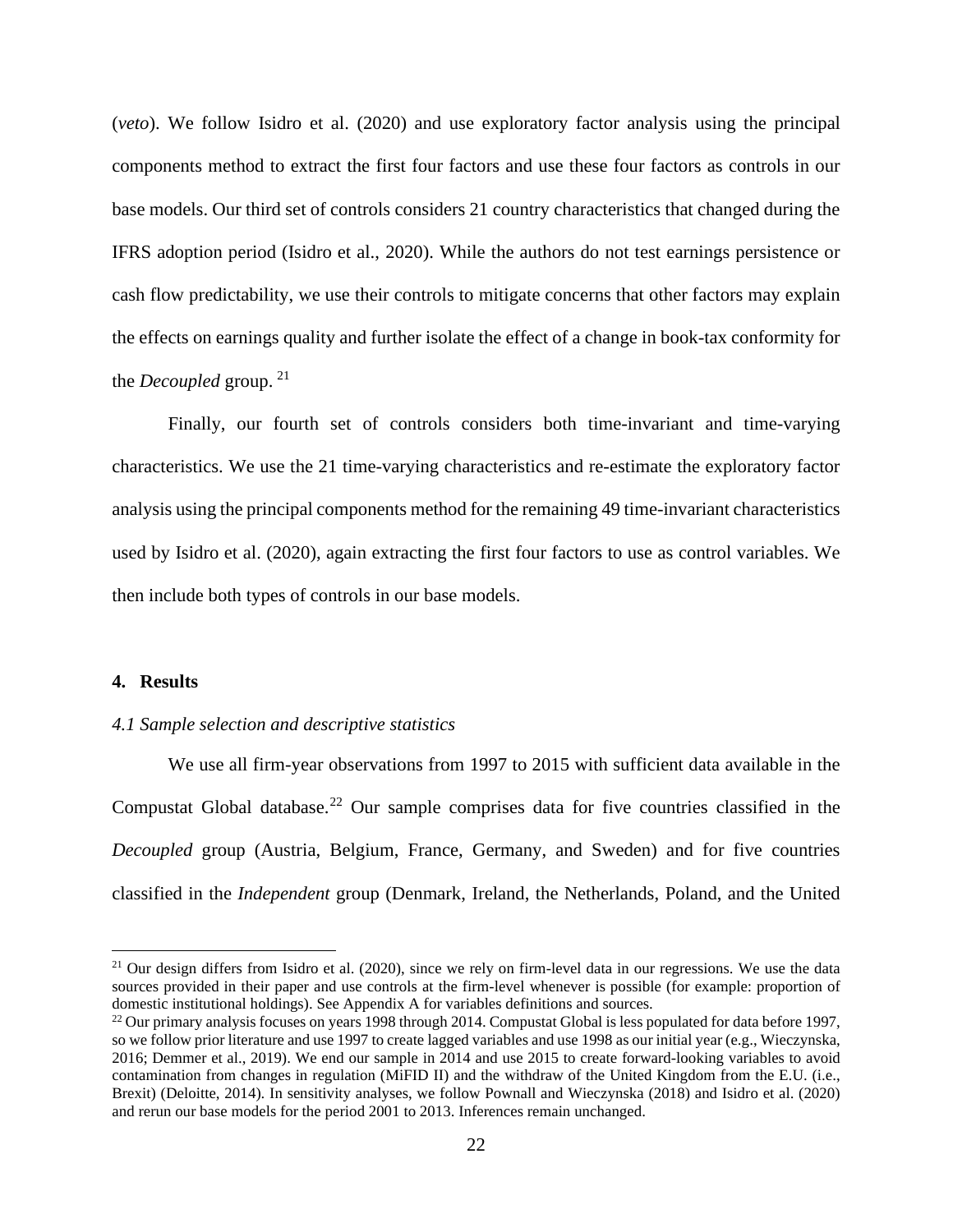Kingdom). We consider firms with headquarters located in each of the ten countries that are listed in E.U. regulated markets.<sup>[23](#page-24-0)</sup> The initial sample for firm-years with non-missing values for total assets is 33,751 observations for the pre-IFRS period and 31,477 observations for the post-IFRS period, totaling 65,228 observations.

We apply five screening procedures. We first delete firms whose headquarters are located in a different jurisdiction than their country of incorporation. Our classification between the *Independent* and *Decoupled* groups is based on each country's tax and financial reporting rules. E.U. countries may tax firms based on their country of incorporation or on their 'place of management.'[24](#page-24-1) This procedure avoids misclassifying firms between the *Decoupled* and *Independent* groups. Second, we delete firms in regulated industries (i.e., financial and utility firms) and firm-years missing industry information. Third, we delete observations for early IFRS adopters and non-IFRS users, such as U.S. GAAP users.<sup>[25](#page-24-2)</sup> Fourth, we delete observations relating to the transition years of 2004 and 2005. We exclude these years to avoid instances where 1) current variables in 2005 reflect IFRS and lagged variables in 2004 reflect a different reporting standard or 2) forward-looking variables in 2005 reflect IFRS and current variables in 2004 reflect a different reporting standard. Finally, we delete observations missing values for current earnings, one-year ahead earnings, and lagged total assets required in our regression model. Our final sample

<span id="page-24-0"></span> $^{23}$  Following prior research, we do not consider firms listed in unregulated markets, such as the Alternative Investment Market (AIM) at the London Stock Exchange (Christensen et al., 2013) since these markets do not necessarily require firms to use IFRS, potentially creating self-selection issues (e.g., Pownall and Wieczynska, 2018; Byard e <sup>24</sup> We retrieve all information from OECD's Automatic Exchange Portal: https://www.oecd.org/tax/automatic-exchange/crs-implementation-and-assistance/tax-residency/. Accessed on April 17<sup>th</sup>, 2021.

<span id="page-24-2"></span><span id="page-24-1"></span><sup>&</sup>lt;sup>25</sup> Voluntary and mandatory IFRS adopters have different incentives (e.g., Daske et al., 2013). We include only mandatory adopters in our sample to avoid self-selection concerns. *Regulation (EC) no. 1,606*/*2002* requires the application of IFRS from 2005. We delete observations for early adopters using two criteria: first, for adopters in 2001 or before, we delete all observations from our sample; second, for adopters between 2002 and 2004, we delete observations for those specific years. We rerun our analyses by excluding all observations for adopters between 2002 and 2004 and our inferences remain unchanged.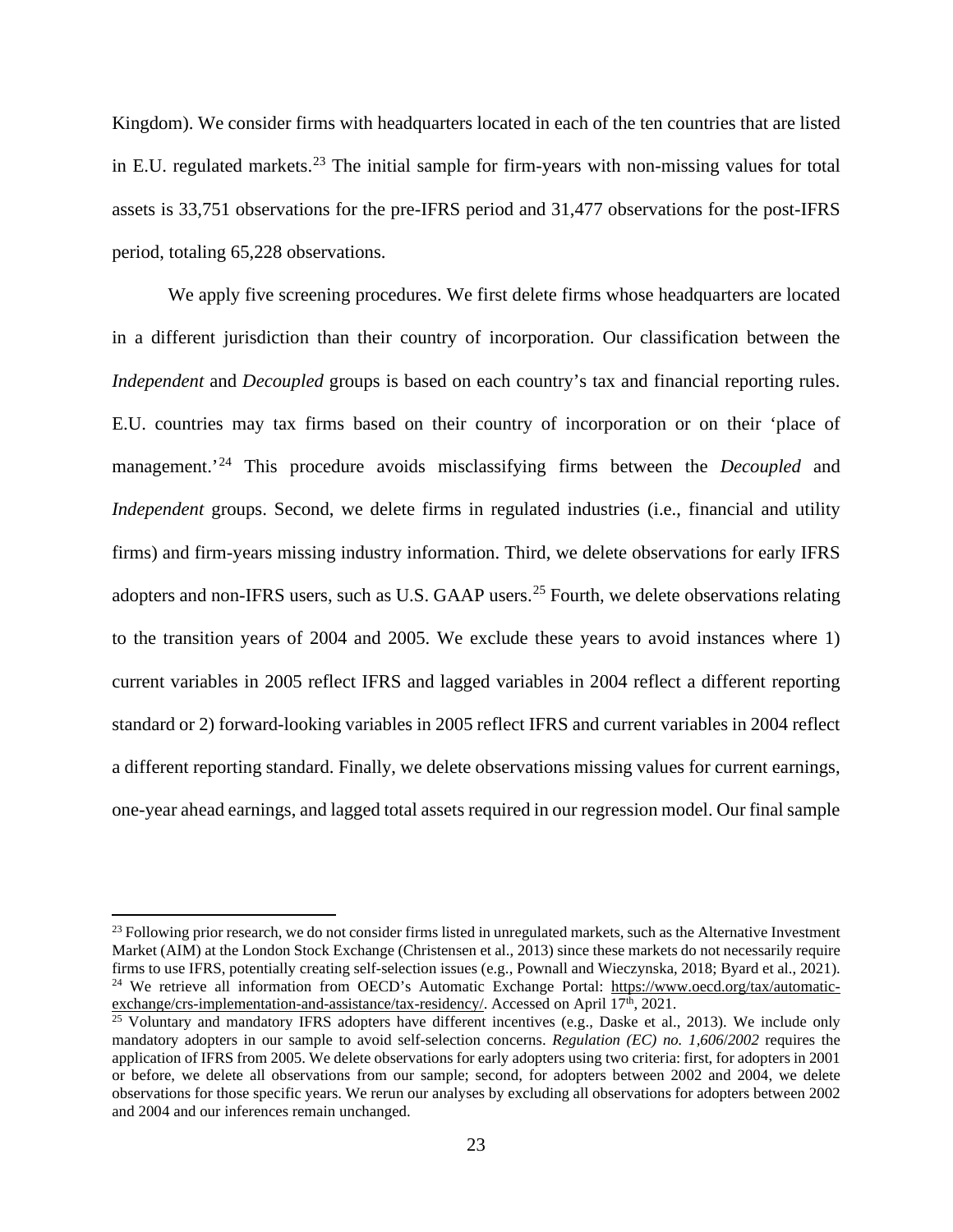comprises 25,232 firm-year observations (13,139 in the pre- and 12,093 in the post-IFRS periods). We present our screening procedures in Table 1, Panel A.

#### [Insert Table 1 here]

We present our sample composition in Table 1, Panel B. In the *Decoupled* group, French firms represent around 43 percent (5,478 obs.) of the sample, followed by German (26 percent) and Swedish (21 percent) firms. In the *Independent* group, British firms account for 60 percent (7,443 obs.) of the sample, followed by Polish (18 percent) and Dutch (10 percent) firms.

We present descriptive statistics in Table 2, Panel A. Both in the pre- and post-IFRS periods, firms from the *Decoupled* group present lower future earnings, future operating cash flows, and current earnings (the tests of differences for the means are all significant at the onepercent level). In the pre-IFRS period, the incidence of losses is higher in the *Decoupled* group (test of difference for  $Loss_{it}$  is positive and significant at the one-percent level). In the post-IFRS period, however, there is no difference in the incidence of losses (test of difference for  $Loss_{it}$  is not significant). The comparisons between the means, medians, and standard-deviations for each continuous variable reveal significant heterogeneity, both in the pre- and post-IFRS periods and for both groups (*Decoupled* and *Independent*), justifying including controls in our regressions for time-invariant and time-varying country-level characteristics (Atwood et al., 2010; Isidro et al., 2020).

We present Pearson correlations between our four main variables in Table 2, Panel B. Correlations are all positive between current earnings, future earnings, and future operating cash flows (all significant at the one-percent level). The correlations between losses (indicator variable) and current earnings, future earnings and future operating cash flows are all negative (all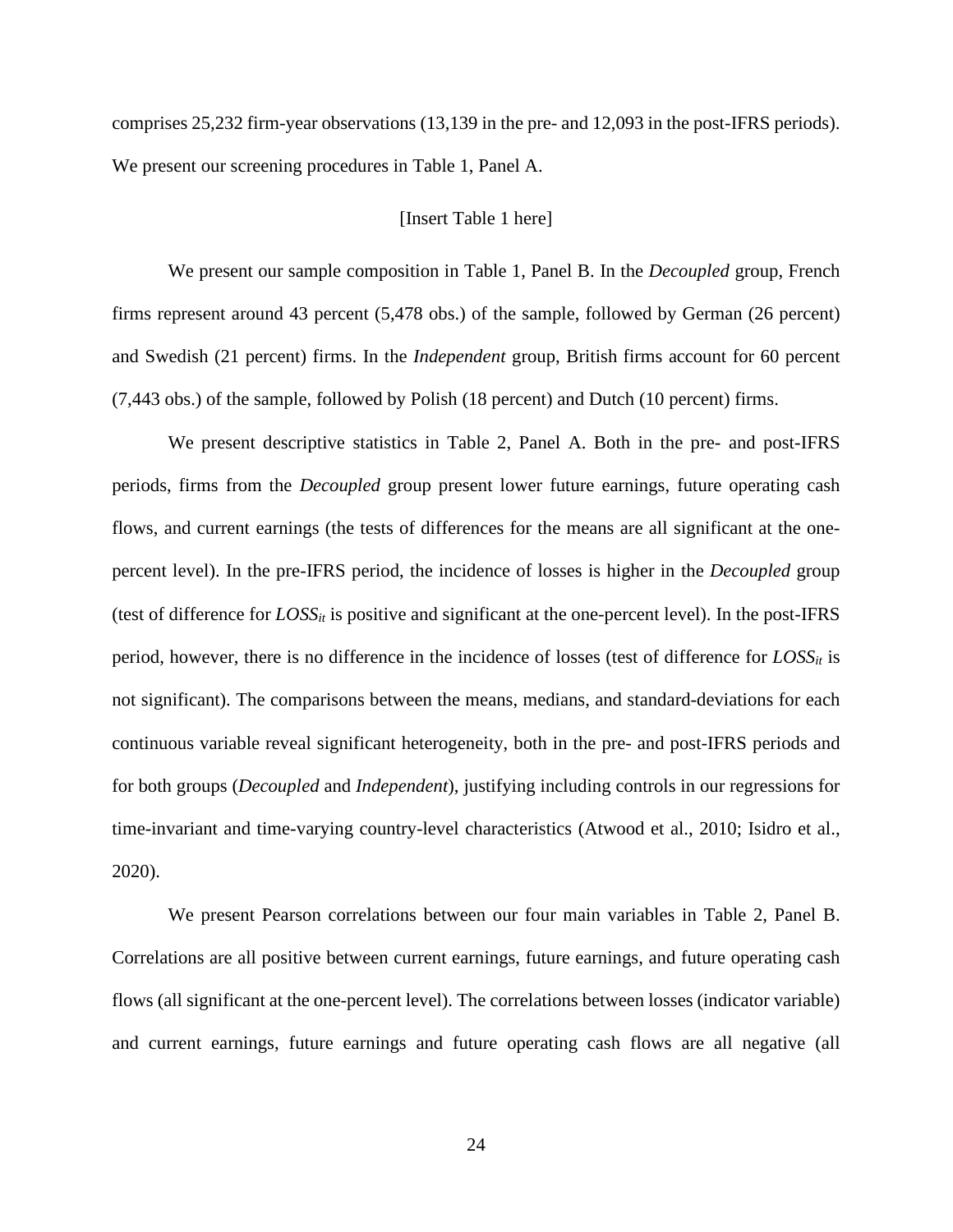significant at the one-percent level). Results are similar to those presented in the previous literature (Atwood et al., 2010; Atwood et al., 2011).

#### [Insert Table 2 here]

#### *4.2. Tests of earnings persistence*

We present results for earnings persistence in Table 3. Panel A presents results for our *Independent* group, and Panel B presents results for our *Decoupled* group. Panel C reports the tests of differences between the two groups. Model 1 presents results without additional controls. We consider different sets of controls in the next four columns: three time-invariant characteristics in Model 2 (Atwood et al., 2010), 70 time-invariant characteristics in Model 3, followed by 21 timevarying characteristics in Model 4 (Isidro et al., 2020), and the combination of 21 time-varying characteristics with 49 time-invariant characteristics in Model 5.

#### [Insert Table 3 here]

Our first hypothesis examines the change in earnings persistence following IFRS adoption for our sample of firm-year observations in countries not experiencing a concurrent change in book-tax conformity (*Independent*). Results in Panel A suggest a decrease in earnings persistence for this sample (coefficient on  $POST_t$  x  $EARN_t$  is negative and significant across all specifications) rejecting the null hypothesis of no change in earnings persistence.

Our second hypothesis predicts that the effects of IFRS adoption through decreases in book-tax conformity will result in incremental gains in earnings persistence for the *Decoupled*  group as compared to the *Independent* group. Results in Panel B reveal that a change in accounting standards bundled with a concurrent change in book-tax conformity increases earnings persistence after IFRS adoption for the *Decoupled* group, even after controlling other time-varying and timeinvariant characteristics (coefficients on  $POST_t$  x  $EARN_t$  are positive and significant across all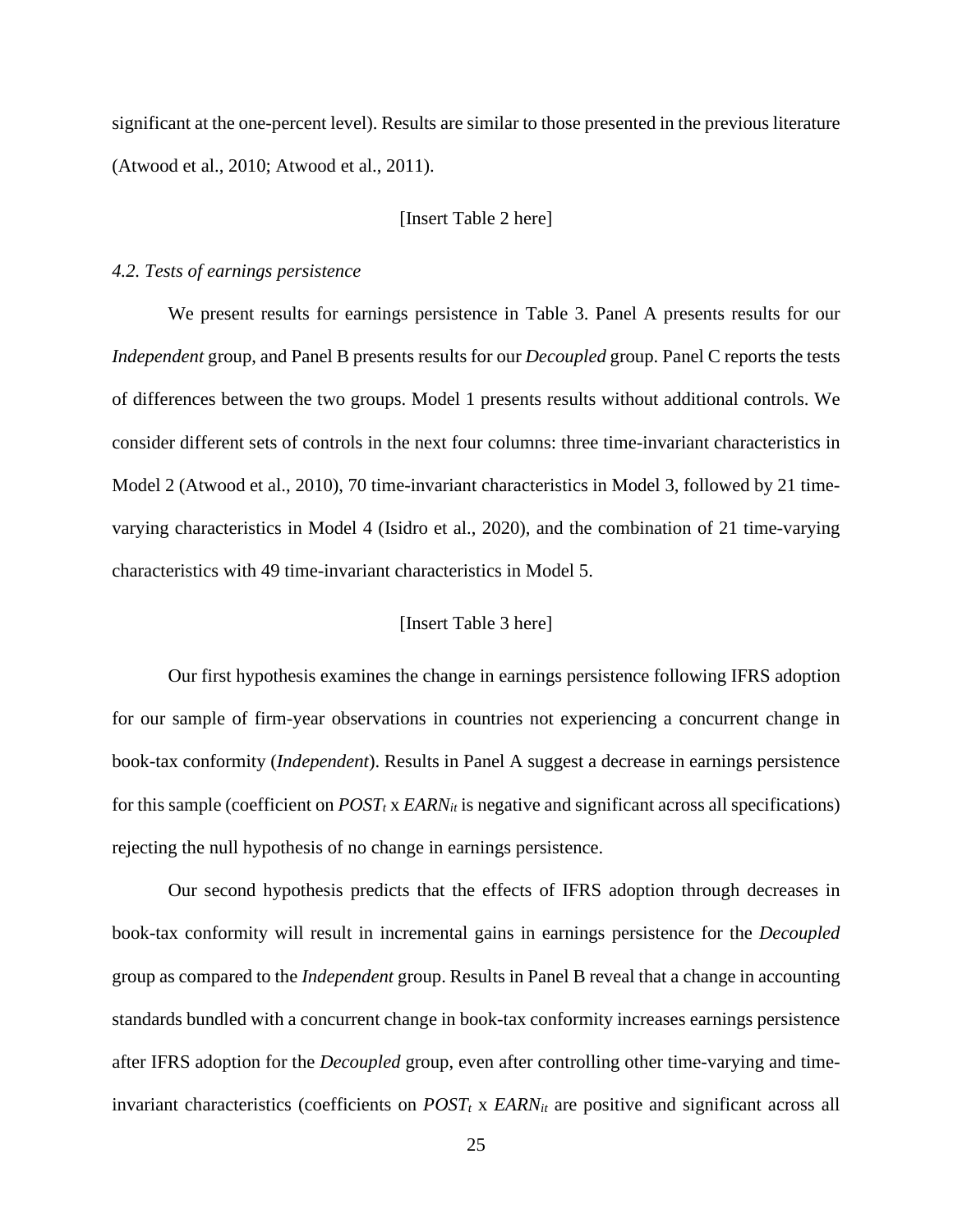specifications). Taken together with the decrease in earnings persistence reported in Panel A for the *Independent* group, these results suggest that the *Decoupled* group experienced incremental gains in earnings quality relating to decreased book-tax conformity following IFRS adoption. We formally test our hypothesis in Panel C using tests of differences across the *Decoupled* and *Independent* groups. Results in Panel C support our second hypothesis. The differences across the two groups reveal that a change in book-tax conformity following IFRS adoption led to greater increases in earnings persistence for the *Decoupled* group than for the *Independent* group (the test of differences on  $POST_t$  x  $EARN_{it}$  is positive and significant across all models).

Our third hypothesis examines if the positive effects on earnings persistence related to a change in book-tax conformity will be sufficient to lead firms in the *Decoupled* group to exhibit similar levels of earnings persistence to those in the *Independent* group. In the pre-IFRS period, firms from countries included in the *Decoupled* group exhibit lower earnings persistence than those in the *Independent* group (test of differences on *EARN<sub>it</sub>* is significantly negative). However, as noted in Panel B, firms in the *Decoupled* group experienced a significant increase in earnings persistence following IFRS adoption ( $POST_t$  x  $EARN_{it}$ ). Looking at the *F*-test of the sum of estimated coefficients for  $EARN_{it} + POST_t$  x  $EARN_{it}$ , we find a significantly positive relation between current and future earnings in the post-IFRS period in both Panels A and B. These results suggest that current earnings are predictive of future earnings for firms in both the *Independent*  and *Decoupled* groups following IFRS adoption. In Panel C, we report the test of differences in the level of earnings persistence across the two groups in the post-IFRS period. We do not find a statistically significant difference in earnings persistence between the two groups (i.e., the difference in the sum of estimated coefficients on  $EARN_{it} + POST_t$  x  $EARN_{it}$  is not significant across the two groups). Taken together with our previous results, these results suggest that firms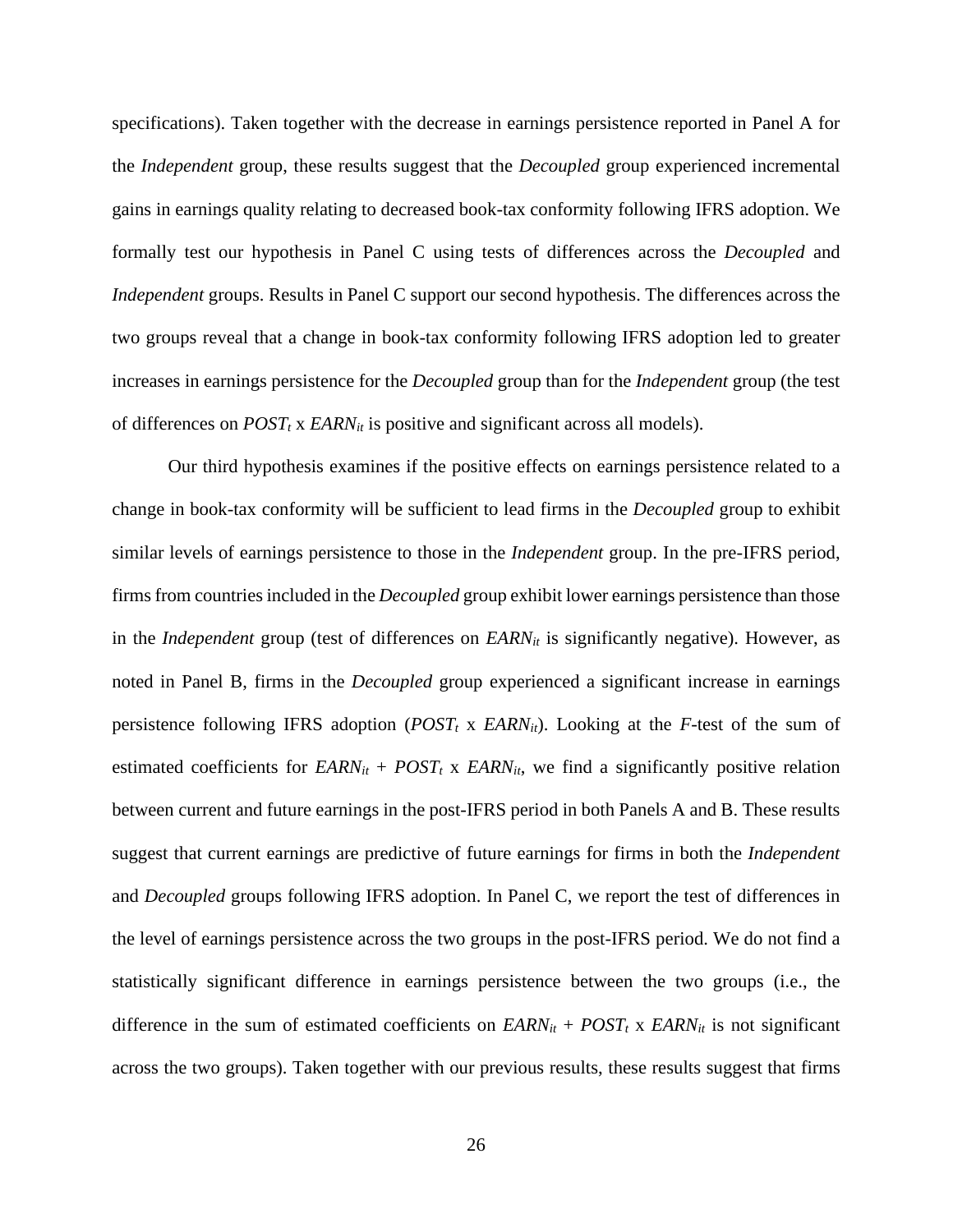experiencing decreases in book-tax conformity following IFRS adoption also experience an increase in earnings persistence, and this increased earnings persistence is similar to that of firms not experiencing decoupling effects with IFRS adoption. Finally, we note that losses are less persistent than positive earnings both for firms in the *Independent* (Panel A) and *Decoupled* (Panel B) groups (*LOSS<sub>it</sub>* x *EARN*<sub>it</sub>). Results in Panel C suggest that losses are less persistent in the *Independent* group, both in the pre- and post-IFRS periods (coefficients on *LOSS<sub>it</sub>* x *EARN*<sub>it</sub> and on  $Loss_{it}$  x  $EARN_{it} + EARN_{it} + POST_{t}$  x  $EARN_{it}$  significantly lower for the *Independent* group). Results reveal that while positive earnings exhibit similar levels of persistence in the post-IFRS period across the two groups, losses still exhibit lower levels of persistence for the *Independent*  group.

#### *4.3. Tests for cash flow predictability*

We present results for cash flow predictability in Table 4. Panel A presents results for our *Independent* group, and Panel B presents results for our *Decoupled* group. Panel C reports the tests of differences between the two groups. Model 1 presents results without additional controls. We consider different sets of controls in the next four columns: three time-invariant characteristics in Model 2 (Atwood et al., 2010), 70 time-invariant characteristics in Model 3, followed by 21 timevarying characteristics in Model 4 (Isidro et al., 2020), and the combination of 21 time-varying characteristics with 49 time-invariant characteristics in Model 5.

#### [Insert Table 4 here]

Results in Panel A suggest IFRS adoption decreased the ability of current earnings to predict future operating cash flows (coefficients on  $POST_t$  x  $EARN_t$  is negative and significant across all specifications) rejecting the null hypothesis of no change in cash flow predictability. Similar to earnings persistence, we find that predictability is lower when firms present losses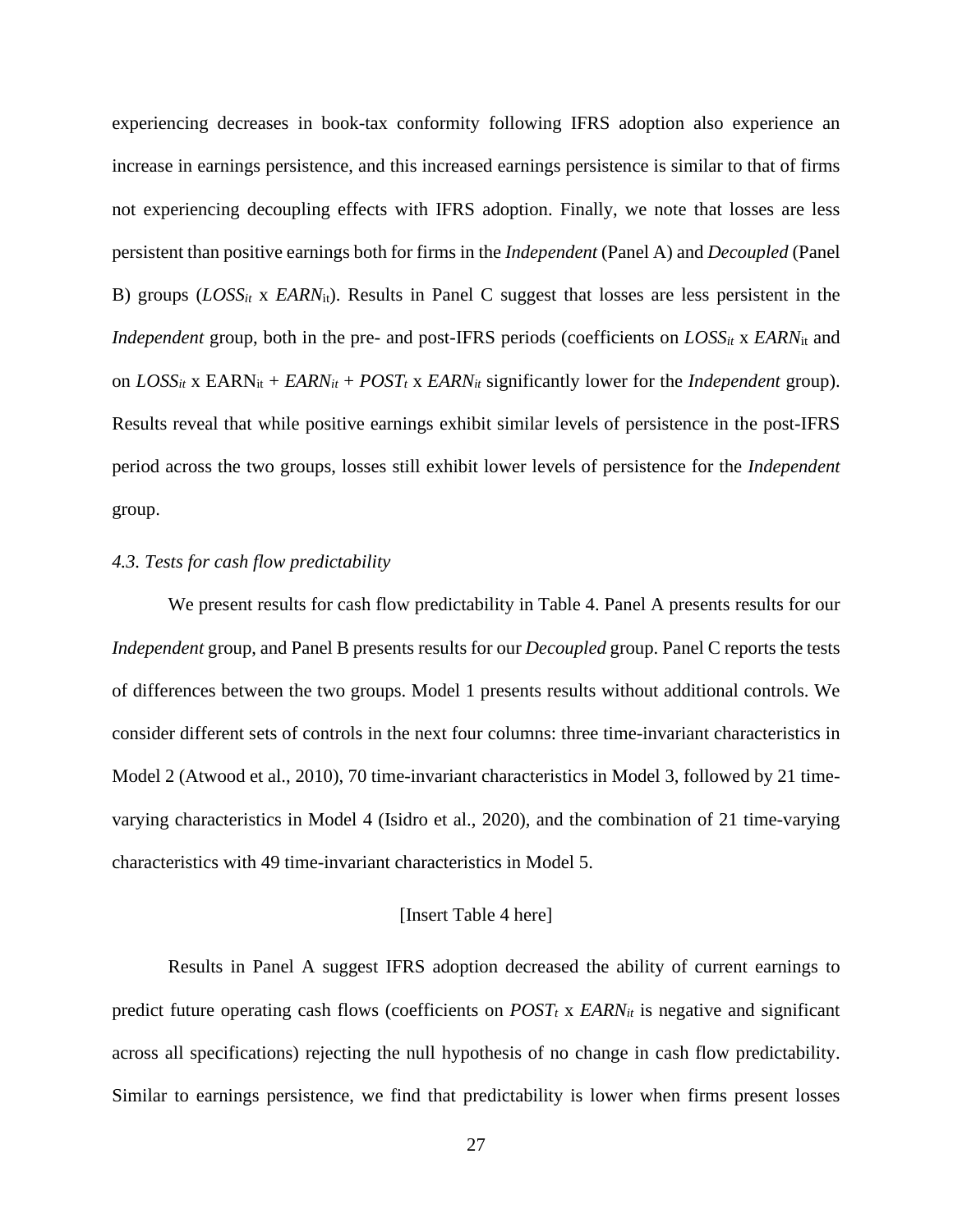(coefficient on  $Loss_{it}$  x  $EARN_{it}$  is negative and significant across all specifications). Results in Panel B reveal that a change in accounting standards bundled with a concurrent decrease in booktax conformity increases cash flow predictability after IFRS adoption (coefficient on  $POST_t$  x *EARNit* is positive and significant across all specifications). Results also indicate that cash flow predictability is not different between firms with positive and negative earnings (coefficients on  $Loss_{it}$  x  $EARN_{it}$  are not significant).

Looking at the tests of differences across the *Decoupled* and *Independent* groups in Panel C, we find that the *Decoupled* group experienced a greater increase in cash flow predictability following IFRS adoption (the test of differences on  $POST_t$  x  $EARN_{it}$  is positive and significant across all models), supporting our second hypothesis. We also fail to find a difference in the association between earnings and future operating cash flows post-IFRS across the two groups (i.e., the differences in the sum of estimated coefficients on  $EARN_{it} + POST_t$  x  $EARN_{it}$  is not significant across the two groups). While failing to reject the null is not statistical evidence, the lack evidence of a significant difference across firms in the *Independent* and *Decoupled* groups is consistent with our expectations regarding the third hypothesis. Finally, results indicate that losses have lower cash flow predictability in the *Independent* group, both in the pre- and post-IFRS periods (coefficients on  $LOSS_{it}$  x  $EARN_{it}$  and on  $LOSS_{it}$  x  $EARN_{it} + EARN_{it} + POST_t$  x  $EARN_{it}$  are significantly lower for the *Independent* group).

#### *4.4. Discussion about our main findings*

Taken together, our results yield similar conclusions for both earnings persistence and cash flow predictability. In the pre-IFRS period, firms in the *Independent* group exhibit higher earnings quality than those in the *Decoupled* group. One possible explanation is that even bundling highand low-BTC countries, the average effect for the *Decoupled* group still results in a lower level of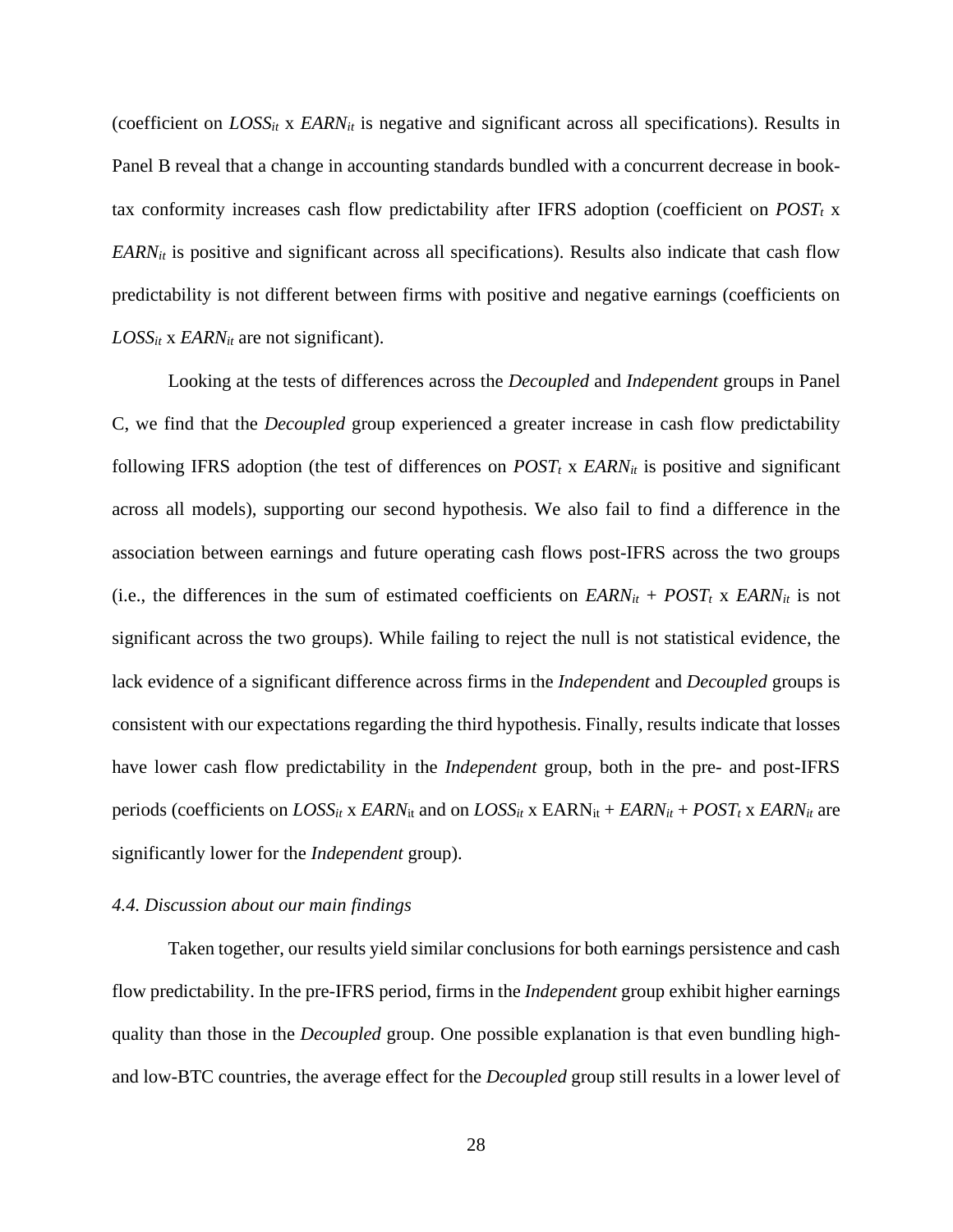earnings quality when compared to firms from countries that have their taxes already *decoupled*  from financial reporting.[26](#page-30-0)

Overall, we offer three main results. First, we find that the change to IFRS, without a change in book-tax conformity, led to a decrease in earnings quality. Our results contribute evidence to the debate about the effects of IFRS-adoption on earnings quality by identifying a subsample of countries (i.e., *Independent* group) that experience a decrease in earnings quality. Second, we find that *decoupling* tax from financial reporting increased earnings quality for countries in the *Decoupled* group. Our results, therefore, contribute evidence to the literature on *changes* in book-tax conformity by indicating that a reporting-induced reduction in book-tax conformity increased earnings quality. We also contribute evidence to the book-tax conformity debate by presenting additional empirical evidence indicating that the direction of the change in book-tax conformity is negatively related to the change in earnings attributes. Finally, we find no evidence that earnings quality differs between firms in our *Independent* and *Decoupled* groups post-IFRS adoption. Thus, we complement prior literature by showing that countries with similar levels of book-tax conformity (in our case, with taxes *decoupled* from financial reporting in the post-IFRS period) also present similar levels of earnings quality. We also attempt to mitigate concerns that other characteristics could be driving our results by using different sets of timevariant and time-invariant controls throughout our analyses.

<span id="page-30-0"></span><sup>&</sup>lt;sup>26</sup> We provide an additional analysis comparing results among high and low book-tax conformity countries. We present and discuss the results in the Additional Analysis subsection 5.1.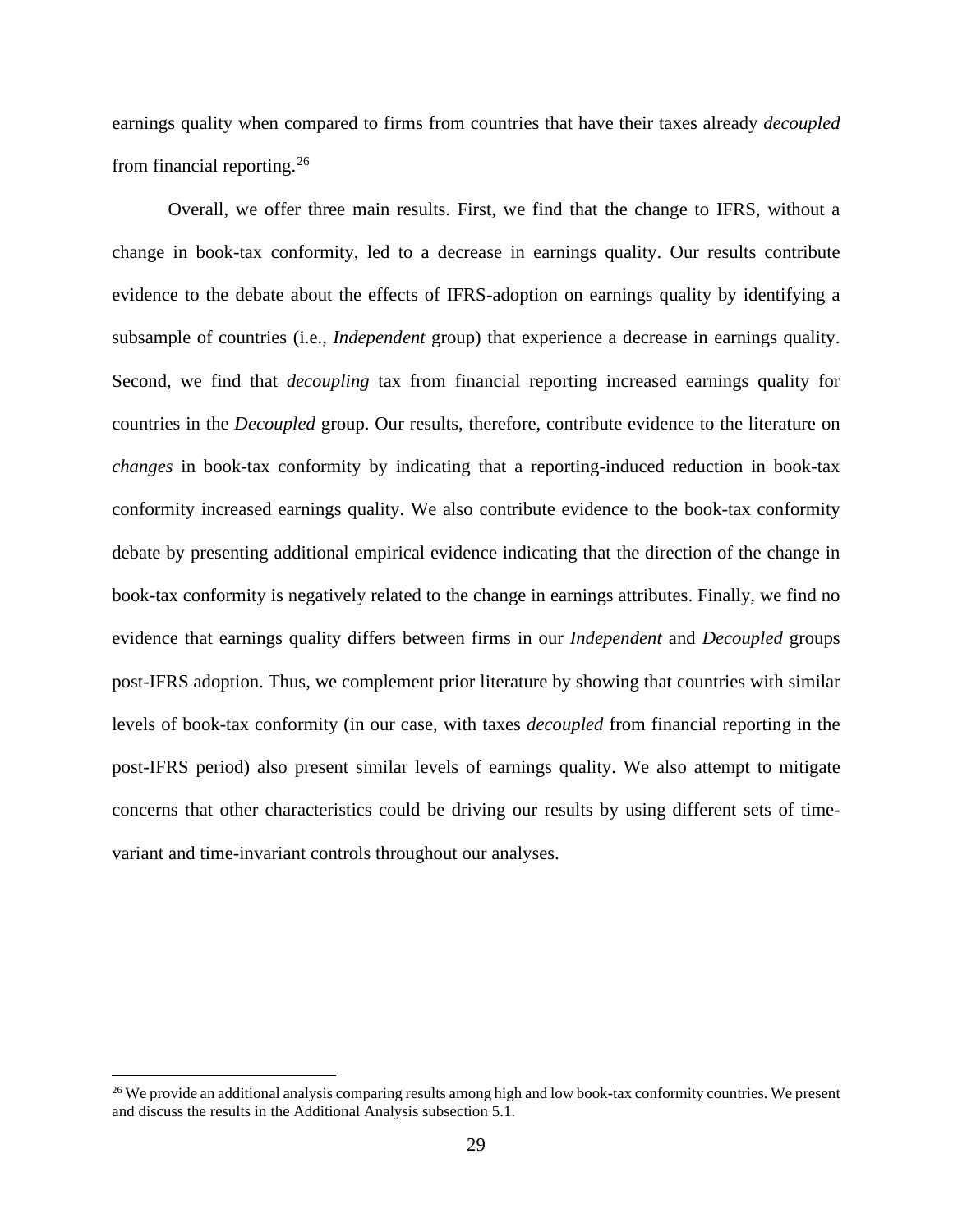#### **5. Additional Analysis**

#### *5.1. Tests for the effects of decoupling for high-BTC versus low-BTC countries*

As mentioned above, countries in the *Decoupled* group exhibit different levels of book-tax conformity in the pre-IFRS period. Atwood et al. (2010) find countries with higher levels of booktax conformity exhibit lower earnings persistence and cash flow predictability. We, therefore, would expect that the effects of *decoupling* would be more pronounced for firms located in high book-tax conformity countries within the *Decoupled* group.

Using Atwood et al.'s (2010) methodology, we identify Austria and France as high booktax conformity countries, and Belgium, Germany, and Sweden as low book-tax conformity countries in the pre-IFRS period.<sup>[27](#page-31-0)</sup> We run our model (Equation 1) separately for the high and low book-tax conformity groups and then present comparisons across the two sub-samples (high and low book-tax conformity) and with the *Independent* group. If the positive effects of decoupling are more pronounced for high book-tax conformity countries, then we expect estimated coefficients on our variables of interest to be significantly higher in the high book-tax conformity sample.

We present results for earnings persistence in Table 5, Panel A. While results indicate that both high and low book-tax conformity countries exhibit an increase in earnings persistence after IFRS adoption, we do not find that the effect is more pronounced for high book-tax conformity countries (the test of differences on  $POST_t$  x  $EARN_{it}$  in column 3 is not significant). Therefore, the positive effects of decoupling tax from financial reporting on earnings persistence are similar

<span id="page-31-0"></span> $27$  Since Atwood et al.'s (2010) sample period includes the IFRS adoption year (2005), we rerun their empirical model for the pre-IFRS period (1997 to 2004). We rank countries within the *Decoupled* group in each year and then calculate the average level of book-tax conformity in the pre-IFRS period. We find similar results to those presented by Atwood et al. (2010): Belgium, Germany, and Sweden present lower levels of book-tax conformity, while Austria and France present higher levels of book-tax conformity.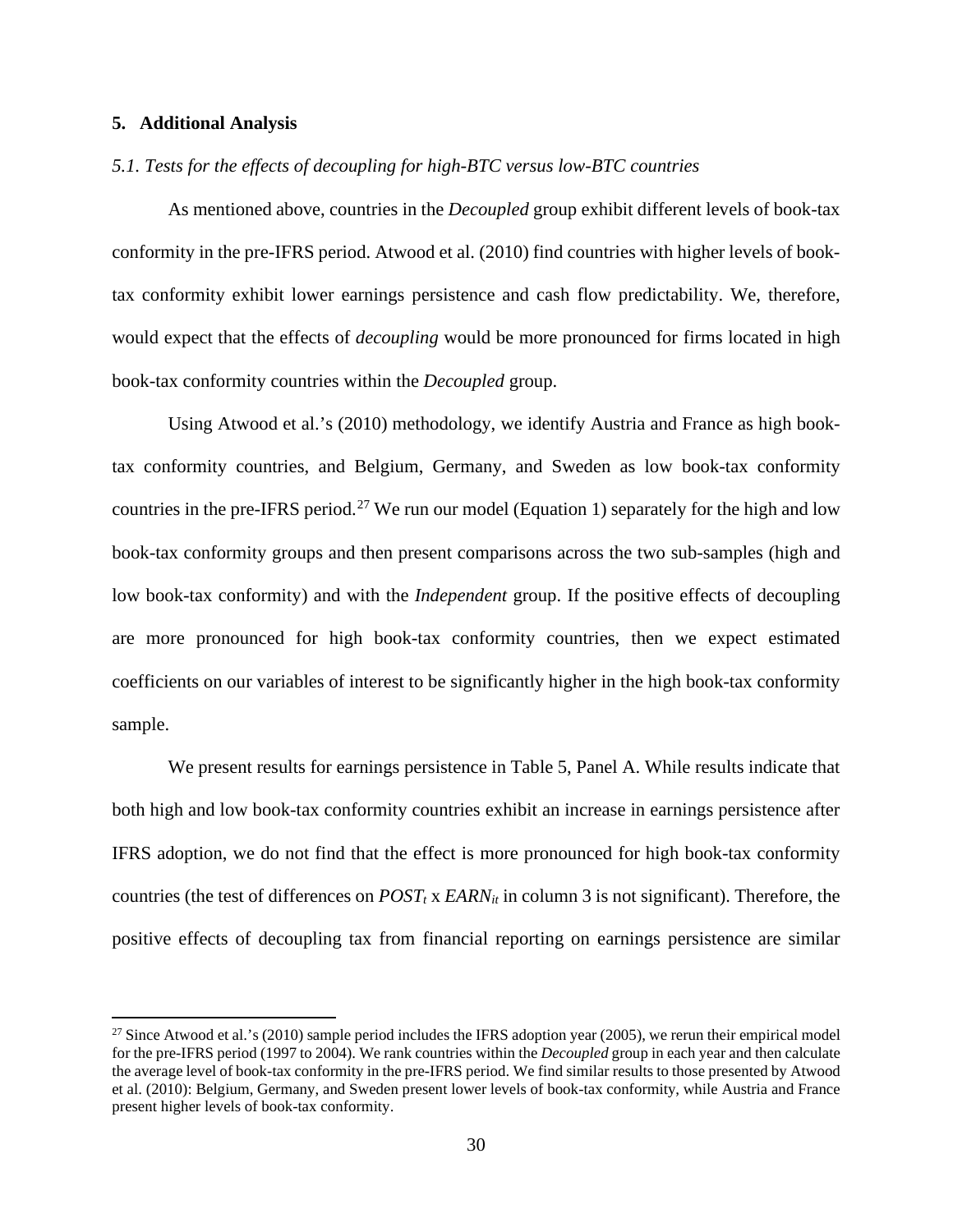across the two groups. When comparing each subsample (high or low book-tax conformity) with the *Independent* group, we find similar results than those presented in Table 3, Panel C. Both subsamples exhibit lower levels of earnings persistence in the pre-IFRS period (test of differences for *EARN<sub>it</sub>* is negative and significant in columns 4 and 5). The effects of decoupling are positive for both subsamples (test of differences for  $POST_t$  x  $EARN_{it}$  is positive and significant in columns 4 and 5). Finally, in the post-IFRS period, all subsamples (high, low, and *Independent*) exhibit similar levels of earnings persistence (test of differences on  $\text{EARN}_{it} + \text{POST}_{t} \times \text{EARN}_{it}$  is not significant in columns 3, 4, and 5).

#### [Insert Table 5 here]

We present results for cash flow predictability in Table 5, Panel B. Results indicate that both high and low book-tax countries exhibit an increase in cash flow predictability after IFRS adoption and IFRS adoption had a greater effect on cash flow predictability for high book-tax conformity countries (test of differences on  $POST_t$  x  $EARN_{it}$  in column 3 is positive and significant). When comparing the two sub-samples, our tests reveal that the level of cash flow predictability is lower for high book-tax conformity countries in the pre-IFRS period (the test of differences on  $\text{EARN}_{it}$  in column 3 is negative and significant). In the post-IFRS period, countries from both subsamples exhibit similar levels of cash flow predictability (the test of differences on  $EARN_{it} + POST_{t} \times EARN_{it}$  in column 3 is not significant).

When comparing each subsample (high or low book-tax conformity) with the *Independent*  group, we find similar results than those presented in Table 3, Panel C. Both subsamples exhibit lower levels of cash flow predictability in the pre-IFRS period (test of differences on *EARN<sub>it</sub>* is negative and significant in columns 4 and 5). The effects of decoupling are positive for both subsamples (test of differences on  $POST_t$  x  $EARN_{it}$  is positive and significant in columns 4 and 5).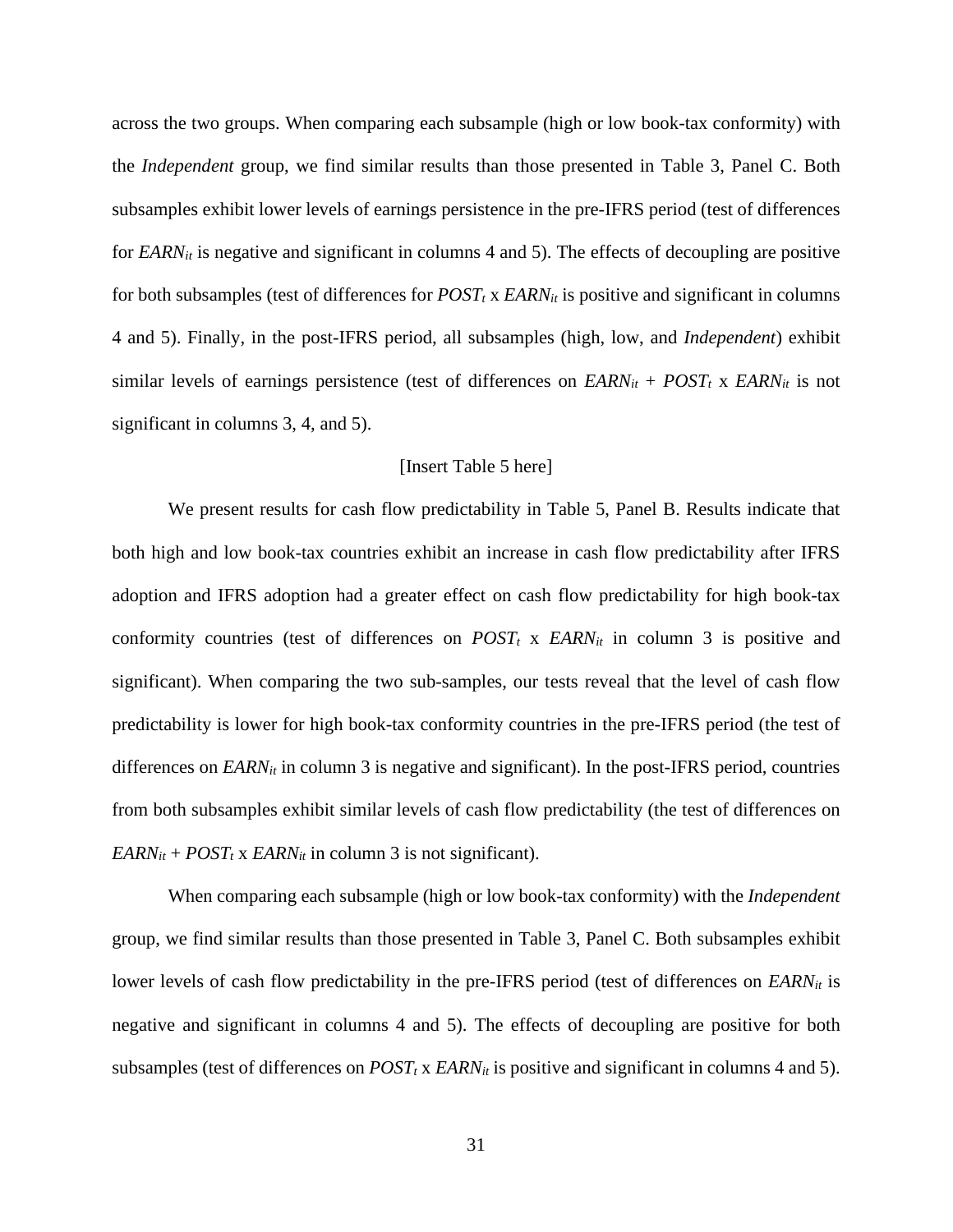Finally, in the post-IFRS period, high and low book-tax conformity countries exhibit similar levels of cash flow predictability when compared to those in the *Independent* group (test of differences on  $EARN_{it} + POST_t$  x  $EARN_{it}$  is not significant in columns 4 and 5).

Overall, our results differ when considering the effects for IFRS adoption in high and low book-tax conformity countries regarding earnings persistence and cash flow predictability. While we find similar effects for earnings persistence across the two subsamples, we find that decoupling has more pronounced effects for high book-tax conformity countries in relation to cash flow predictability. Consistent with Atwood et al. (2010) we find lower earnings quality as proxied by cash flow predictability for high book-tax conformity countries pre-IFRS and greater positive effects related to decoupling post-IFRS. Since we fail to find a difference in their levels of earnings quality in the post-IFRS period, we interpret this to mean that the magnitude of the effects of decoupling for high book-tax conformity countries is significant enough to make firms exhibit similar levels of earnings quality to those in the low book-tax conformity group. When comparing each subsample with that from the *Independent* group, we find similar results with those presented in our main findings: lower earnings quality in the pre-IFRS period for countries in the *Decoupled*  group, an increase in earnings quality for the group of countries that decouple tax from financial reporting post-IFRS, and similar levels of earnings quality in the post-IFRS period.

#### *5.2. Earnings management*

Our main analyses focus on two attributes of earnings quality: persistence and cash flow predictability. Since prior literature finds a positive association between book-tax conformity and earnings management (Blaylock et al., 2015), we next examine if we find similar results using an alternative proxy for earnings quality – absolute discretionary accruals. We estimate the modified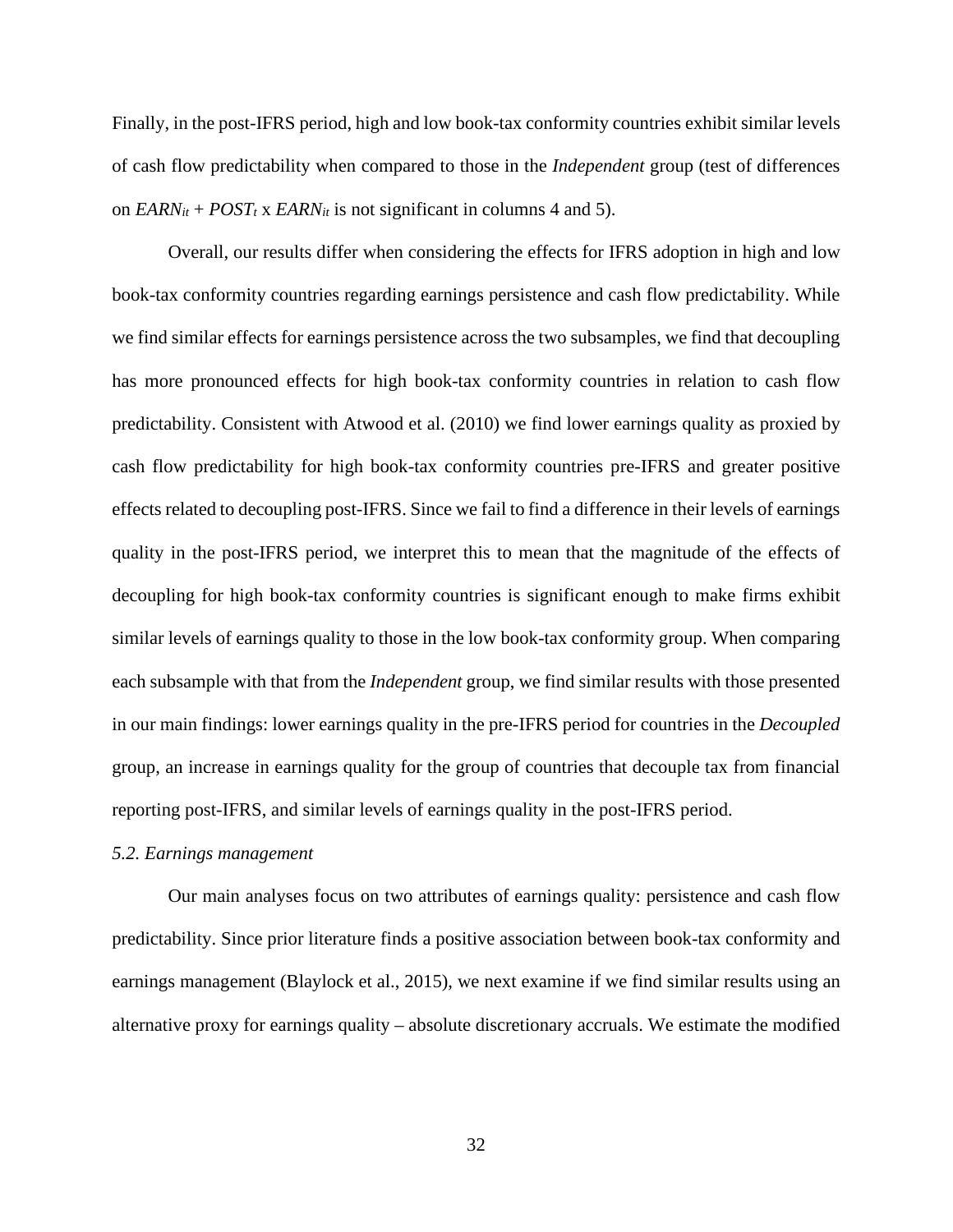Jones model with lagged return on assets (Jones, 1991; Kothari et al., 2005; Blaylock et al., 2015).<sup>[28](#page-34-0)</sup> We then use absolute discretionary accruals (*Abs\_DA*) in our test model, as follows:<sup>[29](#page-34-1)</sup>

$$
Abs\_DA_{it} = \beta_0 + \beta_1 POST_t + CONTROLS + \varepsilon_{it}
$$
\n(2)

We follow Isidro et al. (2020) and control for the 21 time-varying characteristics. We estimate Equation 2 for the *Independent* and *Decoupled* groups separately and test differences across coefficients.

We present results for the *Decoupled* and *Independent* groups in the first and second columns in Table 6, respectively. Results indicate that both groups experienced a reduction in their levels of absolute discretionary accruals following IFRS adoption. We present tests of differences across the two groups in the third column. Results indicate no significant differences across the two groups. Taken together, results indicate that decoupling tax from financial reporting did not result in a statistically greater decrease in earnings management for the *Decoupled* group as compared to the *Independent* group.[30](#page-34-2)

#### [Insert Table 6 here]

To further examine changes in earnings management following IFRS adoption, we use the two additional measures from Blaylock et al. (2015) that can be calculated at the firm-level:

<span id="page-34-0"></span> $28$  Since our tests for earnings persistence and cash flow predictability are based at the firm-level, we also estimate earnings management at the firm-level. The number of firms in each industry is relatively small in E.U. countries. Therefore, we estimate absolute discretionary accruals using cross-sectional regressions by industry-group-year (i.e., separate regressions for *Decoupled* and *Independent* countries). We use Fama and French's 17 industry classifications and require at least 30 observations in each regression.

<span id="page-34-1"></span><sup>&</sup>lt;sup>29</sup> In Equation 2, we replace year fixed effects with  $POST<sub>t</sub>$ , a binary variable equal to one for the post-IFRS period and zero for the pre-IFRS period. We do not include year fixed effects, since they would capture the effects of IFRS adoption (e.g., Wieczynska, 2016).

<span id="page-34-2"></span> $30\,$  We rerun our models using different sets of controls. Results are largely similar to those presented in Table 6. However, when we include controls for both time-invariant and time-varying controls, we do not find a reduction in earnings management following IFRS adoption in the *Decoupled* group and we only find weak evidence for a reduction in the *Independent* group (coefficient on  $POST<sub>t</sub>$  is negative and significant at the ten-percent level). We continue to find no significant differences across the two groups.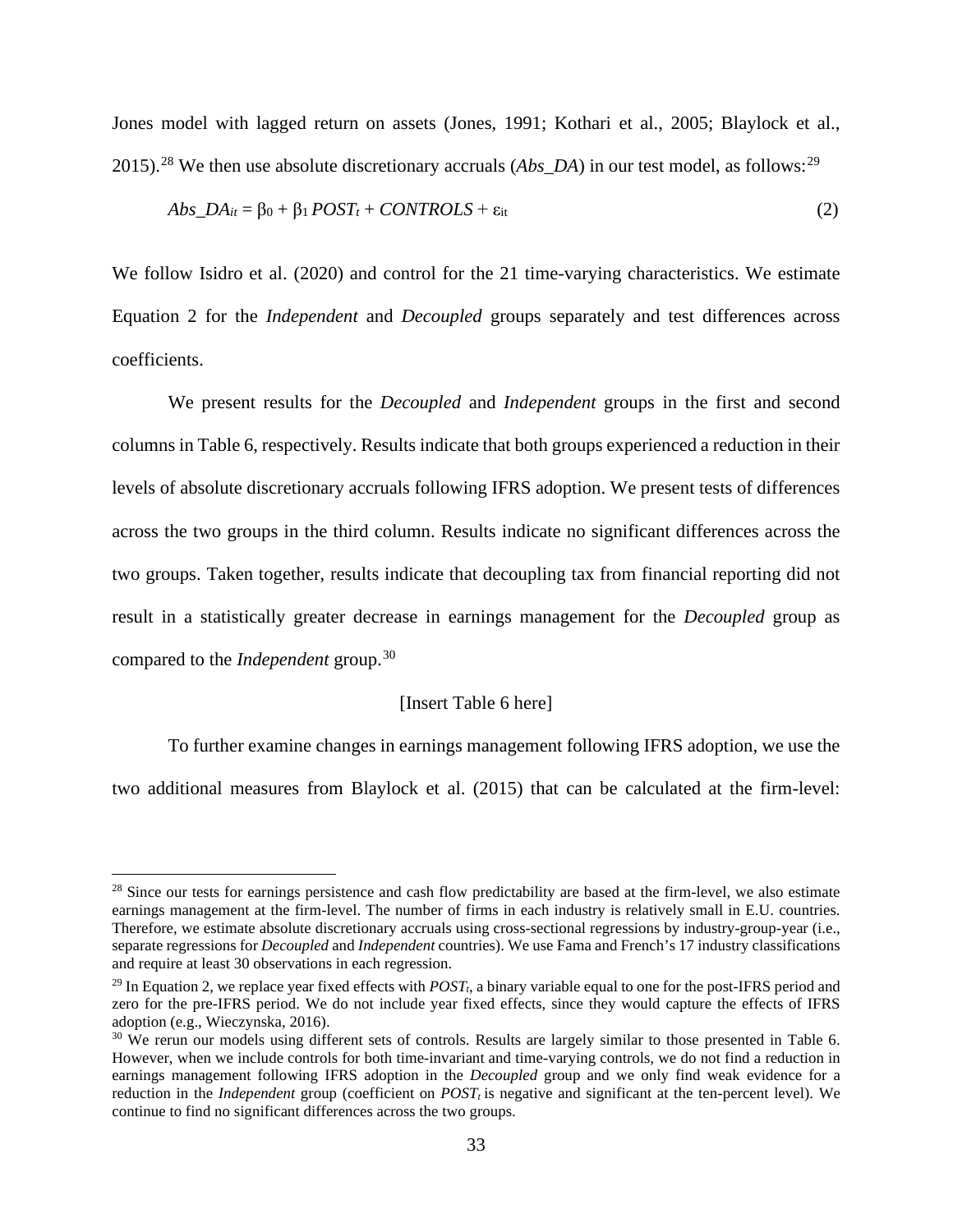earnings smoothing and earnings discretion. In untabulated results, we see an increase in earnings smoothing in both groups after IFRS adoption, but we do not find a change in earnings discretion. With respect to earnings smoothing, we do not find a significant difference in the increase across the two groups. We also do not find significant differences either in the pre- or post-IFRS levels of earnings smoothing across the two groups or in any of the earnings discretion tests of differences across the two groups. Taken together, these results suggest that changes in book-tax conformity did not affect the level of earnings management.

#### *5.3. Alternative sample period*

Recent papers examining the effects of mandatory IFRS adoption consider different time periods. To examine whether our results are driven by our sample period, we follow Pownall and Wieczynska (2018) and Isidro et al. (2020) and re-estimate our primary analysis using the sample period 2001 to 2013. We continue to find a decrease in earnings persistence and cash flow predictability for the *Independent* group following IFRS adoption. We also continue to find that the *Decoupled* group experienced incrementally greater gains in earnings persistence and cash flow predictability than the *Independent* group following IFRS adoption, which continues to support our previously documented benefits stemming from decreases in book-tax conformity through decoupling. Finally, we also continue to find that in the post-IFRS period, the *Decoupled*  and *Independent* group demonstrate statistically indifferent levels of earnings persistence and cash flow predictability. Taken together, these results support that our choice in sample period is not driving our primary results.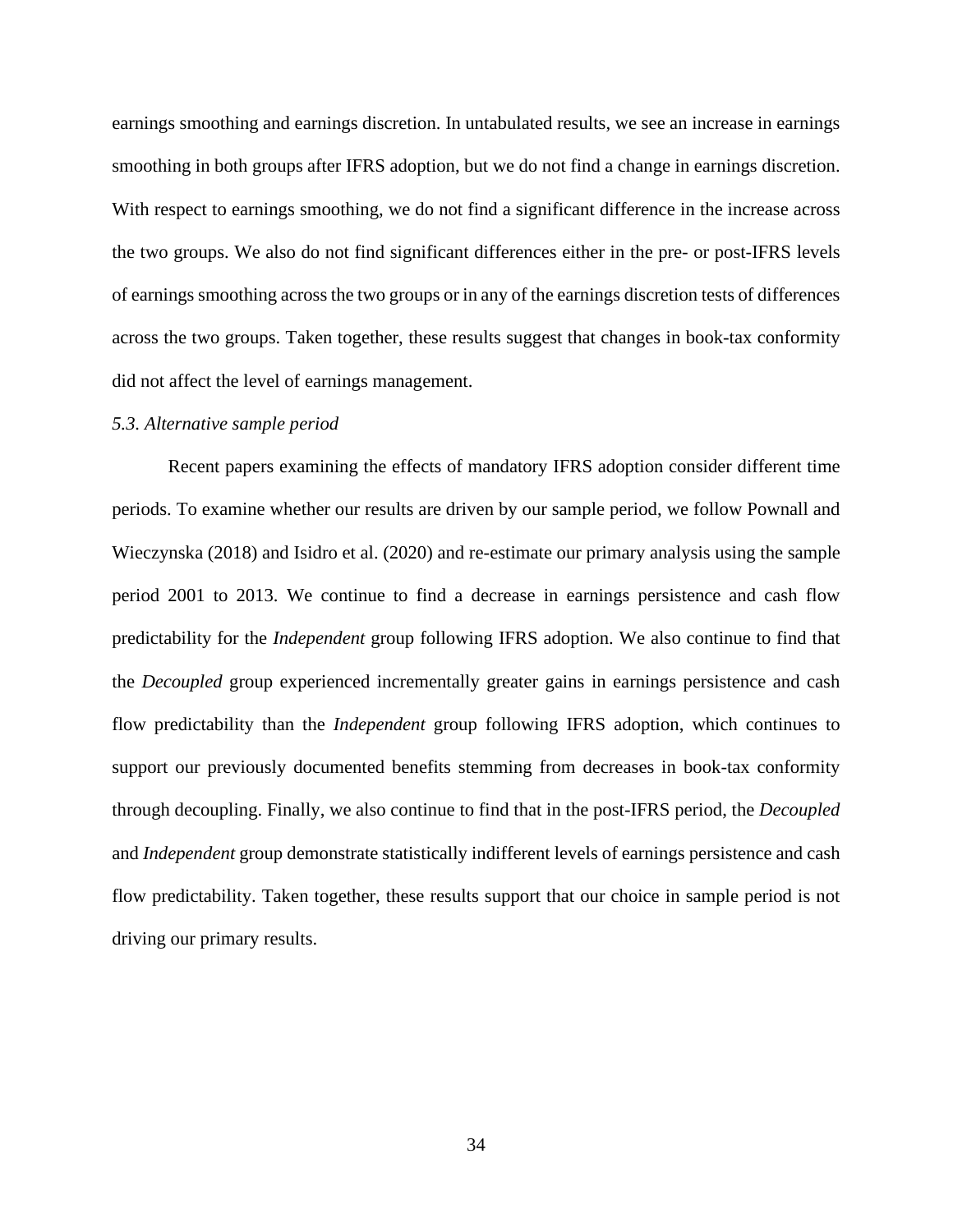#### **6. Conclusion**

We find that decoupling financial reporting from tax reporting increases earnings persistence and cash flow predictability. Our results are robust to the inclusion of different sets of time-varying and time-invariant controls used in the prior literature. Our empirical evidence indicates that, after IFRS adoption, decoupling explains a significant and economically relevant portion of the overall positive effects on earnings quality.

According to the IFRS Foundation, more than 140 jurisdictions require IFRS for all or almost all domestic listed companies.<sup>[31](#page-36-0)</sup> Studies about IFRS adoption and comparisons between countries that adopted IFRS should consider if financial reporting is also the basis for taxation. Otherwise, conclusions could be related to decoupling financial from tax reporting, and not to the set of accounting standards and other characteristics. Finally, requiring IFRS for separate financial statements may bring an unintended consequence for financial statement users and should be considered by regulators and tax authorities. Future research could evaluate if countries that implemented a tax reform while requiring IFRS for separate financial statements are able to efficiently *recouple* financial and tax reporting without reducing earnings quality.

Our findings for the post-IFRS period suggest that Atwood et al.'s (2010) continuous metric for book-tax conformity could be enhanced by considering the level of independence between tax and financial reporting (i.e., if they are decoupled or not). Future research could provide enhancements on how to measure the level of book-tax conformity in the post-IFRS period. Finally, our findings related to the ability of losses to predict future earnings and cash flows differ across the two groups. While we do not offer explanations for those results, future research could further examine the role that losses play in earnings quality.

<span id="page-36-0"></span><sup>31</sup> <https://www.ifrs.org/use-around-the-world/use-of-ifrs-standards-by-jurisdiction/#analysis-of-the-166-profiles>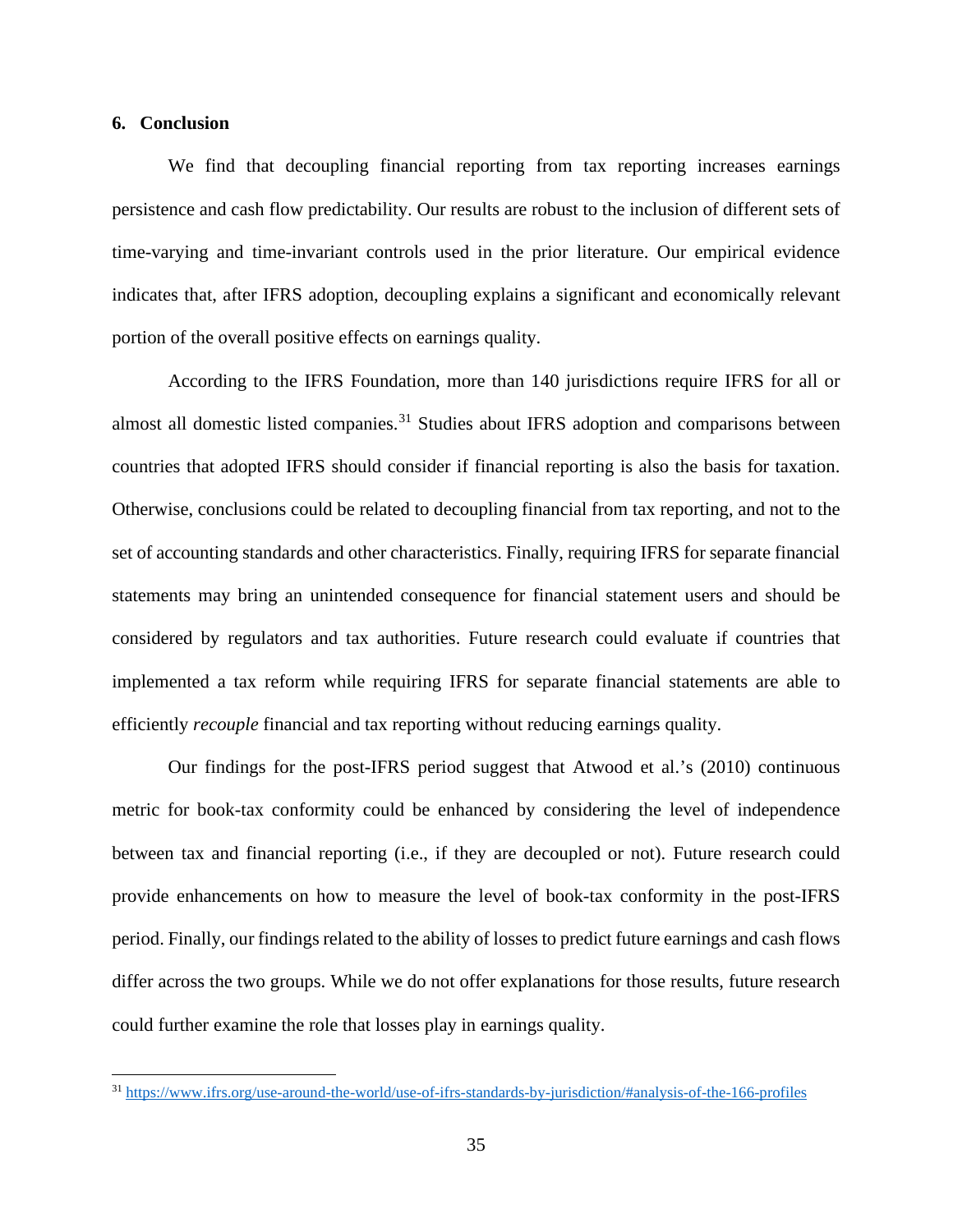#### **References**

- Ali, A., Hwang, L., 2000. Country-specific factors related to financial reporting and the value relevance of accounting data. Journal of Accounting Research 38(1), 1-21.
- André, P., Schaubschläger, M., Schultze, W., 2021. The cash-relevance of IFRS an overview of European legislation regarding dividends and taxation in the context of IFRS reporting. Working Paper, HEC Lausanne.
- Armstrong, C., Barth, M., Jagolinzer, A., Riedl, E., 2010. Market reaction to the adoption of IFRS in Europe. The Accounting Review 85(1): 31-61.
- Artsberg, K., 1996. The link between commercial accounting and tax accounting in Sweden. European Accounting Review 5(Supplement), 795-814.
- Atwood, T., 2014. Discussion of Book-tax conformity and earnings management: Insights from European One- and Two-Book Systems. Journal of the American Taxation Association 36(2), 91-99.
- Atwood, T., Drake, M., Myers, L., 2010. Book-tax conformity, earnings persistence and the association between earnings and future cash flows. Journal of Accounting and Economics 50, 111-125.
- Atwood, T., Drake, M., Myers, J., Myers, L., 2011. Do earnings reported under IFRS tell us more about future earnings and cash flows? Journal of Accounting and Public Policy, 30, 103- 121.
- Barth, M., Israeli, D., 2013. Disentangling mandatory IFRS reporting and changes in enforcement. Journal of Accounting and Economics, 56, 178-188.
- Blaylock, B., Gaertner, F., Shevlin, T., 2015. The association between book-tax conformity and earnings management. Review of Accounting Studies 20, 141-172.
- Blaylock, B., Gaertner, F., Shevlin, T., 2017. Book-tax conformity and capital structure. Review of Accounting Studies 22, 903-932.
- Brown, P., Preiato, J., Tarca, A., 2014. Measuring country differences in enforcement of accounting standards: an audit and enforcement proxy. Journal of Business Finance & Accounting 41 (1-2), 1-52.
- Byard, D., Li, Y., Yu., Y., 2011. The effect of mandatory IFRS adoption on financial analysts' information environment. Journal of Accounting Research 49(1): 69-96.
- Byard, D., Darrough, M., Suh, J., 2021. Re-examining the impact of mandatory IFRS adoption on IPO underpricing. Review of Accounting Studies 26(1), 1-46.
- CEC Commission of the European Communities, 1992. Report of the committee of independent experts on company taxation, Office for Official Publications of the European Communities, Luxembourg, 463pp. [https://op.europa.eu/en/publication-detail/-](https://op.europa.eu/en/publication-detail/-/publication/0044caf0-58ff-4be6-bc06-be2af6610870) [/publication/0044caf0-58ff-4be6-bc06-be2af6610870](https://op.europa.eu/en/publication-detail/-/publication/0044caf0-58ff-4be6-bc06-be2af6610870)
- Christensen, H., Hail, L., Leuz, C., 2013. Mandatory IFRS reporting and changes in enforcement. Journal of Accounting and Economics 56, 147-177.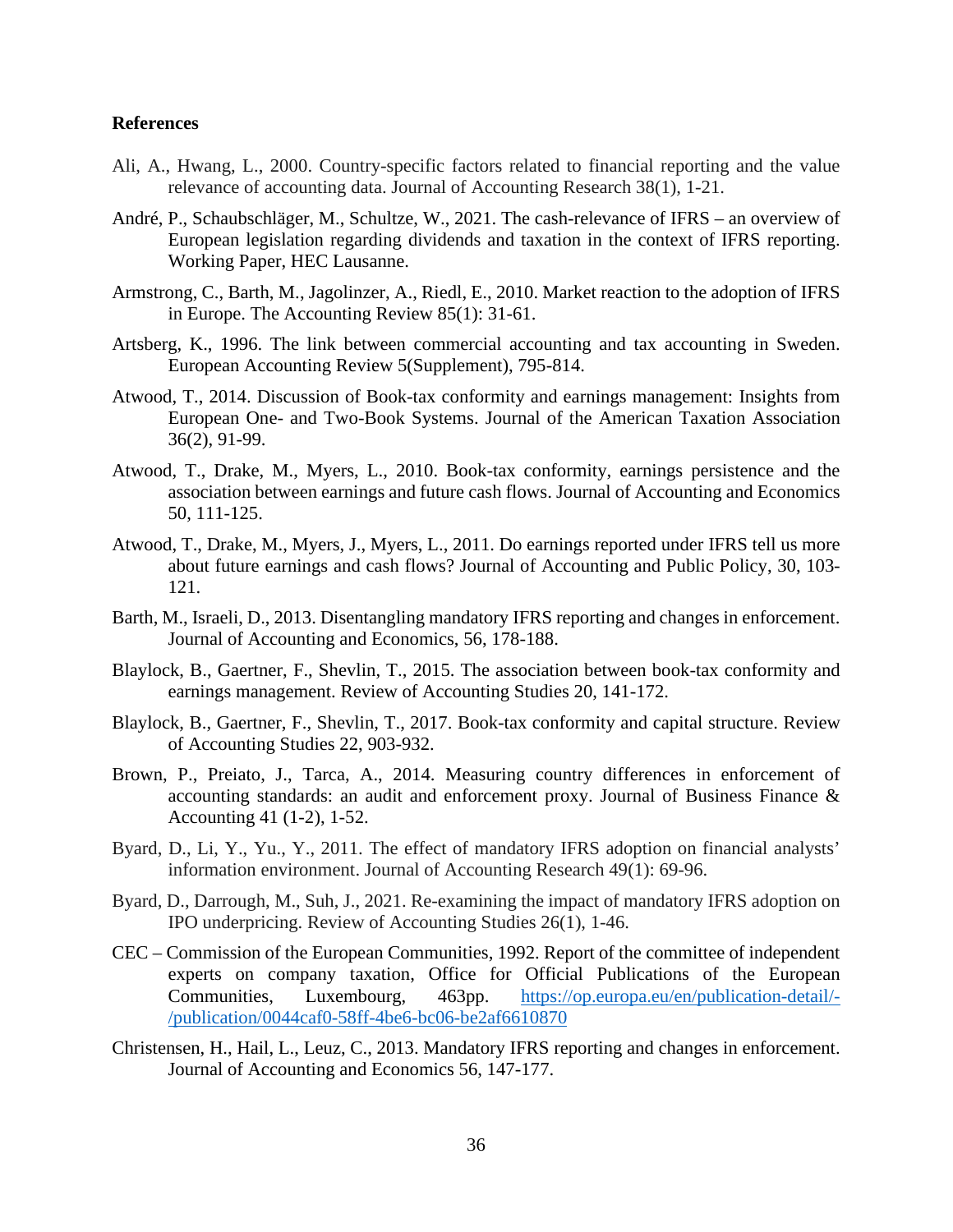- Christiansen, M., 1996. The relationship between accounting and taxation in Denmark. European Accounting Review 5(Supplement), 815-833.
- Daske, H., Hail, L., Leuz, C., Verdi. R., 2008. Mandatory IFRS reporting around the World: early evidence on the economic consequences. Journal of Accounting Research 46(5), 1085- 1142.
- Daske, H., Hail, L., Leuz, C., Verdi, R., 2013. Adopting a Label: Heterogeneity in the economic consequences around IAS/IFRS adoptions. Journal of Accounting Research 51(3), 495- 547.
- De George, E., Li, X., Shivakumar, L., 2016. A review of the IFRS adoption literature. Review of Accounting Studies 21, 898-1004.
- Deloitte, 2014. From MiFID I to MiFID II, what are the main changes? Available at: [https://www2.deloitte.com/content/dam/Deloitte/lu/Documents/financial](https://www2.deloitte.com/content/dam/Deloitte/lu/Documents/financial-services/IM/mifidii-changes.pdf)[services/IM/mifidii-changes.pdf](https://www2.deloitte.com/content/dam/Deloitte/lu/Documents/financial-services/IM/mifidii-changes.pdf). Access on 17 April 2021.
- Demmer, M., Pronobis, P., Yohn, T. L., 2019. Mandatory IFRS adoption and analyst forecast accuracy: the role of financial statement-based forecasts and analyst characteristics. Review of Accounting Studies 24, 1022-1065.
- Desai, M., 2003. The divergence between book income and tax income. Tax policy and the economy 17: 169-206.
- Desai, M., 2005. The degradation of reported corporate profits. Journal of Economic Perspectives 19(4), 171-192.
- Desai, M., Dharmapala, D., 2009a. Corporate tax avoidance and firm value. The review of Economics and Statistics 91(3): 537-546.
- Desai, M., Dharmapala, D., 2009b. Earnings management and corporate tax shelters, and booktax alignment. National Tax Journal 62(1), 169-186.
- Djankov, S., La Porta, R., Lopez-de-Silanes, F., Shleifer, A., 2008. The law and economics of selfdealing. Journal of Financial Economics 88, 430-465.
- Dzierżanowski, M., Tamowicz, P., 2004. Ownership and control of Polish corporations. Corporate Ownership & Control 1(3), 20-30.
- Eberhartinger, E., Klostermann, M., 2007. What if IFRS were a tax base? New empirical evidence from an Austrian perspective. Accounting in Europe 4, 141-168.
- EC European Commission, 2002. Company taxation in the internal market, Office for Official Publications of the European Communities, Luxembourg, 772pp. [https://op.europa.eu/en/publication-detail/-/publication/89fa2ae1-9029-4882-a3e9-](https://op.europa.eu/en/publication-detail/-/publication/89fa2ae1-9029-4882-a3e9-95d65157a4b3) [95d65157a4b3](https://op.europa.eu/en/publication-detail/-/publication/89fa2ae1-9029-4882-a3e9-95d65157a4b3) (Accessed: 08 February 2021).
- European Parliament, 2002. *Regulation (EC) No. 1606/2002 of European Parliament and of the Council of 19 July 2002 – on the application of international accounting standards*. Available at: [https://eur-lex.europa.eu/legal-content/EN/TXT/PDF/?uri=CELEX:32002](https://eur-lex.europa.eu/legal-content/EN/TXT/PDF/?uri=CELEX:32002R1606&from=en) [R1606&from=en](https://eur-lex.europa.eu/legal-content/EN/TXT/PDF/?uri=CELEX:32002R1606&from=en) (Accessed: 08 February 2021).
- Frydlender, A., Pham, D., 1996. Relationships between accounting and taxation in France. European Accounting Review 5(Supplement), 845-857.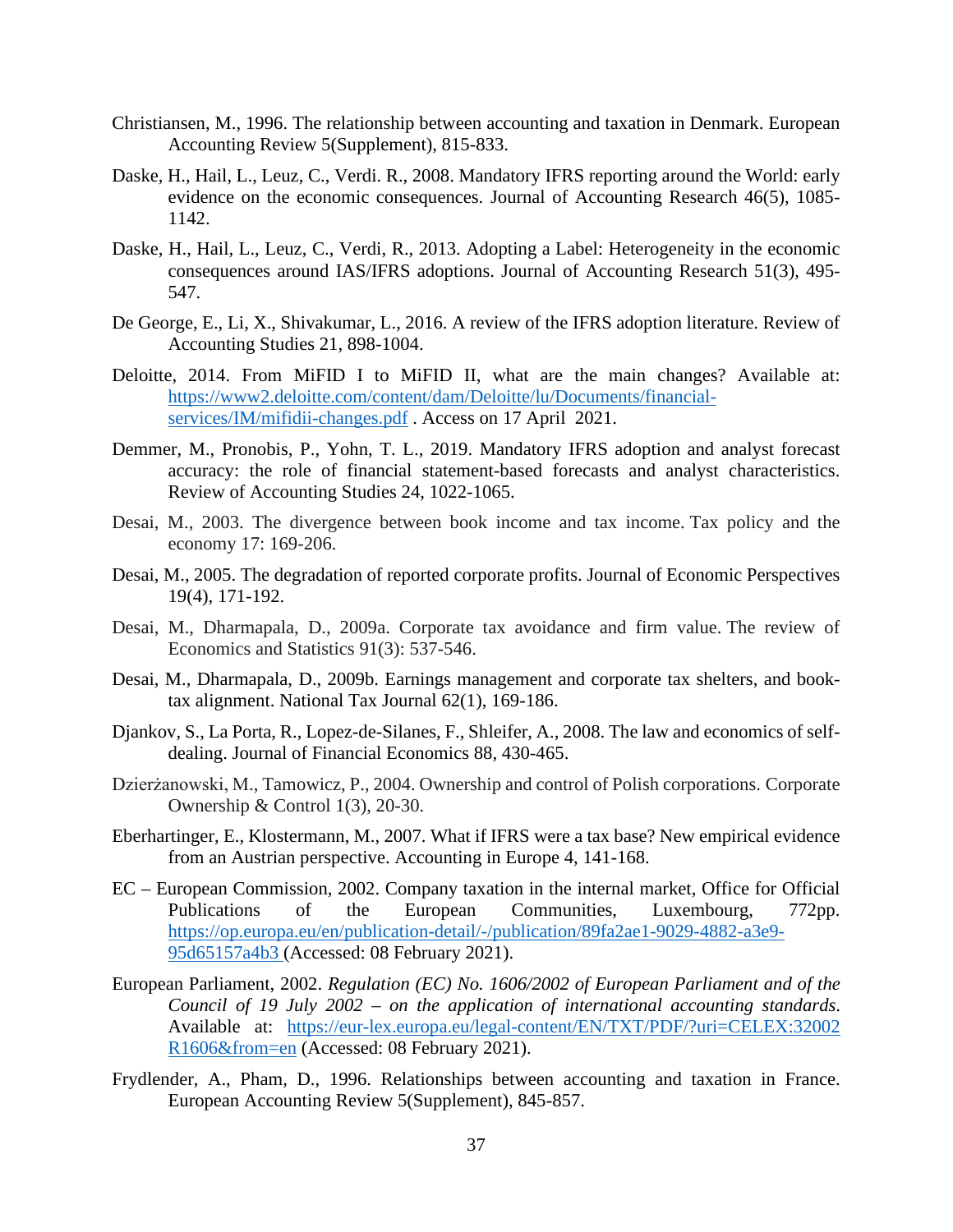- Fülbier, R., Pelger, C., Kuntner, E., Bravidor, M., 2017. The role and current status of IFRS in the completion of national accounting rules – evidence from Austria and Germany. Accounting in Europe 14(1-2), 13-28.
- Guenther, D., 1994. Earnings management in response to corporate tax rate changes: Evidence from 1986 Tax Reform Act. The Accounting Review 69(1), 230-243.
- Guenther, D., Maydew, E., Nutter, S., 1997. Financial reporting, tax costs, and book-taxconformity. Journal of Accounting and Economics 23, 225-248.
- Hanlon, M., Heitzman, S., 2010. A review of tax research. Journal of Accounting and Economics 50, 127-178.
- Hanlon, M., Laplante, S., Shevlin, T., 2005. Evidence for the possible information loss of conforming book income and taxable income. The Journal of Law and Economics 48(2), 407-442.
- Hanlon, M., Maydew, E., 2009. Book-tax conformity: Implications for multinational firms. National Tax Journal: 127-153.
- Hanlon, M., Maydew, E., Shevlin, T., 2008. An unintended consequence of book-tax conformity: A loss of earnings informativeness. Journal of Accounting and Economics 46, 294-311.
- Hanlon, M., Shevlin, T., 2005. Book-tax conformity for corporate income: An introduction to the issues. Tax Policy and the Economy 19, 101-134.
- Hoogendoorn, M., 1996. Accounting and taxation in the Netherlands. European Accounting Review 5(Supplement), 871-882.
- Isidro, H., Nanda, D., Wysocki, P., 2020. On the relation between financial reporting quality and country attributes: research challenges and opportunities. The Accounting Review 95(3), 279-314.
- Jaruga, A., Waliñska, E., Baniewicz, A., 1996. The relationship between accounting and taxation in Poland. European Accounting Review 5(Supplement), 883-897.
- Jones, J., 1991. Earnings management during import relief investigations. Journal of Accounting Research 29, 193-228.
- Jorissen, A., Maes, L., 1996. The principal of fiscal neutrality: the cornerstone of the relationship between financial reporting and taxation in Belgium. European Accounting Review 5(Supplement), 915-931.
- Jorissen, A., 2017. The role and current status of IFRS in the completion of national accounting rules – evidence from Belgium. Accounting in Europe 14(1-2), 29-39.
- Kim, J., Liu, X., Zheng, L., 2012. The impact of mandatory IFRS adoption on audit fees: Theory and evidence. The Accounting Review 87(6): 2061-2094.
- Kothari, S., Leone, A., Wasley, C., 2005. Performance matched discretionary accrual measures. Journal of Accounting and Economics 39, 163-197.
- Krishnan, G., Zhang, J., 2019. Does mandatory adoption of IFRS enhance earnings quality? Evidence from closer to home. International Journal of Accounting 54(1): 1-42.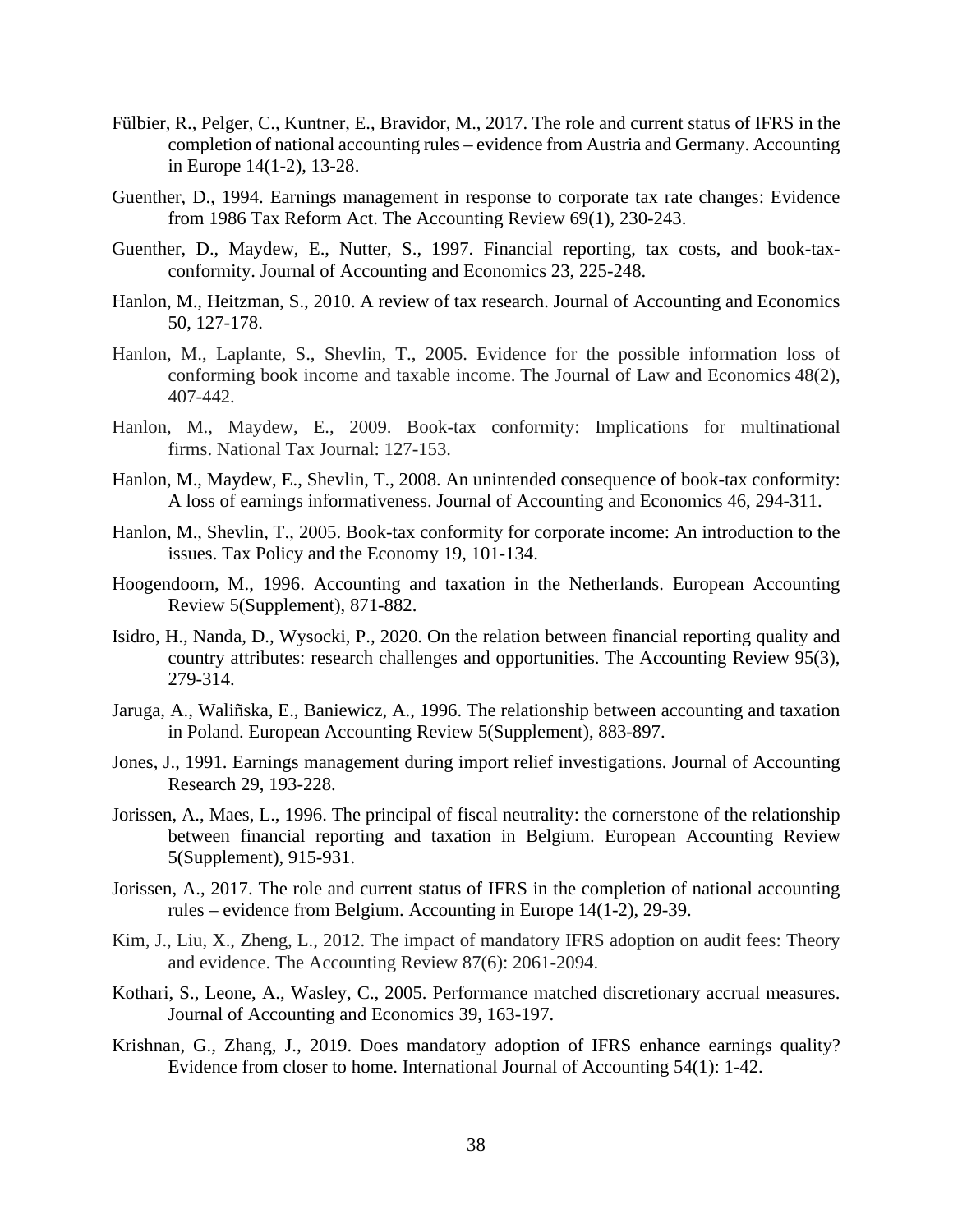- La Porta, R., Lopez-de-Silanes, F., Shleifer, A., Vishny, R., 1997. Legal determinants of external finance. Journal of Finance 52, 1131-1150.
- La Porta, R., Lopez-de-Silanes, F., Shleifer, A., Vishny, R., 1998. Law and finance. Journal of Political Economy 106, 1113-1155.
- Lamb, M., 1996. The relationship between accounting and taxation: The United Kingdom. European Accounting Review 5(Supplement), 933-949.
- Lampenius, N., Shevlin, T., Stenzel, A., 2021. Measuring corporate tax rate and tax base avoidance of U.S. domestic and U.S. multinational firms. Working paper, University of Hohenheim, University of California-Irvine, and University of St. Gallen.
- Landsman, W., Maydew, E., Thornock, J., 2012. The information content of annual earnings announcements and mandatory adoption of IFRS. Journal of Accounting and Economics 53(1-2), 34-54.
- Le Manh, A., 2017. The role and current status of IFRS in the completion of national accounting rules – evidence from France. Accounting in Europe 14(1-2), 94-101.
- Li, Q., Maydew, E., Willis, R., Xu, L., 2018. Corporate tax behavior and political uncertainty: evidence from national elections around the world. Working paper, University of North Carolina at Chapel Hill, Vanderbilt University, and Washington State University.
- Marton, J., 2017. The role and current status of IFRS in the completion of national accounting rules – evidence from Sweden. Accounting in Europe 14(1-2), 207-216.
- Maydew, E., 1997. Tax-induced earnings management by firms with net operating losses. Journal of Accounting Research 35(1): 83-96.
- Mora, A., 2017. The role and current status of IFRS in the completion of national accounting rules – evidence from Spain. Accounting in Europe 14(1-2), 199-206.
- Neel, M. 2017. Accounting comparability and economic outcomes of mandatory IFRS adoption. Contemporary Accounting Research 34(1): 658-690.
- OECD, 2019. Global anti-base erosion proposal ("GloBE") Pillar Two. Public consultation document, November 8 – December 2.
- PwC, 2020. OECD releases blueprints on Pillar One and Pillar Two, updated economic analysis. October 13.
- Pfaff, D., Schröer, T., 1996. The relationships between financial and tax in Germany the authoritativeness and reverse authoritativeness principle. European Accounting Review 5(Supplement), 963-979.
- Pierce, A., 1996. The relationship between accounting and taxation in the Republic of Ireland. European Accounting Review 5(Supplement), 951-962.
- Plesko, G., 2002. Reconciling corporation book and tax net income, tax years 1996-1998. SOI Bulletin 21(4): 1-16.
- Pownall, G., Wieczynska, M., 2018. Deviations from the mandatory adoption of IFRS in the European Union: Implementation, enforcement, incentives, and compliance. Contemporary Accounting Research 35(2), 1029-1066.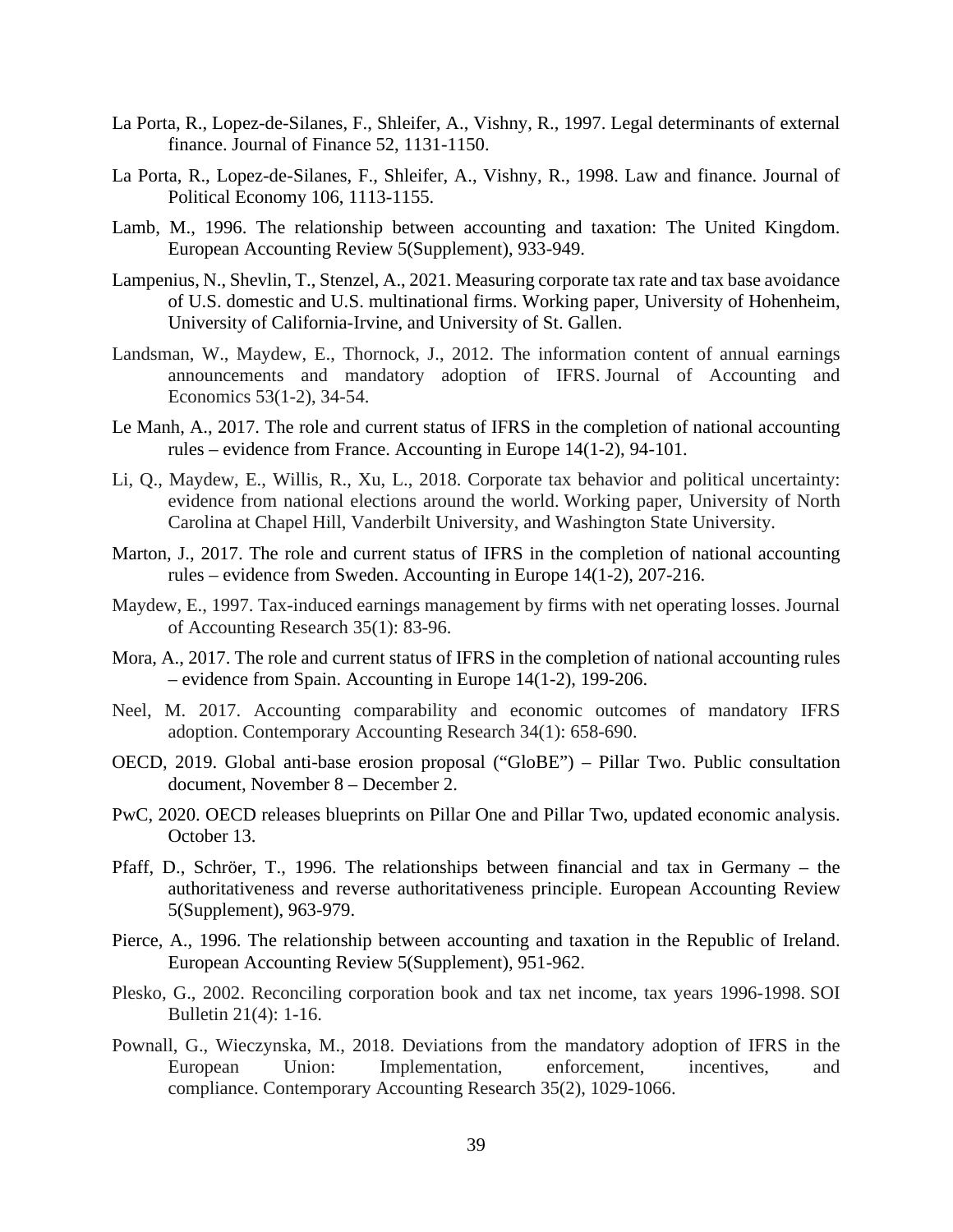- The President's Framework for Business Tax Reform, 2012. A joint report by The White House and the Department of Treasury (February).
- Shackelford, D., Shevlin, T., 2001. Empirical tax research in accounting. Journal of Accounting and Economics 31(1-3), 321-387.
- Scholes, M., Wilson, G., Wolfson, M., 1992. Firms' responses to anticipated reductions in tax rates: the Tax Reform Act of 1986. Journal of Accounting Research 30(Supplement), 161- 185.
- Tan, H., Wang, S., Welker, M., 2011. Analyst following and forecast accuracy after mandated IFRS adoptions. Journal of Accounting Research 49(5): 1307-1357.
- Tax Foundation, 2021. Evaluating proposals to increase the corporate tax rate and levy a minimum tax on corporate book income. Fiscal Fact No. 751 (February).
- Watrin, C., Ebert, N., Thomsen, M., 2014. Book-tax conformity and earnings management: Insights from European One- and Two-Book Systems. Journal of the American Taxation Association 36(2), 55-89.
- Whitaker, C. 2005. Bridging the book-tax accounting gap. *The Yale Law Journal* 115(3), 680-726.
- Wieczynska, M. 2016. The 'Big' consequences of IFRS: how and when does the adoption of IFRS benefit global accounting firms? *The Accounting Review* 91(4), 1257-1283.
- Yip, R., Young, D., 2012. Does mandatory IFRS adoption improve information comparability?. *The Accounting Review* 87(5), 1767-1789.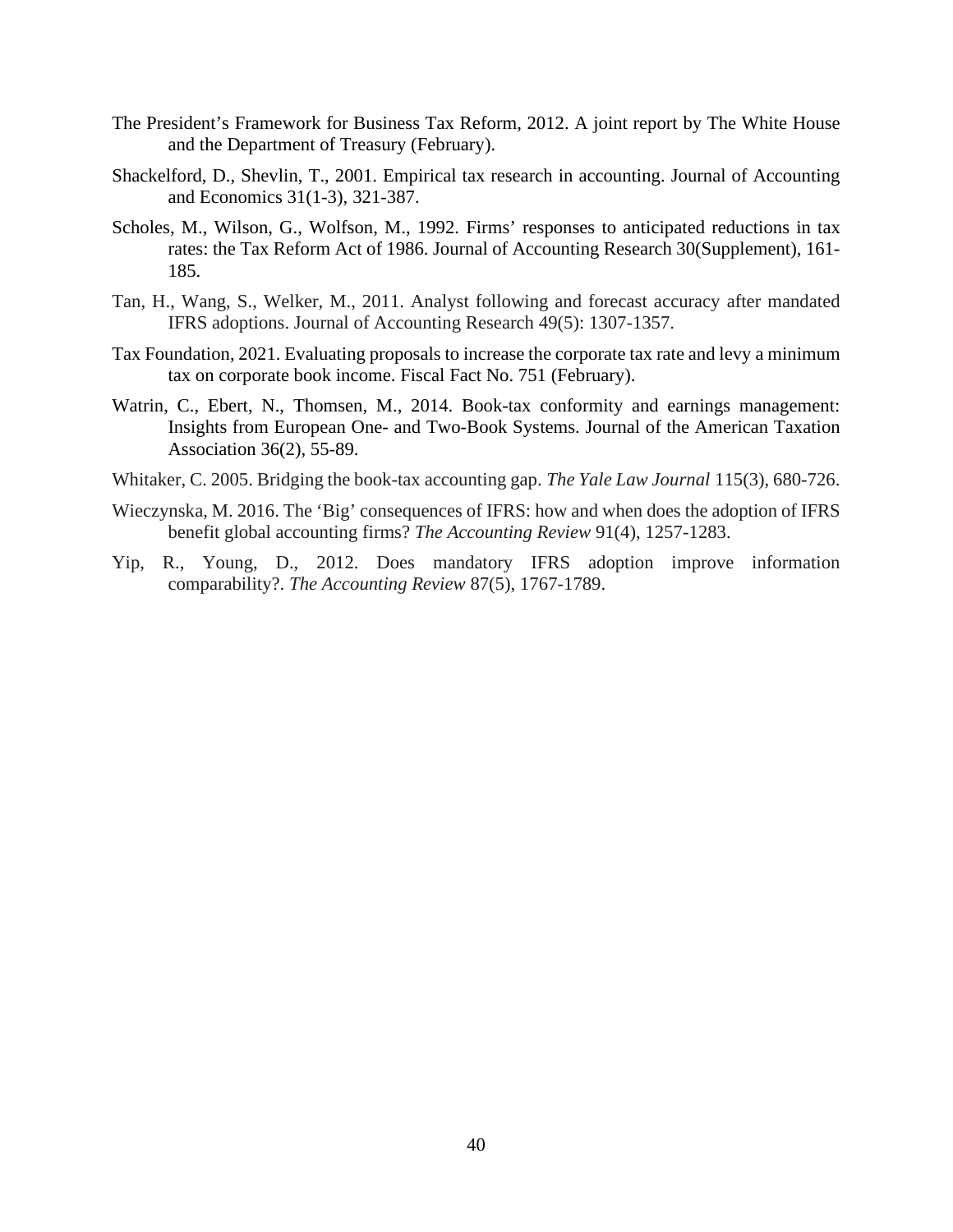# **Appendix A**

### *Variable definitions*

| <b>Variables</b> | <b>Definitions</b>                                                                                                | <b>Sources</b>   |
|------------------|-------------------------------------------------------------------------------------------------------------------|------------------|
|                  | Variables used in our base models for testing earnings persistence and cash flow predictability                   |                  |
| $EARN_{it+1}$    | Earnings before extraordinary items of firm i for year $t+1$ , Compustat Global<br>scaled by average total assets |                  |
| $CFO_{it+1}$     | Cash flow from operations of firm <i>i</i> for year $t+1$ , scaled by<br>average total assets                     | Compustat Global |
| $EARN_{it}$      | Earnings before extraordinary items of firm $i$ for year $t$ ,<br>scaled by average total assets                  | Compustat Global |
| $LOSS_{it}$      | A binary variable equal to one if pre-tax book income for<br>firm $i$ in year $t$ is negative, and zero otherwise | Compustat Global |
| $POST_t$         | A binary variable equal to one for years following IFRS<br>adoption, and zero for years prior to IFRS adoption    |                  |

# *Variables used in tests adding different sets of controls*

|                  | Controls used by Atwood et al. (2010)                                                                                                                                                                                                                                              |                                                                                           |
|------------------|------------------------------------------------------------------------------------------------------------------------------------------------------------------------------------------------------------------------------------------------------------------------------------|-------------------------------------------------------------------------------------------|
| <i>CommonLaw</i> | A binary variable equal to one if the country's legal tradition La Porta et al., (1998);<br>is common-law, zero if code-law                                                                                                                                                        | Djankov et al. (2008)                                                                     |
| InvRights        | Investors' rights score developed by La Porta et al. (1998)<br>and revised by Djankov et al. (2008)                                                                                                                                                                                | Djankov et al. (2008)                                                                     |
| OwnCon           | Ownership concentration variable developed by La Porta et<br>al. (1998) and Djankov et al. (2008), except for Poland. In<br>the case of Poland, we use the sum of the median<br>blockholdings on the three largest shareholders presented<br>by Dzierzanowski and Tamowicz (2004). | La Porta et al. (1998);<br>Djankov et al. (2008);<br>Dzierzanowski and<br>Tamowicz (2004) |

|                           | Controls used by Isidro et al. (2020) - 21 'change' variables                 |                                             |
|---------------------------|-------------------------------------------------------------------------------|---------------------------------------------|
| $CreditR_{it}$            | Legal protection to creditors and borrowers of country <i>j</i> for<br>year t | The Global<br><b>Competitiveness Report</b> |
| InstHoldDom <sub>it</sub> | Proportion of domestic institutional holdings of firm <i>i</i> for<br>year t  | <b>Thomson Financial</b>                    |
| InstHoldDom <sub>it</sub> | Proportion of domestic institutional holdings of firm <i>i</i> for<br>year t  | <b>Thomson Financial</b>                    |
| $EnforAccS_{it}$          | Score of accounting and market enforcement of country j<br>for year $t$       | Brown et al. $(2014)$                       |
| $EnfordudS_{it}$          | Score of auditing enforcement of country $j$ for year $t$                     | Brown et al. $(2014)$                       |
| IntHoldFor <sub>it</sub>  | Proportion of foreign institutional holdings of firm <i>i</i> for<br>year t   | <b>Thomson Financial</b>                    |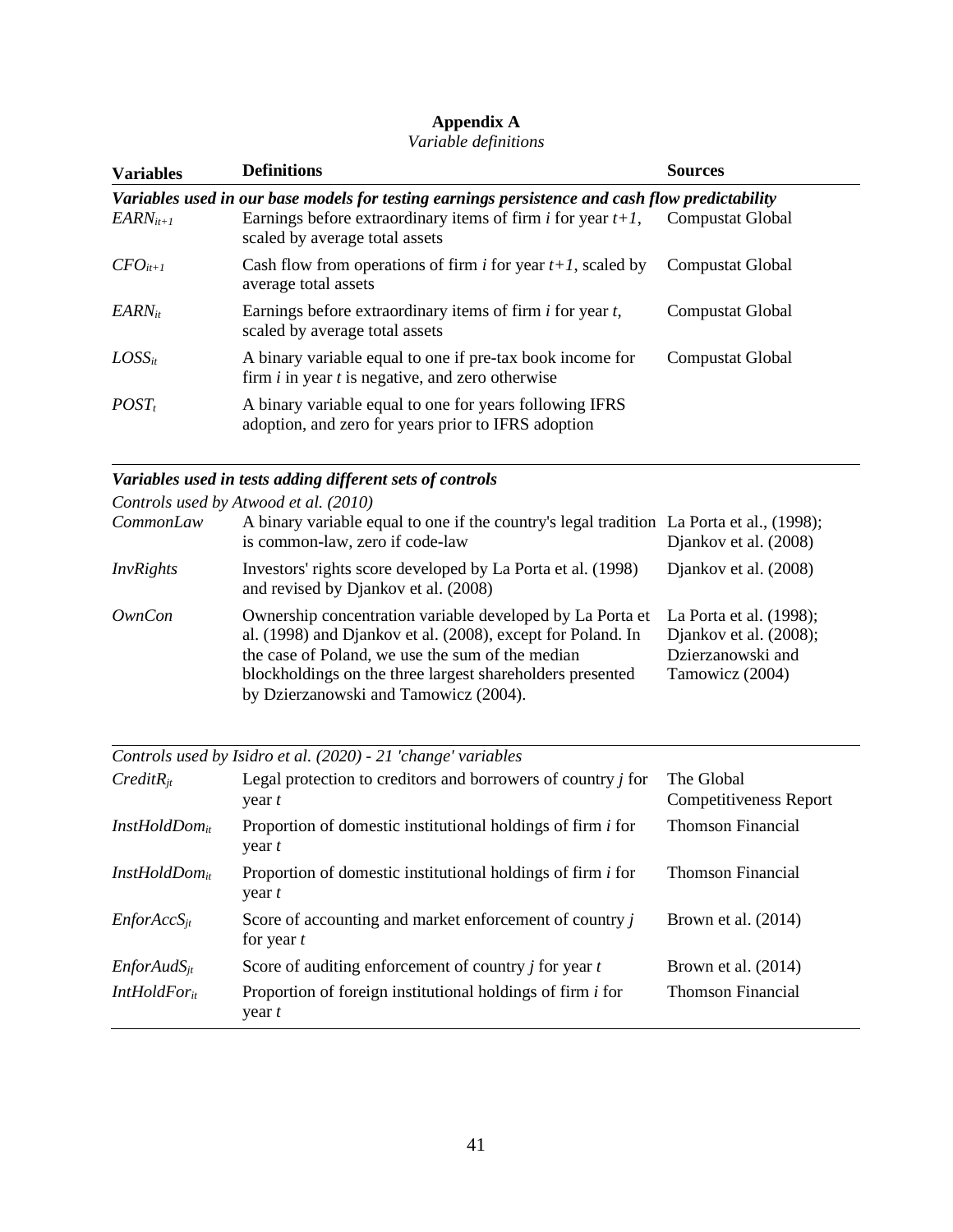# **Appendix A (cont.'d)**

*Variable definitions*

| <b>Variables</b>           | <b>Definitions</b>                                                                                                                         | <b>Sources</b>                          |
|----------------------------|--------------------------------------------------------------------------------------------------------------------------------------------|-----------------------------------------|
|                            | Controls used by Isidro et al. (2020) - 21 'change' variables (cont.'d)                                                                    |                                         |
| $\textit{ForeignInv}_{it}$ | Net inflows of investment in foreign enterprises of country $j$<br>for year $t$                                                            | World Bank Development<br>Indicators    |
| $GDPc_{it}$                | GDP per capita of country $j$ for year $t$                                                                                                 | World Bank Development<br>Indicators    |
| <i>Individ</i> $W_{it}$    | Index $100 + %$ (completely agree with large income diff.) -<br>% (completely agree income should be equal) of country $j$<br>for year $t$ | <b>World Values Survey</b>              |
| $InfoKnow_{it}$            | Score of information and knowledge of country <i>j</i> for year <i>t</i>                                                                   | Global Democracy<br>Rankings            |
| $JudIndep_{it}$            | Score of judicial independence of country $j$ for year $t$                                                                                 | Global Competitiveness<br>Report        |
| $ListedF_{it}$             | Listed firms per 1,000 population of country <i>j</i> for year $t$                                                                         | World Bank Development<br>Indicators    |
| $MarkCap_{it}$             | Market capitalization to GDP of country $j$ for year $t$                                                                                   | World Bank Development<br>Indicators    |
| PolitScore <sub>it</sub>   | Index of political quality of country $j$ for year $t$                                                                                     | Global Democracy<br>Rankings            |
| $PolitStab_{it}$           | Score of political stability of country $j$ for year $t$                                                                                   | Worldwide Governance<br>Indicators      |
| $ProprR_{it}$              | Score of property rights of country $j$ for year $t$                                                                                       | <b>Global Competitiveness</b><br>Report |
| $RegQ_{jt}$                | Score of regulatory quality of country $j$ for year $t$                                                                                    | Worldwide Governance<br>Indicators      |
| $Religness_{it}$           | Principal component of religious attendance and importance World Values Survey<br>of religion in life of country $j$ for year $t$          |                                         |
| $Law_{it}$                 | Score of the quality of the rule of law of country $j$ for year $t$                                                                        | Worldwide Governance<br>Indicators      |
| $Trust_{it}$               | Index equal to $100 + %$ (most people can be trusted) -<br>% (can't be too careful) of country $j$ for year $t$                            | <b>World Values Survey</b>              |
| $U.S.Hold_{it}$            | Proportion of U.S. institutional holdings of firm $i$ for year $t$                                                                         | <b>Thomson Financial</b>                |
|                            |                                                                                                                                            |                                         |

*Controls used by Isidro et al. (2020) - average of 70 institutional characteristics Data set and variable definitions made available online by Isidro et al. (2020)* Available at: https://data.mendeley.com /datasets/dvgmbh7z3z/1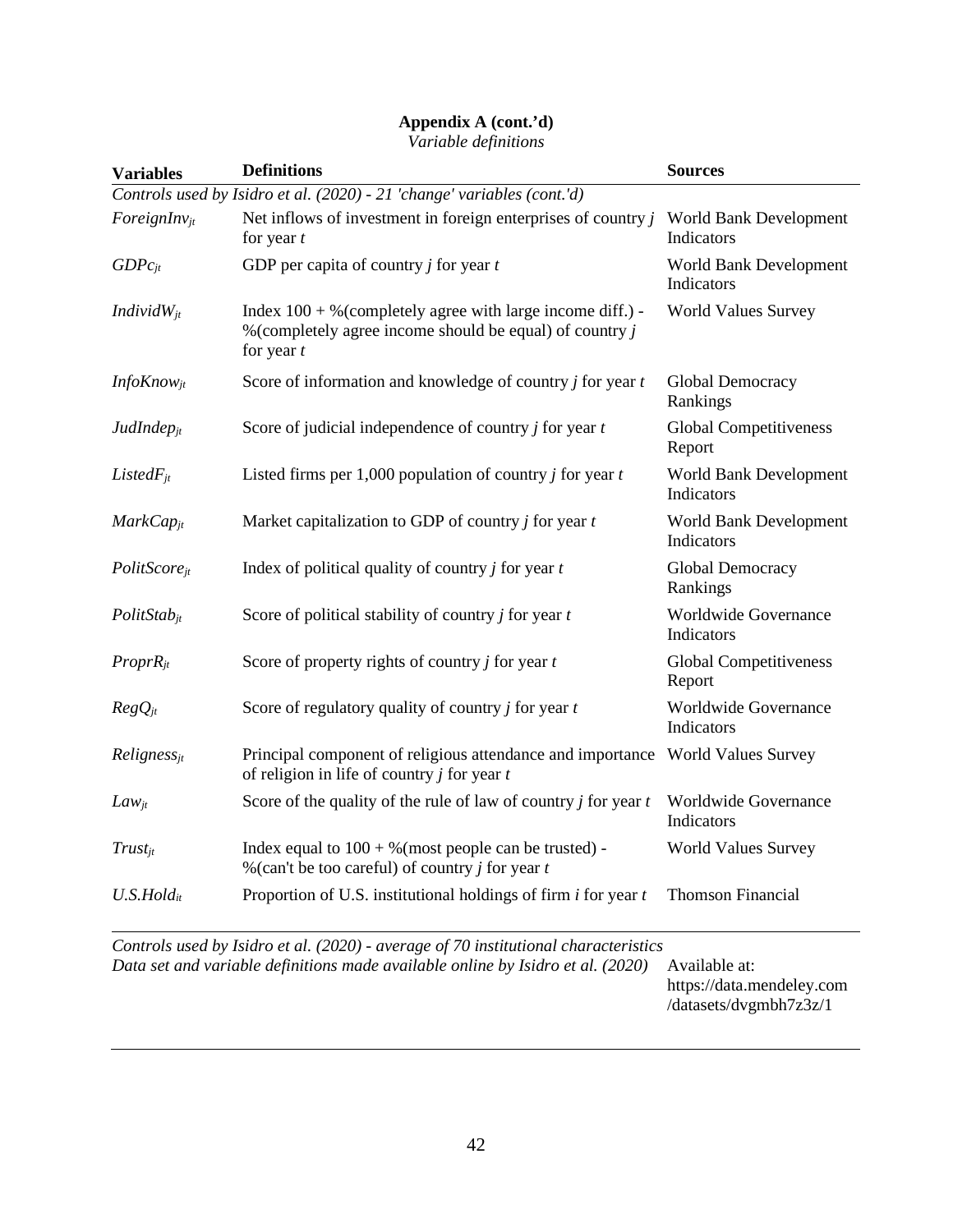#### **Appendix A (cont.'d)**

*Variable definitions*

| <b>Variables</b> | <b>Definitions</b>                                                                                                                                                                                                 | <b>Sources</b>                                 |
|------------------|--------------------------------------------------------------------------------------------------------------------------------------------------------------------------------------------------------------------|------------------------------------------------|
|                  | Variables used in our additional analysis subsection                                                                                                                                                               |                                                |
| $Abs\_DA_{it}$   | Residuals from the Jones-Modified model including lagged<br>return on assets of firm <i>i</i> for year <i>t</i>                                                                                                    | Accounting variables from<br>Compustat Global. |
| $EM1_{ip}$       | Ratio of the standard deviation of operating accruals and the<br>standard deviation of operating cash flows. The ratio is<br>calculated for each firm $i$ in each period $p$ (either pre- or<br>post-IFRS period). | Accounting variables from<br>Compustat Global. |
| $EM2_{it}$       | Ratio of absolute accruals and absolute operating cash flows Accounting variables from<br>of firm $i$ for year $t$                                                                                                 | Compustat Global.                              |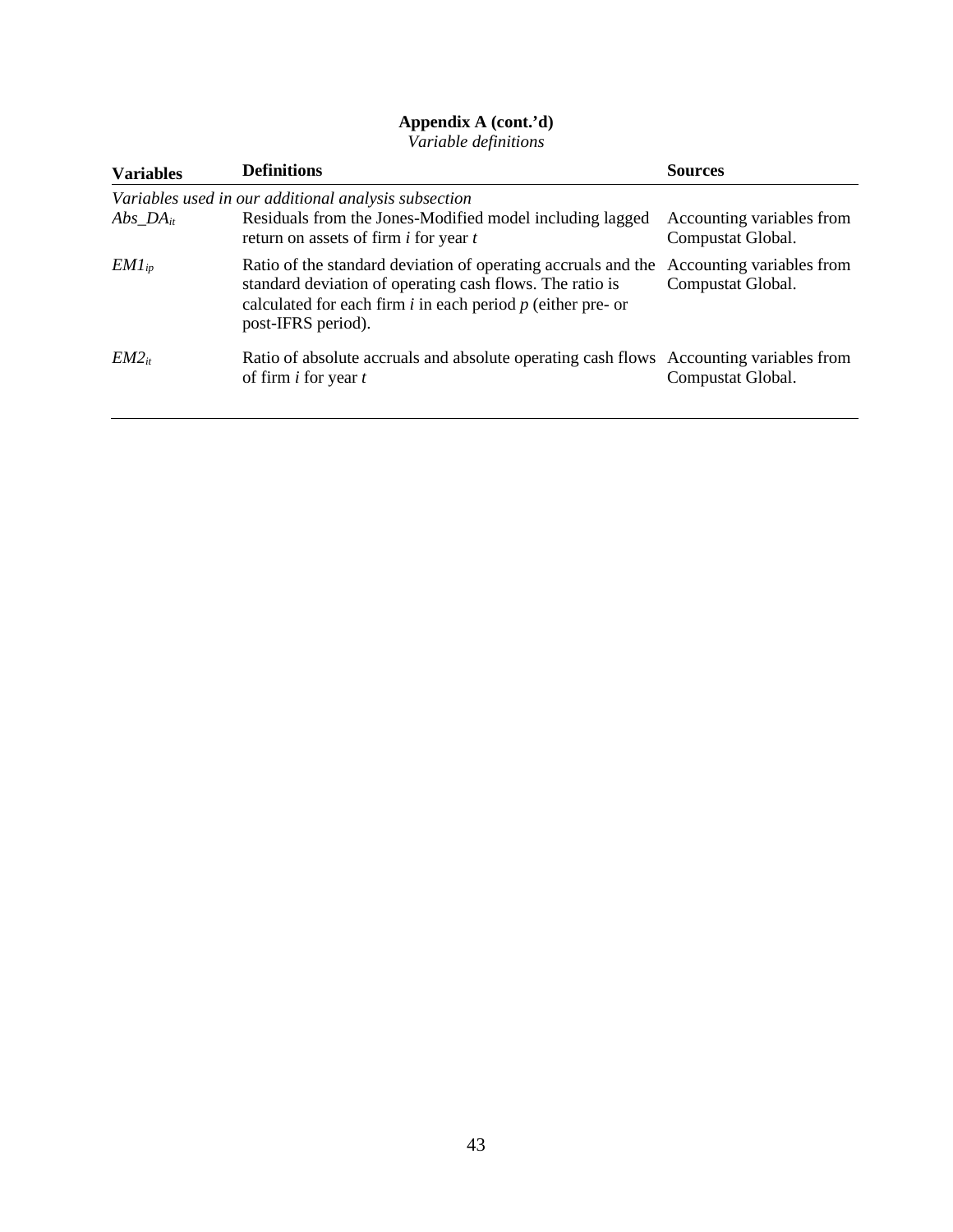

# **Figure 1**<br>Expected effects of decoupling financial from tax reporting on earnings quality *Expected effects of decoupling financial from tax reporting on earnings quality*

**Figure 2**<br>*Financial and Tax Reporting in the pre- and post-IFRS adoption period Financial and Tax Reporting in the pre- and post-IFRS adoption period*

| Group      | Countries                                     | Reporting   | Pre-IFRS      | Post-IFRS     | <b>Concurrent Changes</b>                |
|------------|-----------------------------------------------|-------------|---------------|---------------|------------------------------------------|
|            | Denmark, Ireland, the<br>Netherlands, Poland, | Financial   | Local GAAP    | <b>IFRS</b>   | $FRS + concurrent$                       |
| Independen | and the Unite<br>Kingdom                      | Tax         | Tax statement | Tax statement | hanges (without<br>decoupling)           |
|            | Austria, Belgium,                             | Financial   | Local GAAP    | <b>IFRS</b>   | $FRS + concurrent$                       |
| Decoupled  | and<br>France, Germany,<br>Sweden             | $\Gamma$ ax | Local GAAP    | Local GAAP    | hanges (including<br><i>decoupling</i> ) |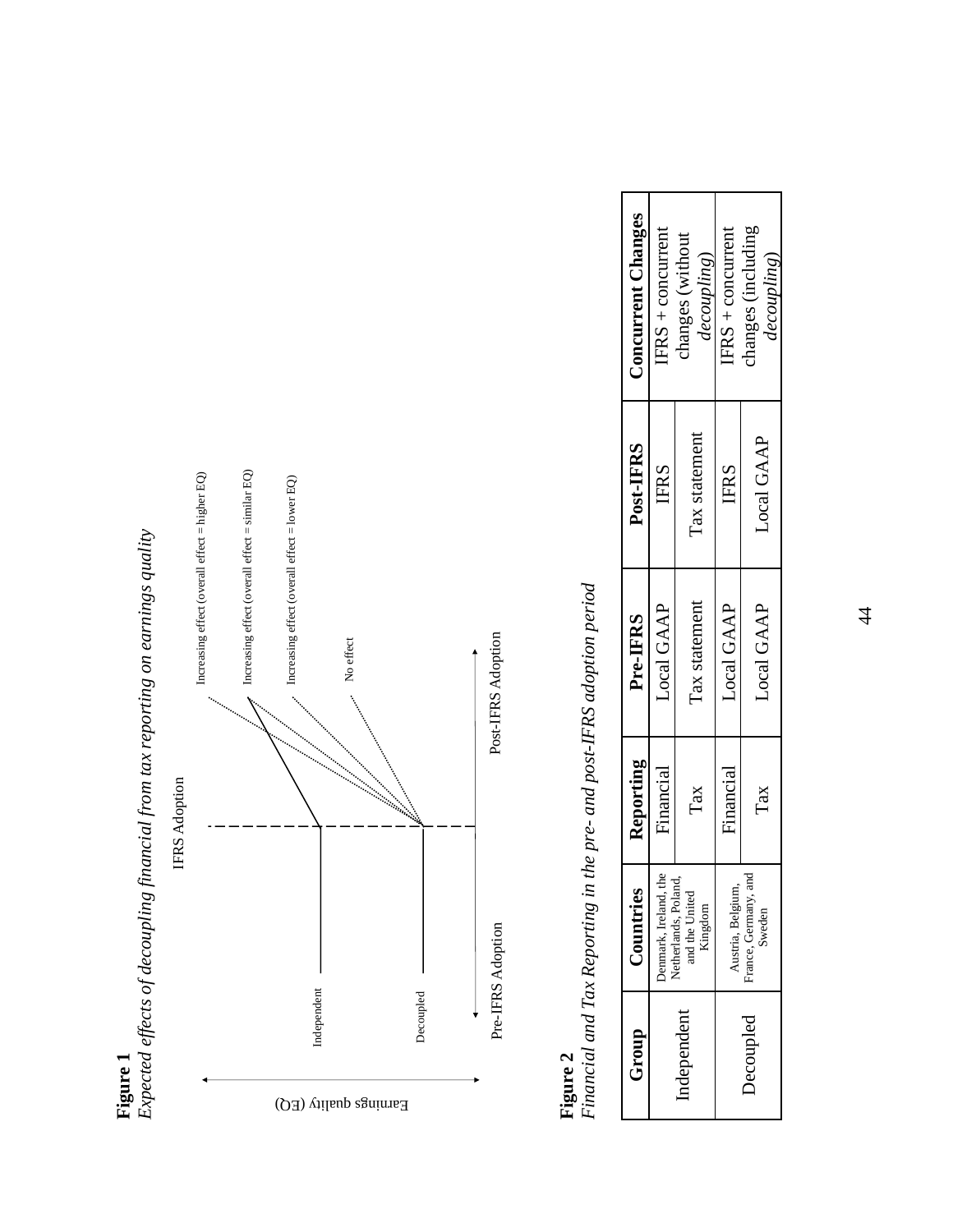### **Table 1**

# *Screening procedures and sample composition*

This table presents our screening procedures and sample composition. Panel A presents our screening procedures. Our final sample of 13,139 firm-year observations pre-IFRS and 12,093 post-IFRS represent firms from 1998 to 2014, while using 1997 to create lagged variables and 2015 to create forward-looking variables. Panel B presents our sample composition.

# *Panel A: Screening procedures*

|                                                                          | <b>Pre-IFRS</b> | <b>Post-IFRS</b> |
|--------------------------------------------------------------------------|-----------------|------------------|
| Firm-years with non-missing values for total assets $(FY = 1997 - 2015)$ | 33,751          | 31,477           |
| Observations with headquarters not located in country of incorporation   | (163)           | (255)            |
| Observations in regulated industries or missing industry identifier      | (7,903)         | (8,971)          |
| Observations for early IFRS adopters and Non-IFRS users                  | (4,186)         | (4,715)          |
| Observations in transition years (2004 and 2005)                         | (3,044)         | (2,105)          |
| Observations missing data                                                | (5,316)         | (3,338)          |
| Final sample                                                             | 13,139          | 12,093           |

# *Panel B: Sample composition*

| Decoupled group          | <b>Pre-IFRS</b> | <b>Post-IFRS</b> | <b>Total</b> |
|--------------------------|-----------------|------------------|--------------|
| Austria                  | 173             | 214              | 387          |
| Belgium                  | 392             | 473              | 865          |
| France                   | 2,828           | 2,650            | 5,478        |
| Germany                  | 1,500           | 1,880            | 3,380        |
| Sweden                   | 1,468           | 1,218            | 2,686        |
|                          | 6,361           | 6,435            | 12,796       |
| <b>Independent group</b> | Pre-IFRS        | <b>Post-IFRS</b> | <b>Total</b> |
| Denmark                  | 583             | 553              | 1,136        |
| Ireland                  | 244             | 105              | 349          |
| <b>Netherlands</b>       | 719             | 527              | 1,246        |
| Poland                   | 469             | 1,793            | 2,262        |
| United Kingdom           | 4,763           | 2,680            | 7,443        |
|                          | 6,778           | 5,658            | 12,436       |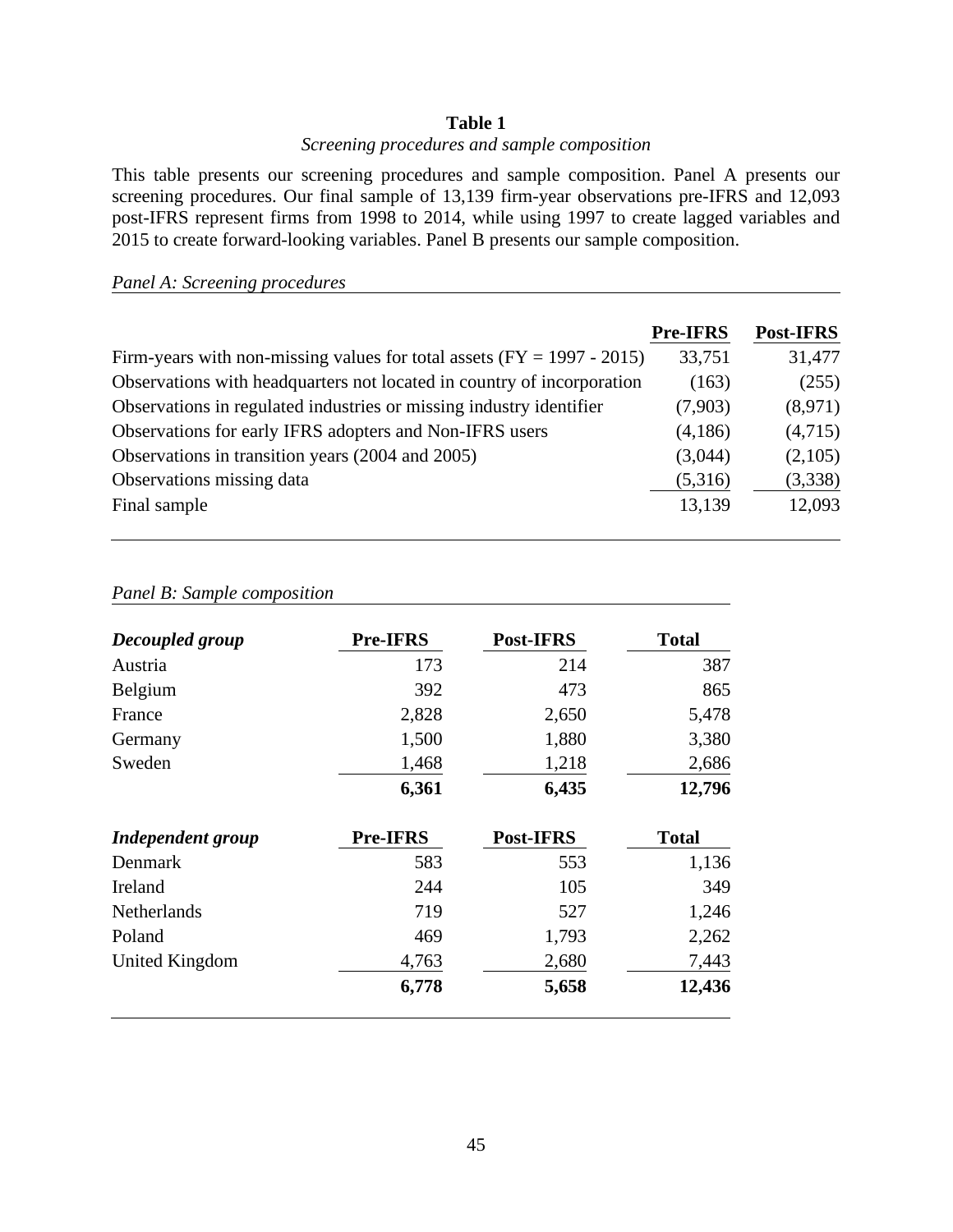**Table 2**<br>Descriptive statistics and correlations *Descriptive statistics and correlations*

This table contains descriptive statistics and correlations. Panel A presents descriptive statistics for variables used in our main analyses partitioned into our *Decoupled* and *Independent* groups in the pre- and post-IFRS periods. Panel B presents Pearson correlations for This table contains descriptive statistics and correlations. Panel A presents descriptive statistics for variables used in our main analyses partitioned into our Decoupled and Independent groups in the pre- and post-IFRS periods. Panel B presents Pearson correlations for variables used in our main analyses. In Panel A, \*, \*\*, and \*\*\* indicate significance at the 0.10, 0.05, and 0.01 levels, respectively (twovariables used in our main analyses. In Panel A, \*, \*\*, and \*\*\* indicate significance at the 0.10, 0.05, and 0.01 levels, respectively (twotailed). In Panel B, bolded correlations are significant at the 0.01 level. tailed). In Panel B, bolded correlations are significant at the 0.01 level.

| こく・・こ<br>$\sigma$ + $\sigma$ + $\sigma$ |
|-----------------------------------------|
|                                         |
| トランシュ                                   |
|                                         |
| .<br>?<br>?                             |

|               |       |           | Decoupled |                |       |           | Independent |                                  |                    |
|---------------|-------|-----------|-----------|----------------|-------|-----------|-------------|----------------------------------|--------------------|
| Variable      | Z     | Mean Med. |           | Std. Dev.      | $Z_1$ | Mean Med. |             | Std. Dev.                        | Mean<br>Difference |
| Pre-IFRS      |       |           |           |                |       |           |             |                                  |                    |
| $EARN_{it+1}$ | 6,361 | 1.008     | 0.015     | 0.147          | 6,778 | 0.006     | 0.038       |                                  | $-0.013***$        |
| $CFO_{it+1}$  | 5,475 | 1.038     | 0.045     | 0.147          | 6,619 | 0.084     | 0.096       |                                  | $-0.046***$        |
| $EARN_{it}$   | 6,361 | 1.013     | 0.021     | 0.157          | 6,778 | 0.000     | 0.040       | 0.174<br>0.170<br>0.175<br>0.441 | $-0.013***$        |
| $LOSS_{it}$   | 6,361 | 285       | 0.000     | 0.452          | 6,778 | 0.264     | 0.000       |                                  | $0.021***$         |
| Post-IFRS     |       |           |           |                |       |           |             |                                  |                    |
| $EARN_{it+1}$ | 6,435 | 1.021     | 0.034     | 0.118          | 5,658 | 0.031     | 0.040       |                                  | $-0.010***$        |
| $CFO_{it+1}$  | 6,425 | 0.068     | 0.075     | 0.121<br>0.112 | 5,645 | 0.081     | 0.080       | 0.127<br>0.118<br>0.124          | $-0.013***$        |
| $EARN_{it}$   | 6,435 | 1.021     | 0.034     |                | 5,658 | 0.028     | 0.042       |                                  | $-0.007***$        |
| $LOSS_{it}$   | 6,435 | 222       | 0.000     | 0.415          | 5,658 | 0.211     | 0.000       | 0.408                            | 0.010              |
|               |       |           |           |                |       |           |             |                                  |                    |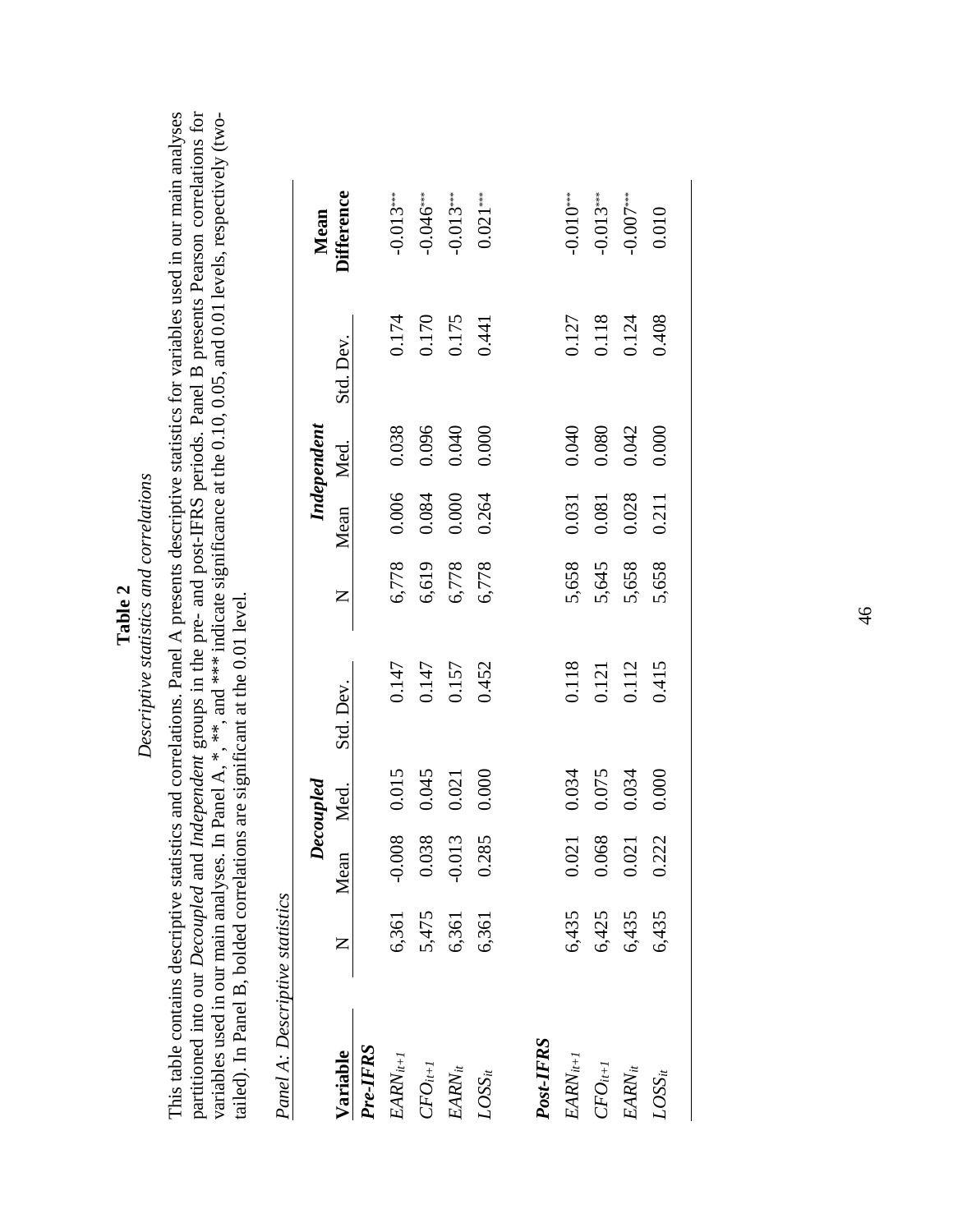|                   | statistics and correlations |
|-------------------|-----------------------------|
| ĺ<br>Ĩ<br>'able 2 |                             |
|                   | $\frac{1}{2}$               |

**Panel B: Correlations** *Panel B: Correlations*

|               |               | Decoupled    |             |               | Independent  |             |
|---------------|---------------|--------------|-------------|---------------|--------------|-------------|
| Pre-IFRS      | $EARN_{it+1}$ | $CFO_{it+I}$ | $EARN_{it}$ | $EARN_{it+1}$ | $CFO_{it+I}$ | $EARN_{it}$ |
| $EARN_{it+1}$ |               |              |             |               |              |             |
| $CFO_{it+1}$  | 0.621         |              |             | 0.643         |              |             |
| $EARN_{it}$   | 0.640         | 0.452        |             | 0.680         | 0.561        |             |
| $LOSS_{it}$   | $-0.496$      | $-0.379$     | $-0.721$    | $-0.515$      | $-0.459$     | $-0.758$    |
| Post-IFRS     | $EARN_{it+1}$ | $CFO_{it+I}$ | $EARN_{it}$ | $EARN_{it+1}$ | $CFO_{it+I}$ | $EARN_{it}$ |
| $EARN_{it+1}$ |               |              |             |               |              |             |
| $CFO_{it+1}$  | 0.607         |              |             | 0.589         |              |             |
| $EARN_{it}$   | 0.681         | 0.493        |             | 0.662         | 0.509        |             |
| $LOSS_{it}$   | $-0.469$      | $-0.370$     | -0.766      | $-0.447$      | $-0.351$     | $-0.697$    |
| Total         | $EARN_{it+1}$ | $CFO_{it+I}$ | $EARN_{it}$ | $EARN_{it+1}$ | $CFO_{it+I}$ | $EARN_{it}$ |
| $EARN_{it+1}$ |               |              |             |               |              |             |
| $CFO_{it+1}$  | 0.621         |              |             | 0.614         |              |             |
| $EARN_{it}$   | 0.660         | 0.479        |             | 0.672         | 0.534        |             |
| $LOSS_{it}$   | $-0.485$      | $-0.379$     | $-0.750$    | $-0.487$      | $-0.410$     | $-0.732$    |
|               |               |              |             |               |              |             |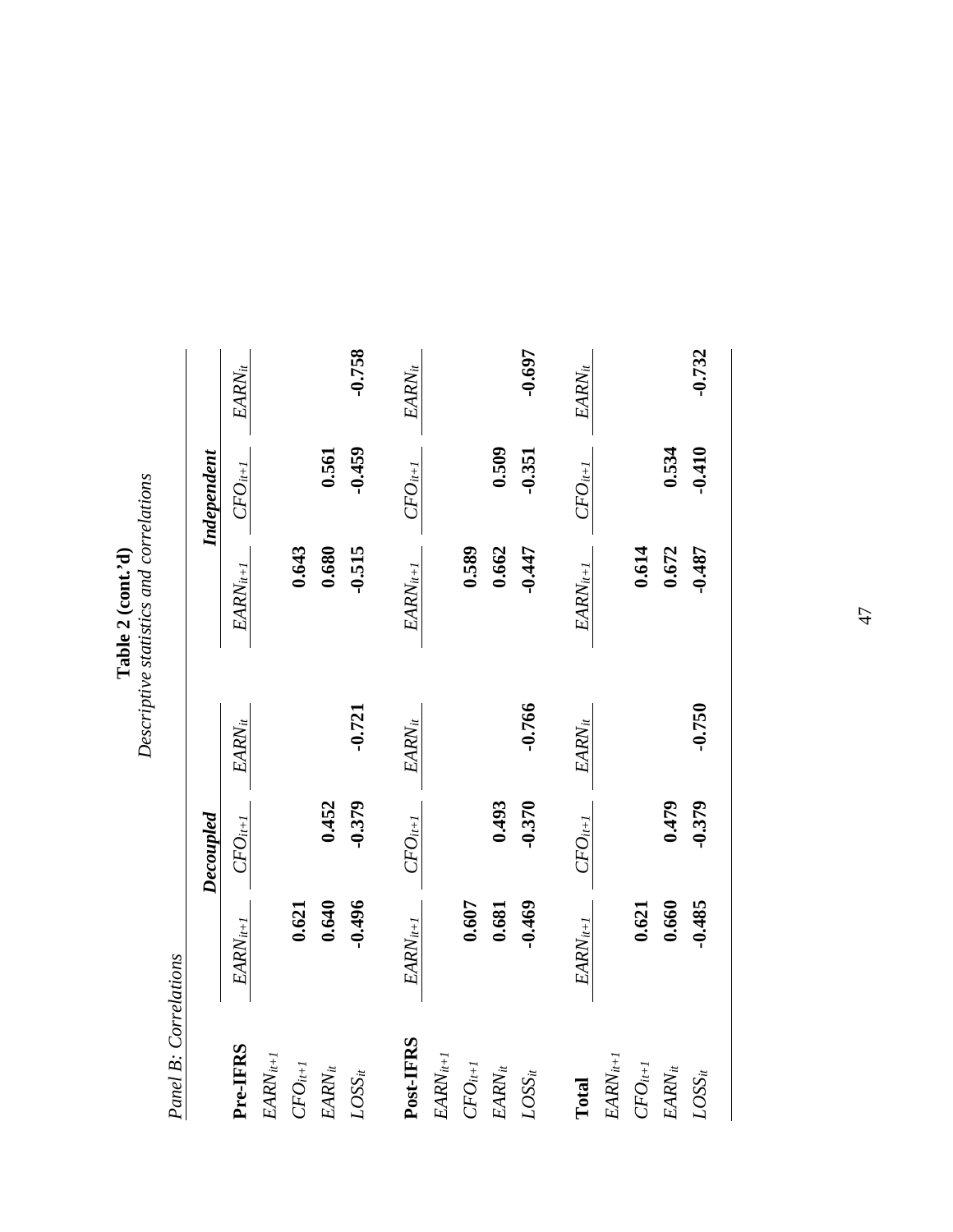#### **Table 3**

#### *Tests for earnings persistence*

This table reports the results of OLS regressions for earnings persistence. Panel A presents results for the *Independent* group, while Panel B presents results for the *Decoupled* group. Panel C reports tests of differences in the coefficients (*Decoupled* – *Independent* = 0). We present t-statistics in parentheses and cluster standard errors by firm in Panels A and B. \* , \*\*, and \*\*\* indicate significance of a two-tailed *t-test* at the  $0.10, 0.05$ , and  $0.01$  levels, respectively.  $\hat{ }$ ,  $\hat{ }$ , and  $\hat{ }$  indicate significance of a two-tailed *F-test* at the 0.10, 0.05, and 0.01 levels, respectively.  $\frac{m}{n}$ , and  $\frac{m}{n}$  indicate significance of a *chi-squared test* at the 0.10, 0.05, and 0.01 levels, respectively, for testing the differences among the two groups (*Decoupled - Independent*).

Sign Model 1 Model 2 Model 3 Model 4 Model 5  $EARN_{it}$  + 0.848\*\*\* 0.849\*\*\* 0.862\*\*\* 0.853\*\* 0.853\*\* (25.63) (25.50) (22.37) (22.55) (21.46) *POSTt* **x** *EARNit* + **-0.109\*\* -0.109\*\* -0.112\*\* -0.120\*\* -0.121\*\***  $(2.20)$   $(-2.19)$   $(-2.25)$   $(-2.42)$   $(-2.43)$ *LOSSit* ? -0.025\*\*\* -0.025\*\*\* -0.024\*\*\* -0.024\*\*\* -0.024\*\*\*  $(-5.10)$   $(-5.09)$   $(-4.83)$   $(-4.85)$   $(-4.75)$ *LOSS<sub>it</sub> EARN<sub>it</sub>* −  $-0.345$ \*\*\*  $-0.347$ \*\*\*  $-0.359$ \*\*\*  $-0.354$ \*\*\*  $-0.353$ \*\*\*  $(-8.11)$   $(-8.14)$   $(-7.80)$   $(-7.73)$   $(-7.52)$ Three time-invariant controls Yes 70 time-invariant controls Yes 21 time-varying controls Yes Yes Yes 49 time-invariant controls Yes Year Fixed Effects Tes Yes Yes Yes Yes Yes Yes Yes No. of Obs. 12,436 12,436 12,436 12,436 12,436 12,436 Adj. R-Squared 0.387 0.387 0.387 0.389 0.390 F Statistic  $183.36^{\text{AA}}$   $181.89^{\text{AA}}$   $170.7^{\text{AA}}$   $107.54^{\text{AA}}$   $103.52^{\text{AA}}$ *Sum of coefficients*  $EARN_{it} + POST_{t} \times EARN_{it}$  0.739^^^ 0.740^^^ 0.750^^^ 0.736^^^ 0.732^^^  $LOSS_{it}$  x  $EARN_{it}$  +  $POST_t$  x  $EARN_{it}$  -0.454^^^ -0.455^^^ -0.471^^^ -0.474^^^ -0.474^^^  $LOSS_{it}$  **x**  $EARN_{it}$  +  $EARN_{it}$  +  $POST_t$  x  $EARN_{it}$   $0.393^{0.00}$   $0.393^{0.00}$   $0.393^{0.00}$   $0.391^{0.00}$   $0.382^{0.00}$   $0.379^{0.00}$ 

*Panel A: Independent group*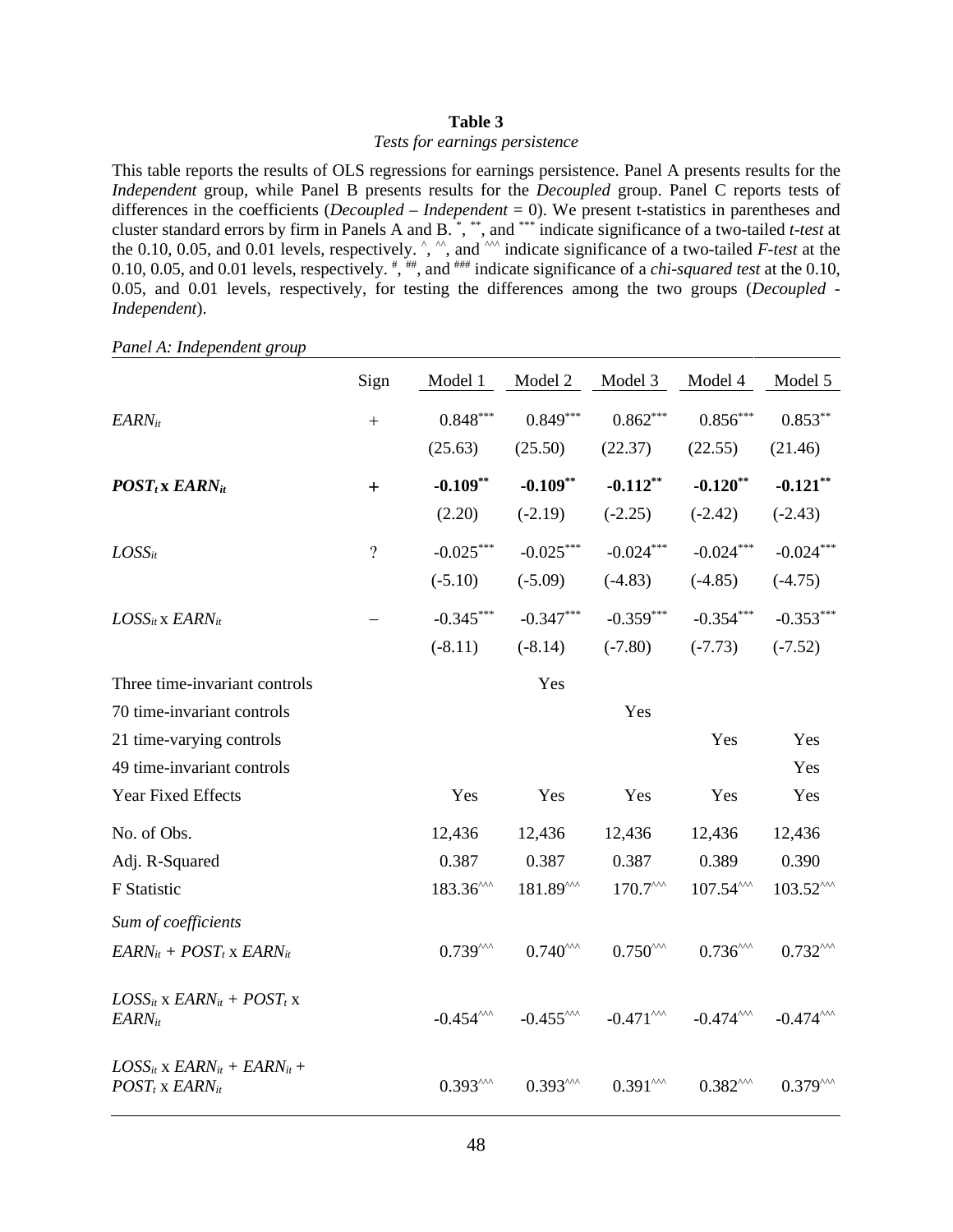| Panel B: Decoupled group                                            |                    |                     |                                                |                              |                              |                      |
|---------------------------------------------------------------------|--------------------|---------------------|------------------------------------------------|------------------------------|------------------------------|----------------------|
|                                                                     | Sign               | Model 1             | Model 2                                        | Model 3                      | Model 4                      | Model 5              |
| <b>EARN</b> it                                                      | $\qquad \qquad +$  | $0.693***$          | $0.689***$                                     | $0.696***$                   | $0.693***$                   | $0.697***$           |
|                                                                     |                    | (19.38)             | (19.19)                                        | (17.92)                      | (17.68)                      | (17.79)              |
| $POST_t$ x $EARN_{it}$                                              | $+$                | $0.098***$          | $0.099***$                                     | $0.104***$                   | $0.102***$                   | $0.103***$           |
|                                                                     |                    | (2.75)              | (2.78)                                         | (2.91)                       | (2.89)                       | (2.93)               |
| $LOSS_{it}$                                                         | $\overline{\cdot}$ | $-0.010***$         | $-0.011***$                                    | $-0.011***$                  | $-0.011***$                  | $-0.010***$          |
|                                                                     |                    | $(-2.89)$           | $(-3.00)$                                      | $(-2.93)$                    | $(-2.94)$                    | $(-2.84)$            |
| $LOSS_{it}$ x $EARN_{it}$                                           |                    | $-0.122***$         | $-0.119***$                                    | $-0.137***$                  | $-0.137***$                  | $-0.141***$          |
|                                                                     |                    | $(-3.13)$           | $(-3.04)$                                      | $(-3.32)$                    | $(-3.30)$                    | $(-3.42)$            |
| Three time-invariant controls                                       |                    |                     | Yes                                            |                              |                              |                      |
| 70 time-invariant controls                                          |                    |                     |                                                | Yes                          |                              |                      |
| 21 time-varying controls                                            |                    |                     |                                                |                              | Yes                          | Yes                  |
| 49 time-invariant controls                                          |                    |                     |                                                |                              |                              | Yes                  |
| Year Fixed Effects                                                  |                    | Yes                 | Yes                                            | Yes                          | Yes                          | Yes                  |
| No. of Obs.                                                         |                    | 12,796              | 12,796                                         | 12,796                       | 12,796                       | 12,796               |
| Adj. R-Squared                                                      |                    | 0.461               | 0.461                                          | 0.462                        | 0.465                        | 0.465                |
| F Statistic                                                         |                    | 205.32^^^           | $196.38^{\text{AA}}$                           | $188.83^{\text{AA}}$         | $117.31^{\text{AA}}$         | 108.98^^^            |
| Sum of coefficients                                                 |                    |                     |                                                |                              |                              |                      |
| $EARN_{it} + POST_t$ x $EARN_{it}$                                  |                    | $0.791^{\text{AA}}$ | $0.787^{\scriptscriptstyle\wedge\wedge\wedge}$ | $0.799^{\text{AA}}$          | $0.795^{\text{max}}$         | $0.800^{\text{AA}}$  |
| $LOSS_{it}$ x $EARN_{it}$ + $POST_t$ x<br><b>EARN</b> it            |                    | $-0.025$            | $-0.020$                                       | $-0.033$                     | $-0.035$                     | $-0.038$             |
| $LOSS_{it}$ x $EARN_{it}$ + $EARN_{it}$ +<br>$POST_t$ x $EARN_{it}$ |                    | $0.669^{\text{AA}}$ | $0.669^{\text{AA}}$                            | $0.663^{\mbox{\tiny\rm AM}}$ | $0.658^{\mbox{\tiny\rm AM}}$ | $0.658^{\text{max}}$ |

# **Table 3 (cont.'d)** *Tests for earnings persistence*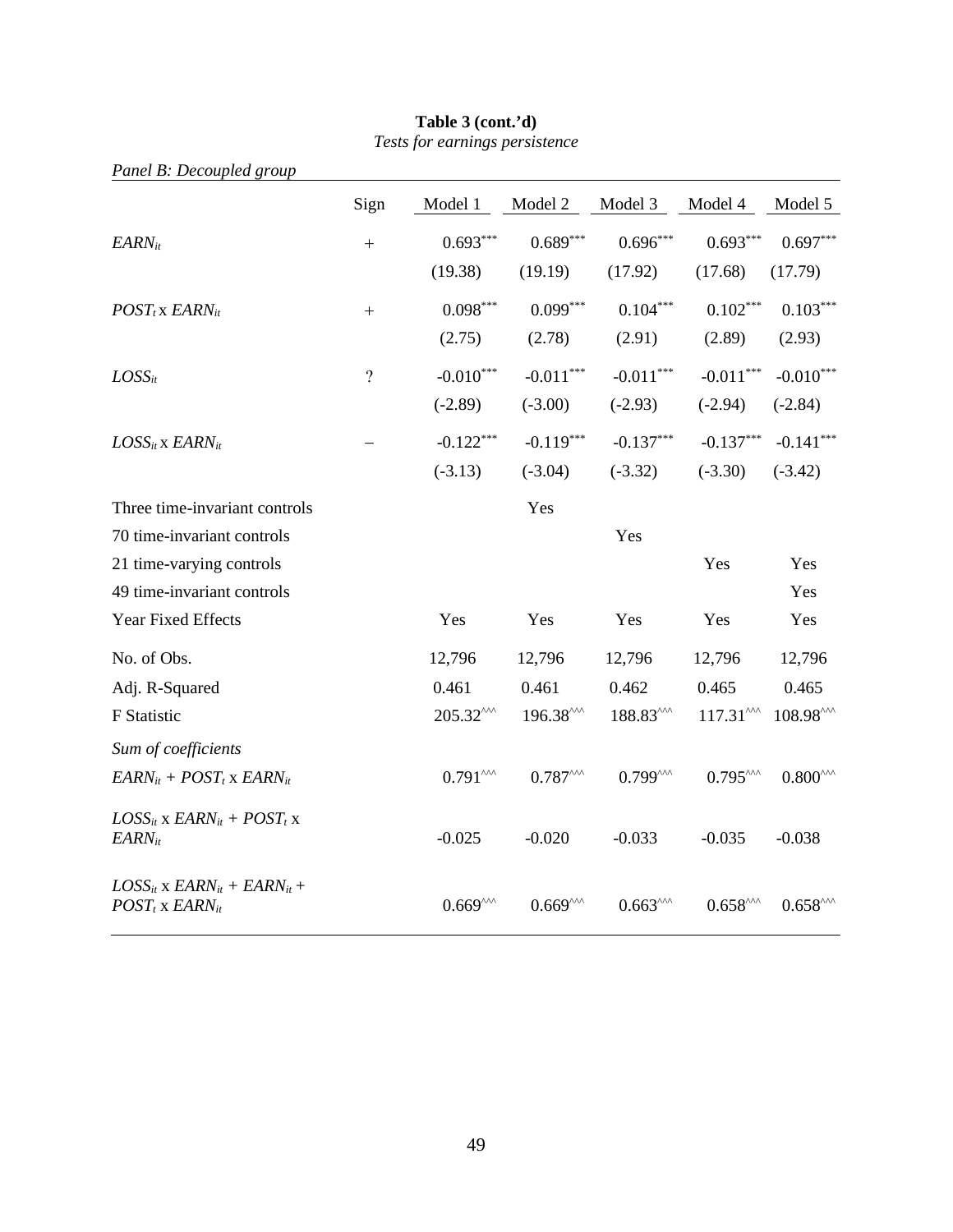|                                                                     |                    | Differences: Decoupled - Independent |               |                |               |               |
|---------------------------------------------------------------------|--------------------|--------------------------------------|---------------|----------------|---------------|---------------|
|                                                                     | Sign               | Model 1                              | Model 2       | Model 3        | Model 4       | Model 5       |
| $EARN_{it}$                                                         | $\overline{?}$     | $-0.154$ ###                         | $-0.160$ ###  | $-0.166$ ###   | $-0.163$ ###  | $-0.157$ ###  |
| $POST_t$ x $EARN_{it}$                                              | $+$                | $0.207^{$                            | $0.207$ ###   | $0.216^{$      | $0.222^{$     | $0.224^{$     |
| $LOSS_{it}$                                                         | $\overline{\cdot}$ | $0.015^{***}$                        | $0.014^{#}$   | $0.013^{#}$    | $0.013^{***}$ | $0.013^{***}$ |
| $LOSS_{it}$ x $EARN_{it}$                                           | $\overline{\cdot}$ | $0.223***$                           | $0.228$ ###   | $0.222***$     | $0.217$ ###   | $0.211$ ***** |
| Three time-invariant controls<br>70 time-invariant controls         |                    |                                      | Yes           | Yes            |               |               |
| 21 time-varying controls<br>49 time-invariant controls              |                    |                                      |               |                | Yes           | Yes<br>Yes    |
| <b>Year Fixed Effects</b>                                           |                    | Yes                                  | Yes           | Yes            | Yes           | Yes           |
| Sum of coefficients<br>$EARN_{it} + POST_t \times EARN_{it}$        | ?                  | 0.052                                | 0.047         | 0.050          | 0.059         | 0.068         |
| $LOSS_{it}$ x $EARN_{it}$ + $POST_t$ x<br>$EARN_{it}$               |                    | $0.429$ ###                          | $0.435***$    | $0.438***$     | $0.439$ ###   | $0.436***$    |
| $LOSS_{it}$ x $EARN_{it}$ + $EARN_{it}$ +<br>$POST_t$ x $EARN_{it}$ |                    | $0.275$ ###                          | $0.275$ ***** | $0.272^{$ **** | $0.276^{$     | $0.279$ ***** |

# **Table 3 (cont.'d)**

*Tests for earnings persistence*

*Panel C: Tests of differences*

50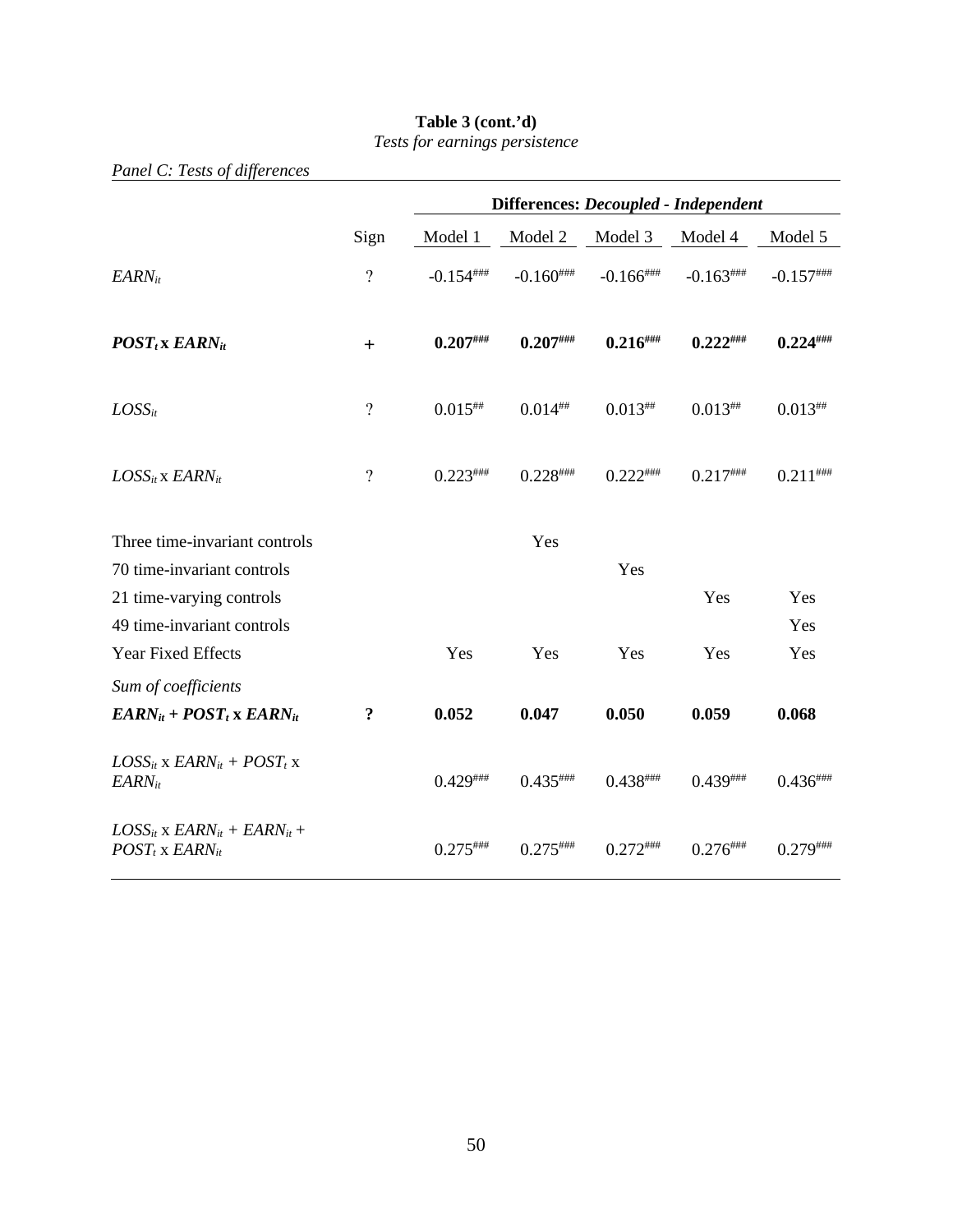#### **Table 4**

#### *Tests for cash flow predictability*

This table reports the results of OLS regressions for cash flow predictability. Panel A presents results for the *Independent* group, while Panel B presents results for the *Decoupled* group. Panel C reports tests of differences in the coefficients (*Decoupled* – *Independent* = 0). We present t-statistics in parentheses and cluster standard errors by firm in Panels A and B. \* , \*\*, and \*\*\* indicate significance of a two-tailed *t-test* at the  $0.10, 0.05$ , and  $0.01$  levels, respectively.  $\hat{ }$ ,  $\hat{ }$ , and  $\hat{ }$  indicate significance of a two-tailed *F-test* at the 0.10, 0.05, and 0.01 levels, respectively.  $\frac{m}{n}$ , and  $\frac{m}{n}$  indicate significance of a *chi-squared test* at the 0.10, 0.05, and 0.01 levels, respectively, for testing the differences among the two groups (*Decoupled - Independent*).

Sign Model 1 Model 2 Model 3 Model 4 Model 5  $EARN_{it}$  + 1.012\*\*\* 0.975\*\*\* 0.869\*\*\* 0.868\*\*\* 0.830\*\*\* (26.50) (25.69) (19.68) (20.10) (18.37) *POSTt* **x** *EARNit* + **-0.187\*\*\* -0.198\*\*\* -0.182\*\*\* -0.180\*\*\* -0.177\*\*\*** (-3.99) (-4.20) (-3.99) (-3.98) (-3.92)  $\textit{LOSS}_{it}$  ...  $2 \qquad \qquad 2 \qquad \qquad -0.001$   $-0.002$   $-0.011^{**}$   $-0.011^{**}$   $-0.014^{***}$  $(-0.12)$   $(-0.38)$   $(-2.32)$   $(-2.26)$   $(-2.97)$ *LOSS<sub>it</sub> EARN<sub>it</sub>* −  $-$  -0.522<sup>\*\*\*</sup> -0.474<sup>\*\*\*</sup> -0.369<sup>\*\*\*</sup> -0.369<sup>\*\*\*</sup> -0.331<sup>\*\*\*</sup>  $(-11.44)$   $(-10.33)$   $(-7.28)$   $(-7.36)$   $(-6.44)$ Three time-invariant controls Yes 70 time-invariant controls Yes 21 time-varying controls Yes Yes Yes 49 time-invariant controls Yes Year Fixed Effects Yes Yes Yes Yes Yes No. of Obs. 12,264 12,264 12,264 12,264 12,264 12,264 Adj. R-Squared 0.481 0.488 0.494 0.496 0.498 F Statistic  $263.79^{\text{AA}}$   $268.10^{\text{AA}}$   $242.18^{\text{AA}}$   $144.86^{\text{AA}}$   $126.56^{\text{AA}}$ *Sum of coefficients*  $EARN_{it} + POST_{t} \times EARN_{it}$  0.825^^^ 0.778^^^ 0.686^^^ 0.688^^^ 0.688^^^ 0.653^^^  $LOSS_{it}$  x  $EARN_{it}$  +  $POST_t$  x  $EARN_{it}$  -0.708^^^  $-0.708^{0.00}$  -0.672^^^  $-0.551^{0.00}$  -0.549^^^  $-0.508^{0.00}$  $LOSS_{it}$  **x**  $EARN_{it}$  +  $EARN_{it}$  +  $POST_t$  x  $EARN_{it}$   $0.303^{0.00}$   $0.304^{0.00}$   $0.317^{0.00}$   $0.319^{0.00}$   $0.322^{0.00}$ 

*Panel A: Independent group*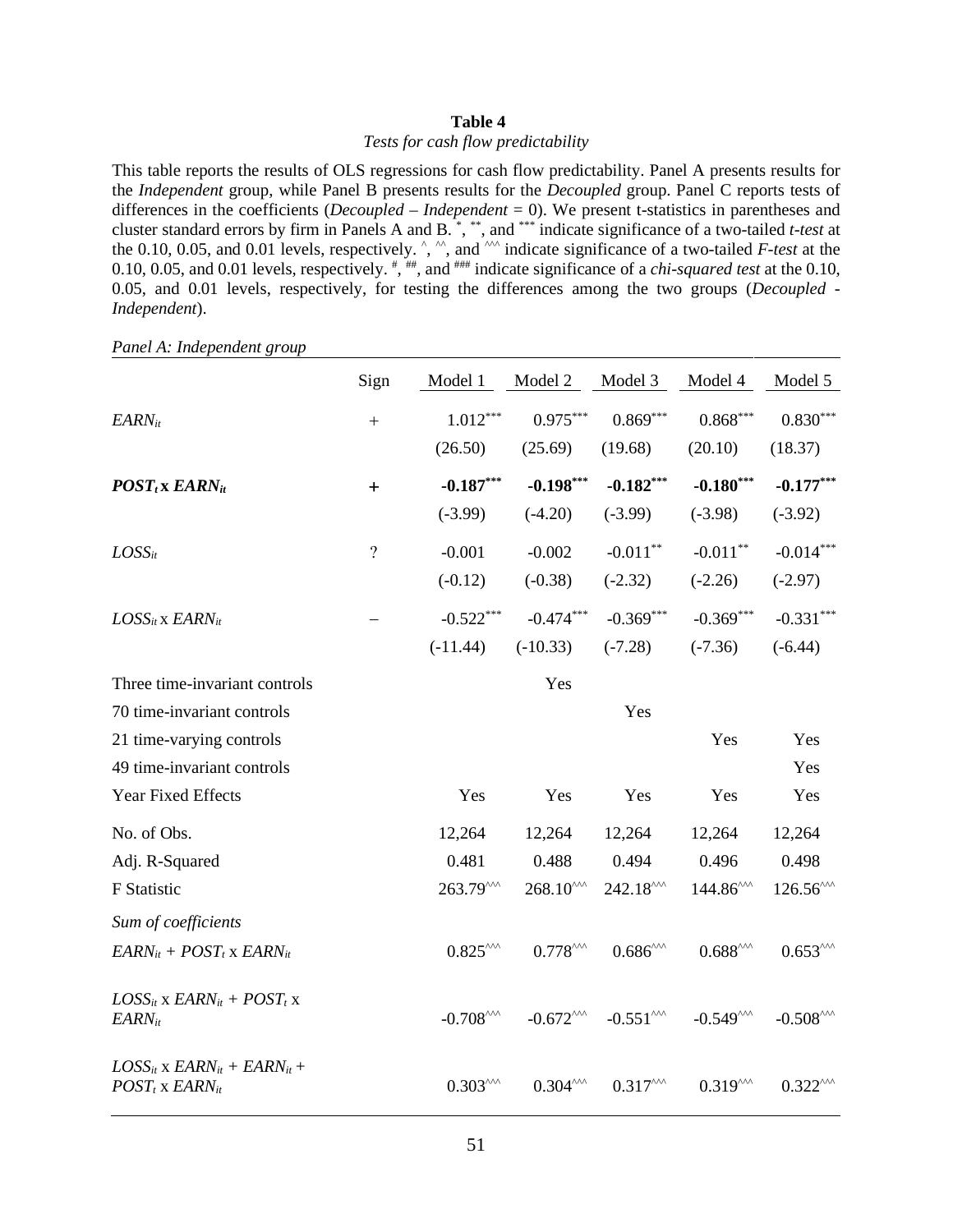| Panel B: Decoupled group                                            |                |                      |                               |                     |                               |                     |
|---------------------------------------------------------------------|----------------|----------------------|-------------------------------|---------------------|-------------------------------|---------------------|
|                                                                     | Sign           | Model 1              | Model 2                       | Model 3             | Model 4                       | Model 5             |
| $EARN_{it}$                                                         | $+$            | $0.584***$           | $0.567***$                    | $0.524***$          | $0.524***$                    | $0.507***$          |
|                                                                     |                | (13.08)              | (12.67)                       | (10.95)             | (11.01)                       | (10.57)             |
| $POST_t$ x $EARN_{it}$                                              | $^{+}$         | $0.109***$           | $0.113***$                    | $0.122***$          | $0.119***$                    | $0.121***$          |
|                                                                     |                | (2.94)               | (3.02)                        | (3.30)              | (3.22)                        | (3.29)              |
| $LOSS_{it}$                                                         | $\overline{?}$ | 0.005                | 0.003                         | $-0.001$            | 0.000                         | $-0.002$            |
|                                                                     |                | (1.11)               | (0.74)                        | $(-0.14)$           | $(-0.07)$                     | $(-0.44)$           |
| $LOSS_{it}$ x $EARN_{it}$                                           |                | $-0.038$             | $-0.025$                      | 0.012               | 0.013                         | 0.028               |
|                                                                     |                | $(-0.79)$            | $(-0.51)$                     | (0.23)              | (0.25)                        | (0.55)              |
| Three time-invariant controls                                       |                |                      | Yes                           |                     |                               |                     |
| 70 time-invariant controls                                          |                |                      |                               | Yes                 |                               |                     |
| 21 time-varying controls                                            |                |                      |                               |                     | Yes                           | Yes                 |
| 49 time-invariant controls                                          |                |                      |                               |                     |                               | Yes                 |
| Year Fixed Effects                                                  |                | Yes                  | Yes                           | Yes                 | Yes                           | Yes                 |
| No. of Obs.                                                         |                | 11,900               | 11,900                        | 11,900              | 11,900                        | 11,900              |
| Adj. R-Squared                                                      |                | 0.443                | 0.446                         | 0.451               | 0.452                         | 0.454               |
| F Statistic                                                         |                | $221.78^{\text{AA}}$ | $216.10^{\text{AA}}$          | 192.32^^^           | $119.43^{\text{AA}}$          | 109.99^^^           |
| Sum of coefficients                                                 |                |                      |                               |                     |                               |                     |
| $EARN_{it} + POST_t$ x $EARN_{it}$                                  |                | $0.693^{\text{AA}}$  | $0.680^{\text{AA}}$           | $0.646^{\text{AA}}$ | $0.643^{\text{AA}}$           | $0.629^{\text{AA}}$ |
| $LOSS_{it}$ x $EARN_{it}$ + $POST_t$ x<br>$EARN_{it}$               |                | 0.071                | 0.089                         | $0.133^{\circ}$     | $0.132^{\circ}$               | $0.149^{44}$        |
| $LOSS_{it}$ x $EARN_{it}$ + $EARN_{it}$ +<br>$POST_t$ x $EARN_{it}$ |                | $0.655^{\text{nm}}$  | $0.655^{\mbox{\tiny\rm AMA}}$ | $0.657^{\text{AA}}$ | $0.656^{\mbox{\tiny\rm ANA}}$ | $0.657^{\text{AA}}$ |

#### **Table 4 (cont.'d)** *Tests for cash flow predictability*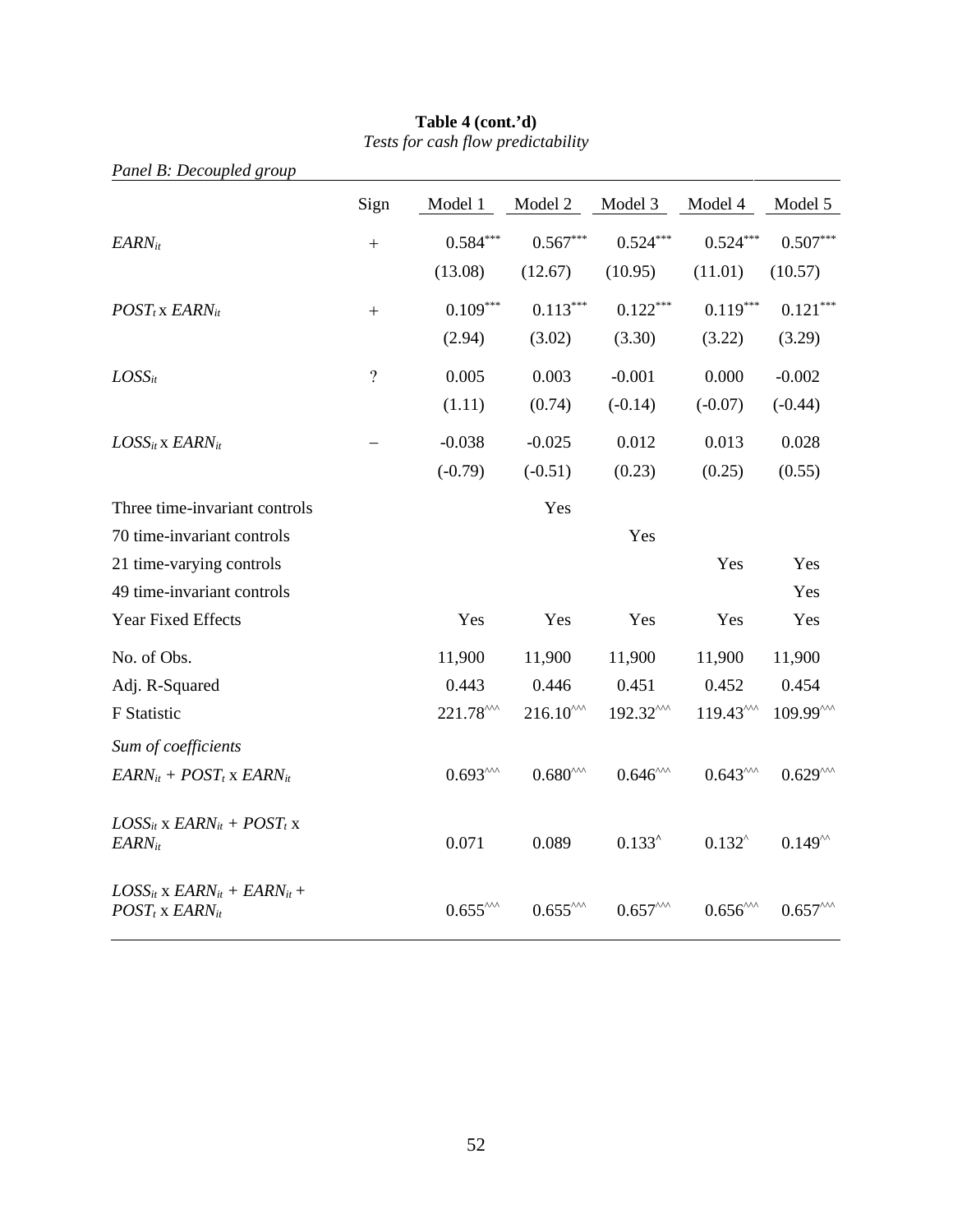| Panel C: Tests of differences                                       |                          |                                      |               |                 |                 |               |
|---------------------------------------------------------------------|--------------------------|--------------------------------------|---------------|-----------------|-----------------|---------------|
|                                                                     |                          | Differences: Decoupled - Independent |               |                 |                 |               |
|                                                                     | Sign                     | Model 1                              | Model 2       | Model 3         | Model 4         | Model 5       |
| $EARN_{it}$                                                         | $\overline{?}$           | $-0.428$ ###                         | $-0.409$ ###  | $-0.345$ ###    | $-0.344$ ###    | $-0.322$ ###  |
| $POST_t$ x $EARN_{it}$                                              | $\ddot{}$                | $0.296^{$                            | $0.311$ ###   | $0.304^{$       | $0.298$ ###     | $0.298$ ###   |
| $LOSS_{it}$                                                         | $\overline{\mathcal{L}}$ | 0.005                                | 0.005         | $0.011^{#}$     | $0.011^{#}$     | $0.013^{***}$ |
| $LOSS_{it}$ x $EARN_{it}$                                           | $\overline{?}$           | $0.484^{$ ###                        | $0.449$ ****  | $0.380^{$ ###   | $0.382^{$ ***** | $0.359^{$     |
| Three time-invariant controls                                       |                          |                                      | Yes           |                 |                 |               |
| 70 time-invariant controls                                          |                          |                                      |               | Yes             |                 |               |
| 21 time-varying controls                                            |                          |                                      |               |                 | Yes             | Yes           |
| 49 time-invariant controls                                          |                          |                                      |               |                 |                 | Yes           |
| Year Fixed Effects                                                  |                          | Yes                                  | Yes           | Yes             | Yes             | Yes           |
| Sum of coefficients                                                 |                          |                                      |               |                 |                 |               |
| $EARN_{it} + POST_t$ x $EARN_{it}$                                  |                          | $-0.132$ ##                          | $-0.098$      | $-0.040$        | $-0.045$        | $-0.025$      |
| $LOSS_{it}$ x $EARN_{it}$ + $POST_t$ x<br>$EARN_{it}$               |                          | $0.780^{$                            | $0.760^{$ ### | $0.685$ ###     | $0.681^{$ ###   | $0.657***$    |
| $LOSS_{it}$ x $EARN_{it}$ + $EARN_{it}$ +<br>$POST_t$ x $EARN_{it}$ |                          | $0.352^{$                            | $0.351$ ###   | $0.340^{$ ***** | $0.337***$      | $0.335$ ###   |

#### **Table 4 (cont.'d)** *Tests for cash flow predictability*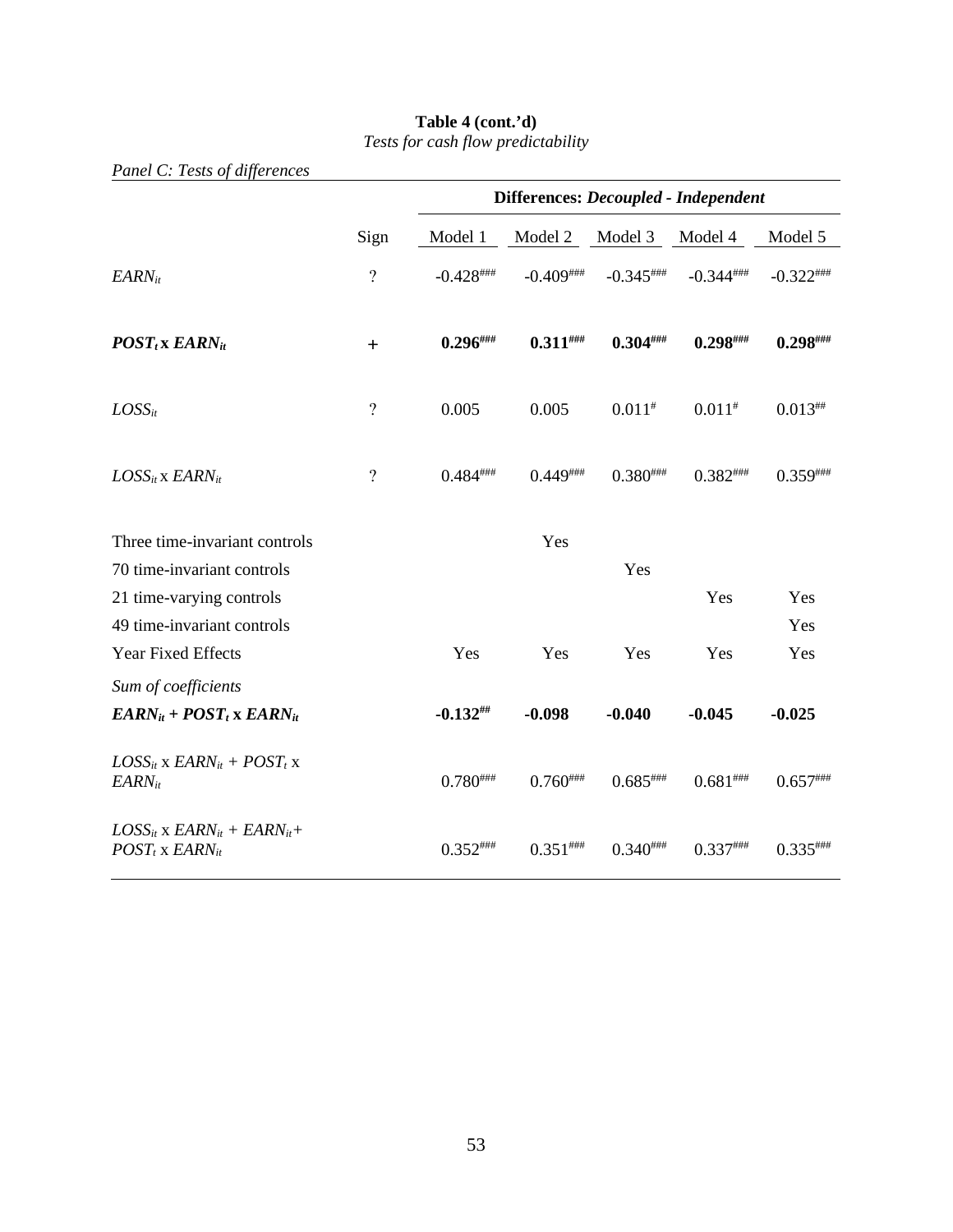#### **Table 5**

#### *Tests for effects of decoupling for high versus low book-tax conformity countries*

This table reports the results of OLS regressions for earnings persistence (Panel A) and cash flow predictability (Panel B) across pre- and post-IFRS adoption. Columns 1 and 2 partition the *Decoupled* sample into high and low book-tax conformity countries and present results from estimation of Equation 1 on each sub-sample. Column 3 presents tests of differences between coefficient estimates for the high and low book-tax conformity countries (column 1 – column 2). Column 4 presents tests of differences between coefficient estimates for high book-tax conformity countries and the *Independent* sample. Column 5 presents tests of differences between coefficient estimates for low book-tax conformity countries and the *Independent* sample. We present t-statistics in parentheses and cluster standard errors by firm in columns 1 and 2.<sup>\*</sup>,\*\*, and \*\*\* indicate significance of a twotailed *t-test* at the 0.10, 0.05, and 0.01 levels, respectively.  $\hat{ }$ ,  $\hat{ }$ , and  $\hat{ }$  indicate significance of a two-tailed *Ftest* at the 0.10, 0.05, and 0.01 levels, respectively. #, ##, and ### indicate significance of a *chi-squared test* at the 0.10, 0.05, and 0.01 levels, respectively, for testing the differences among the three groups (high book-tax conformity, low book-tax conformity, and *Independent*).

|                                                                     | Sign  | $(1)$ High<br><b>BTC</b>     | $(2)$ Low<br><b>BTC</b> | $(3)$ High<br>vs. Low<br><b>BTC</b> | $(4)$ High<br>BTC vs.<br>Indep. | $(5)$ Low<br>BTC vs.<br>Indep. |
|---------------------------------------------------------------------|-------|------------------------------|-------------------------|-------------------------------------|---------------------------------|--------------------------------|
| $EARN_{it}$                                                         | $+/+$ | $0.650***$<br>(15.18)        | $0.715***$<br>(12.75)   | $-0.066$                            | $-0.198$ ###                    | $-0.132$ ##                    |
| $POST_t$ x EARN <sub>it</sub>                                       | $+/+$ | $0.115***$<br>(2.22)         | $0.089**$<br>(2.10)     | 0.026                               | $0.223$ ###                     | $0.198^{ \# \# \#}$            |
| $LOSS_{it}$                                                         | $-/-$ | $-0.020***$<br>$(-4.23)$     | $-0.010*$<br>$(-1.94)$  | $-0.010$                            | 0.005                           | $0.015*$                       |
| $LOSS_{it}$ x $EARN_{it}$                                           | $-/-$ | $-0.289***$<br>$(-5.23)$     | $-0.109**$<br>$(-1.97)$ | $-0.180^{+4}$                       | 0.056                           | $0.236^{ \# \# \#}$            |
| 21 time-varying controls                                            |       | Yes                          | Yes                     |                                     |                                 |                                |
| 49 time-invariant controls                                          |       | Yes                          | Yes                     |                                     |                                 |                                |
| Year Fixed Effects                                                  |       | Yes                          | Yes                     |                                     |                                 |                                |
| No. of Obs.                                                         |       | 5,865                        | 6,931                   |                                     |                                 |                                |
| Adj. R-Squared                                                      |       | 0.368                        | 0.506                   |                                     |                                 |                                |
| F Statistic                                                         |       | $61.58^{\text{AA}}$          | $73.86^{\text{AA}}$     |                                     |                                 |                                |
| Sum of coefficients                                                 |       |                              |                         |                                     |                                 |                                |
| $EARN_{it} + POST_t$ x $EARN_{it}$                                  |       | $0.764^{\wedge\wedge\wedge}$ | $0.804^{\text{AA}}$     | $-0.040$                            | 0.026                           | 0.065                          |
| $LOS_{it}$ x $EARN_{it}$ + $POST_t$ x<br>$EARN_{it}$                |       | $-0.175$ <sup>**</sup>       | $-0.020$                | $-0.155$                            | $0.279$ ###                     | $0.434***$                     |
| $LOSS_{it}$ x $EARN_{it}$ + $EARN_{it}$ +<br>$POST_t$ x $EARN_{it}$ |       | $0.475^{\text{AA}}$          | $0.695^{\text{AA}}$     | $-0.220$ ###                        | 0.081                           | $0.301^{ \# \# \#}$            |

*Panel A: Tests for earnings persistence*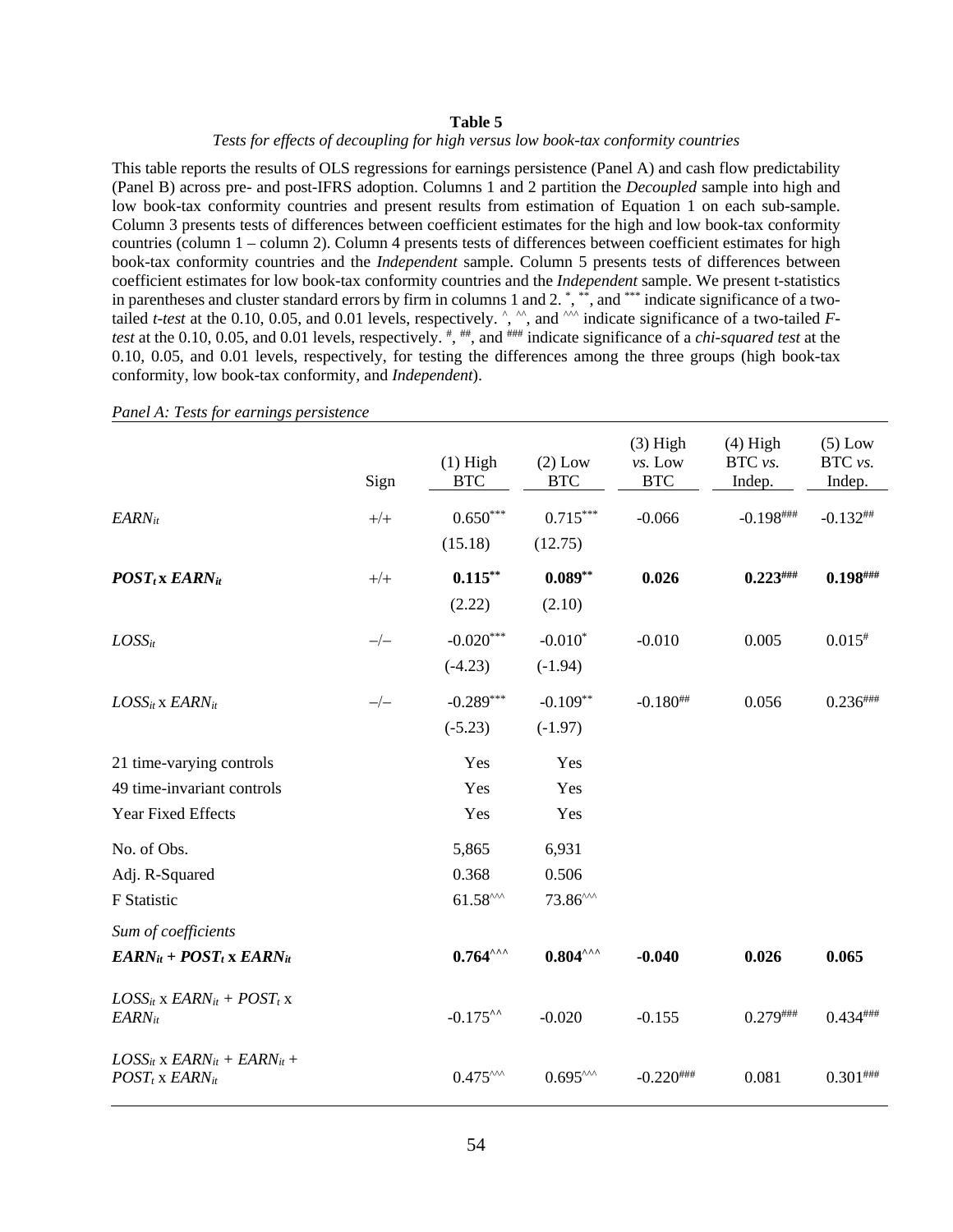|                                                                    | Sign  | $(1)$ High<br><b>BTC</b> | $(2)$ Low<br><b>BTC</b> | $(3)$ High vs.<br>Low BTC | $(4)$ High<br>BTC vs.<br>Indep. | $(5)$ Low<br>BTC vs.<br>Indep. |
|--------------------------------------------------------------------|-------|--------------------------|-------------------------|---------------------------|---------------------------------|--------------------------------|
| $EARN_{it}$                                                        | $+/+$ | $0.311***$               | $0.591***$              | $-0.279$ ###              | $-0.700$ ###                    | $-0.421$ ###                   |
|                                                                    |       | (4.44)                   | (11.77)                 |                           |                                 |                                |
| $POST_t$ x EARN <sub>it</sub>                                      | $+/+$ | $0.221***$               | $0.072*$                | $0.149^{+\!+\!+\!}$       | $0.408$ ###                     | $0.259$ ###                    |
|                                                                    |       | (3.90)                   | (1.48)                  |                           |                                 |                                |
| $LOSS_{it}$                                                        | $-/-$ | $-0.004$                 | $-0.008$                | 0.004                     | $-0.004$                        | $-0.008$                       |
|                                                                    |       | $(-0.80)$                | $(-0.34)$               |                           |                                 |                                |
| $LOSS_{it}$ x $EARN_{it}$                                          | $-/-$ | $-0.001$                 | $-0.002$                | 0.001                     | $0.521$ ###                     | $0.520^{$                      |
|                                                                    |       | $(-0.01)$                | $(-0.97)$               |                           |                                 |                                |
| 21 time-varying controls                                           |       | Yes                      | Yes                     |                           |                                 |                                |
| 49 time-invariant controls                                         |       | Yes                      | Yes                     |                           |                                 |                                |
| Year Fixed Effects                                                 |       | Yes                      | Yes                     |                           |                                 |                                |
| No. of Obs.                                                        |       | 5,368                    | 6,532                   |                           |                                 |                                |
| Adj. R-Squared                                                     |       | 0.412                    | 0.485                   |                           |                                 |                                |
| F Statistic                                                        |       | $56.69^{\text{AA}}$      | $77.70^{\text{AA}}$     |                           |                                 |                                |
| Sum of coefficients                                                |       |                          |                         |                           |                                 |                                |
| $EARN_{it} + POST_t$ x $EARN_{it}$                                 |       | $0.533^{\text{AA}}$      | $0.663^{\text{max}}$    | $-0.130$                  | $-0.292$                        | $-0.162$                       |
| $LOSS_{it}$ x $EARN_{it}$ + $POST_t$ x<br><b>EARN</b> it           |       | $0.220^{\prime\prime}$   | 0.070                   | 0.150                     | $0.929$ ###                     | $0.779$ ###                    |
| $LOS_{it}$ x $EARN_{it}$ + $EARN_{it}$ +<br>$POST_t$ x $EARN_{it}$ |       | $0.532^{\text{AA}}$      | $0.661^{\text{AA}}$     | $-0.129$                  | $0.229$ ###                     | $0.357$ ###                    |

#### **Table 5 (cont.'d)**

*Tests for effects of decoupling for high versus low book-tax conformity countries*

# *Panel B: Tests for cash flow predictability*